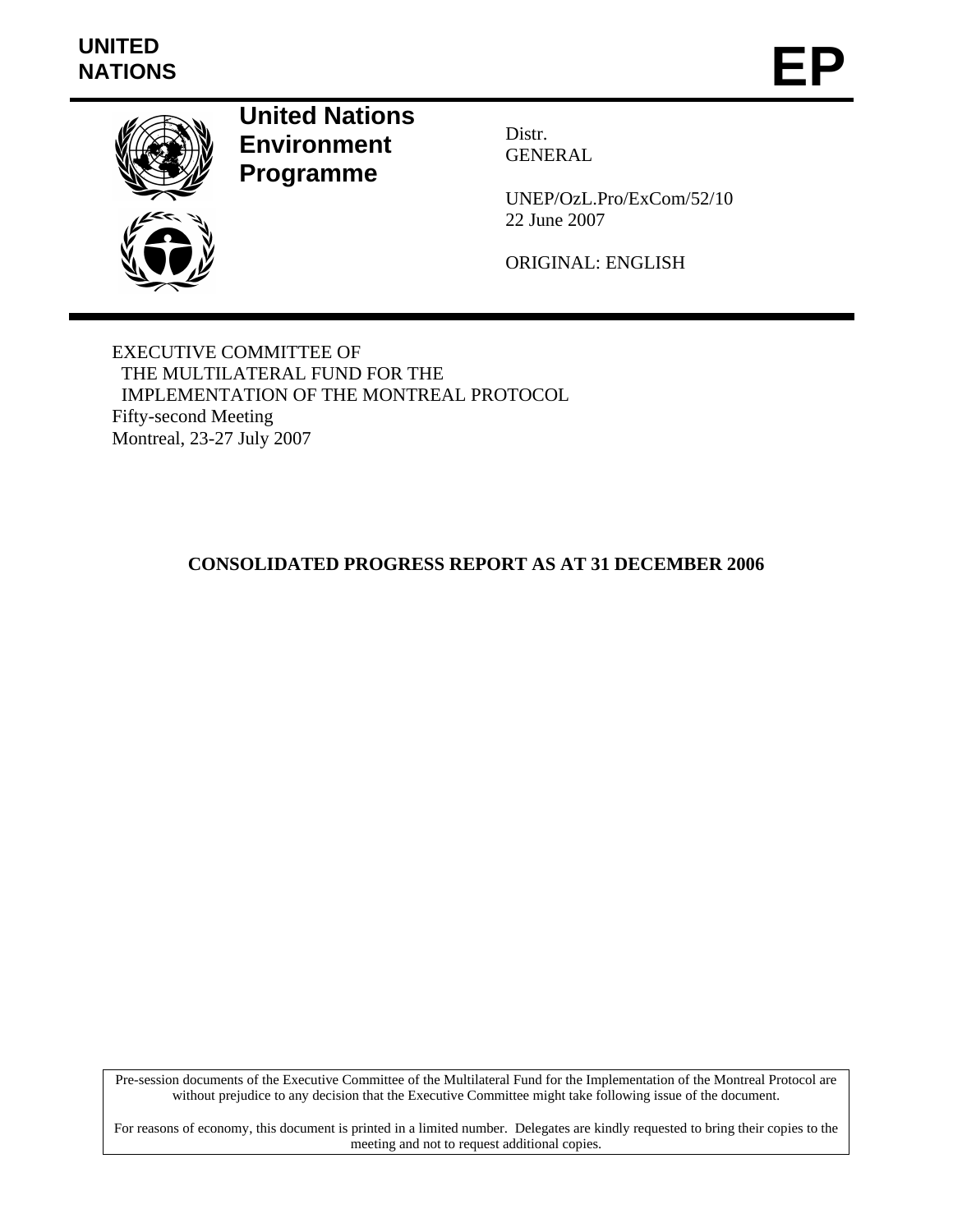1. This consolidated progress report summarises progress and financial information provided by the implementing and bilateral agencies<sup>1</sup> in both their narrative and database formats. The Secretariat combined the databases from all of the agencies to produce this report, which consists of three parts and two annexes. Part I is a summary of implementation progress at the country level, Part II is a summary of activities to the end of 2006, and Part III contains comments and recommendations made by the Fund Secretariat. Annex I contains project implementation data, by country, and Annex II is an analysis of data from the progress reports.

## **PART I: SUMMARY OF IMPLEMENTATION PROGRESS AT THE COUNTRY LEVEL**

2. This section is a summary of implementation progress at the country level and multi-year agreements (MYAs).

### **Summary of progress during 2006 at the country level**

3. The Secretariat reviewed the status of implementation on a country-by-country basis. The review takes into account implementation delays that have occurred with respect to planned completion dates that had been reported in 2005, the potential impact of these delays on phase-out, the rate of planned disbursements, and the rate of completion in light of ozone-depleting substances (ODS) consumption data reported by Article 5 countries. The reference to "net ODS emissions due to delays" is based on the application of the average monthly amount of ODS to be phased out for the project, multiplied by the number of months of delay.

4. Annex I provides an assessment, by country, of the implementing agencies' 2006 activities. In 2006 the agencies had planned disbursements in 143 countries or regions. They achieved an average rate of disbursement of 87 per cent and exceeded this average rate in 32 countries. As a result, the following 19 countries met their phase-out targets as planned (without delays): India (24,413 ODP tonnes phased out), Bolivarian Republic of Venezuela (3,054 ODP tonnes), Thailand (1,265 ODP tonnes), Yemen (202 ODP tonnes), Turkey (180 ODP tonnes), Philippines (149 ODP tonnes), Libyan Arab Jamahiriya (105 ODP tonnes), Romania (92 ODP tonnes), Kuwait (64 ODP tonnes), Sudan (55 ODP tonnes), Cuba (42 ODP tonnes), Jordan (41 ODP tonnes), Bosnia and Herzegovina (40 ODP tonnes), Burkina Faso (31 ODP tonnes), Kenya (23 ODP tonnes), Georgia (20 ODP tonnes), Zimbabwe (12 ODP tonnes), the Former Yugoslav Republic of Macedonia (10 ODP tonnes) and Uganda (6 ODP tonnes).

5. Levels of consumption in 2006 were reported for the following 9 of these 19 countries: Bosnia and Herzegovina, Burkina Faso, Cuba, Jordan, Kuwait, the Former Yugoslav Republic of Macedonia, Sudan, Thailand and Turkey. Data on 2006 consumption levels were based on Article 7 requirements or implementation of country programmes. Consumption data was lower in 2006 than it had been in 2005 for six of the 9 countries that reported data.

 $\overline{a}$ <sup>1</sup> Progress report data from Finland, Portugal, Sweden and United States of America were not available for inclusion in this report. Data from their progress reports for 2005 was included, along with approval information for projects approved in 2006.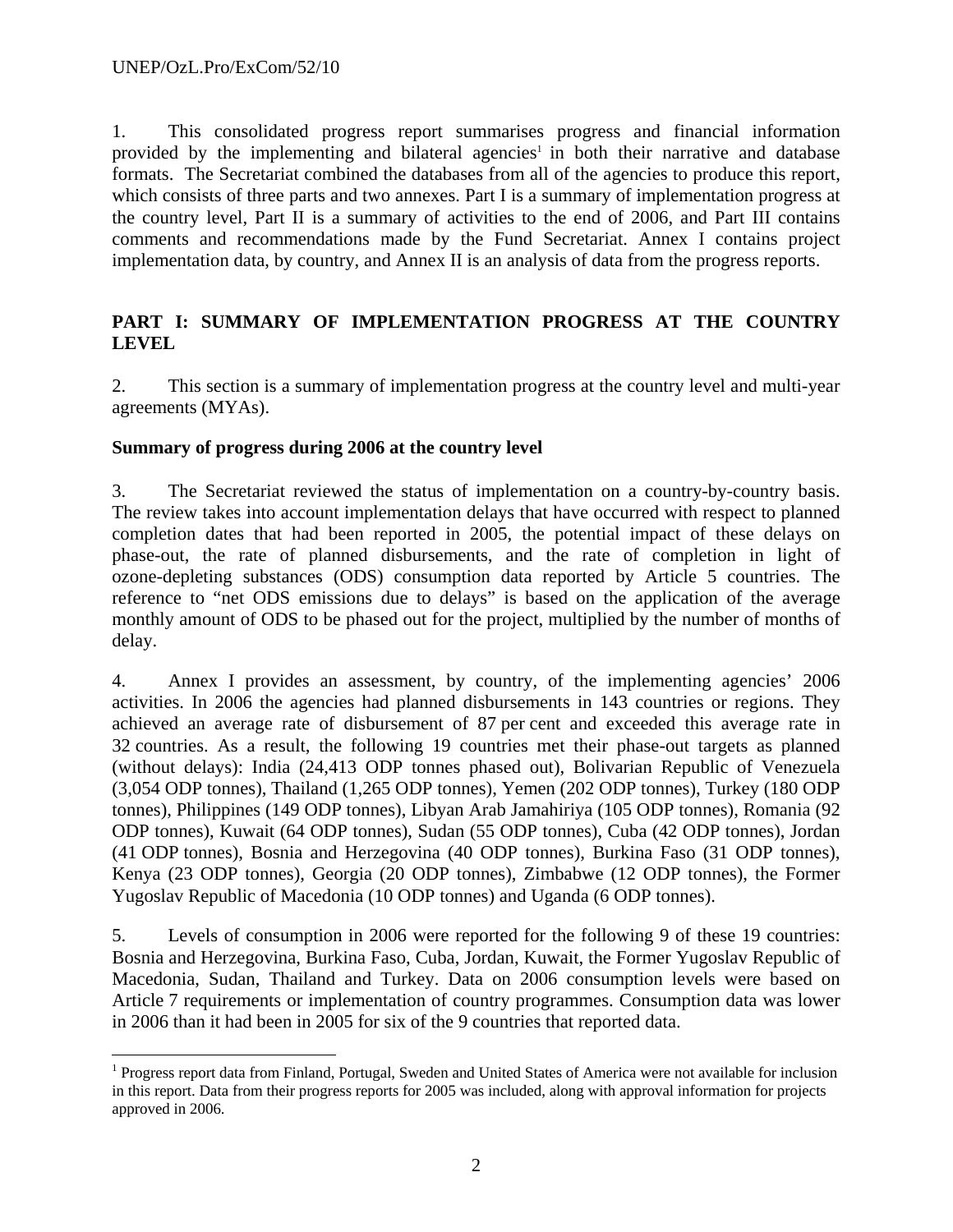6. Implementation delays could have increased net emissions in some countries, based on the planned completion dates of activities and the phase-out associated with their approval. Countries that could have had notable net emissions due to delays include:

- Democratic People's Republic of Korea (1,536 ODP tonnes less were phased out than planned and 149 per cent of planned disbursements were achieved);
- Indonesia (1,498 ODP tonnes less and 78 per cent disbursed);
- Mexico (940 ODP tonnes less and 127 per cent disbursed);
- Egypt (891 ODP tonnes less and 100 per cent disbursed);
- Colombia (767 ODP tonnes less and 35 per cent disbursed);
- China (707 ODP tonnes less but 104 per cent disbursed);
- Argentina (667 ODP tonnes less and 77 per cent disbursed);
- Peru (244 ODP tonnes less and 9 per cent disbursed);
- Lebanon (206 ODP tonnes less and 94 per cent disbursed);
- Algeria (194 ODP tonnes less and 61 per cent disbursed);
- Dominican Republic (156 ODP tonnes less and 127 per cent disbursed);
- Haiti (156 ODP tonnes less and 22 per cent disbursed);
- Costa Rica (124 ODP tonnes less and 119 per cent disbursed);
- Brunei Darussalam (84 ODP tonnes less and 6 per cent disbursed);
- Honduras (73 ODP tonnes less and 12 per cent disbursed); and
- Morocco (71 ODP tonnes less and 57 per cent disbursed).

7. Of the countries with net emissions due to delays, Afghanistan, Bahrain, Bangladesh, Bolivia, Brunei Darussalam, Cape Verde, China, Congo, Cote D'Ivoire, Croatia, Democratic People's Republic of Korea, Dominican Republic, Ethiopia, Guinea-Bissau, Indonesia, Lao People's Democratic Republic, Lebanon, Lesotho, Malaysia, Mali, Mauritania, Myanmar, Panama, Paraguay, Peru, Romania, Rwanda, Sao Tome and Principe, Sierra Leone, United Republic of Tanzania and Togo have not reported 2006 data.

8. Of the countries that reported 2006 data, the following six countries increased their consumption in 2006: Colombia (113.6 ODP tonnes more consumption than in 2005), Barbados (1.2 ODP tonnes), Gabon (0.9 ODP tonnes), Albania (0.9 ODP tonnes), Liberia (0.4 ODP tonnes) and Saint Vincent and the Grenadines (0.1 ODP tonnes).

9. Consumption decreased in 2006 in the following 18 countries, despite delayed projects: Mexico (2,197.3 ODP tonnes less consumption than in 2005), Brazil (637.4 ODP tonnes), Algeria (556.4 ODP tonnes), Egypt (257 ODP tonnes), Morocco (121.7 ODP tonnes), Sudan (65.8 ODP tonnes), Costa Rica (47.2 ODP tonnes), Honduras (45.3 ODP tonnes), Haiti (30.7 ODP tonnes), Cambodia (16.1 ODP tonnes), Oman (16.1 ODP tonnes), Uruguay (13 ODP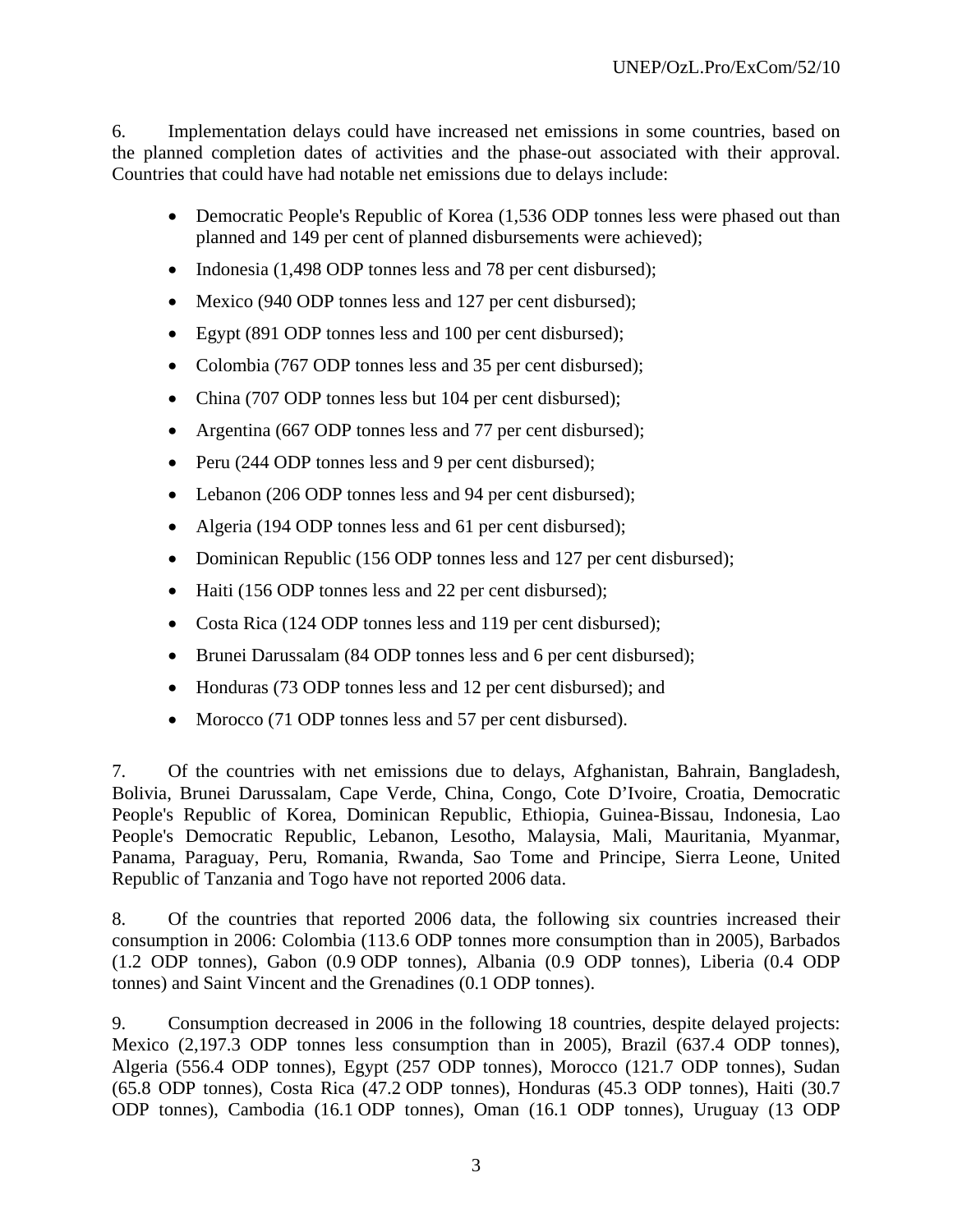tonnes), Argentina (9.2 ODP tonnes), Suriname (7 ODP tonnes), Madagascar (5.6 ODP tonnes), Republic of Moldova (2.6 ODP tonnes), Mauritius (0.5 ODP tonnes) and Antigua and Barbuda (0.1 ODP tonnes).

10. Based on planned completion dates reported in the 2005 progress reports, and the results reported in the 2006 progress reports, agencies completed 41 per cent of the projects they had planned to complete in 2006 and achieved 94 per cent of the phase-out planned.

### **Multi-year agreements**

11. Within the context of achieving compliance with one or more of the Montreal Protocol's control measures, the Executive Committee has approved 98 multi-year agreements (MYAs) (including approvals at the  $51<sup>st</sup>$  Meeting). An MYA addresses the fulfilment of the Montreal Protocol's requirements by a country with respect to one or more of the groups of controlled substances.

12. The breakdown of MYAs covered by this progress report is indicated in Table 1.

### Table 1

| <b>Agreement</b> (total agreements)  | <b>Party</b>                                                      |
|--------------------------------------|-------------------------------------------------------------------|
| National ODS or CFC phase-out        | Afghanistan, Albania, Antigua and Barbuda, Argentina, Bahamas,    |
| plans $(58)$                         | Bahrain, Bangladesh, Bolivia, Bosnia and Herzegovina, Brazil,     |
|                                      | Burkina Faso, Cameroon, Colombia, Croatia, Cuba, Democratic       |
|                                      | Republic of the Congo, Dominica, Dominican Republic, Ecuador,     |
|                                      | Egypt, Georgia, Ghana, Grenada, India, Indonesia, Islamic         |
|                                      | Republic of Iran, Kenya, Democratic People's Republic of Korea,   |
|                                      | Kyrgyzstan, Lebanon, Lesotho, Libyan Arab Jamahiriya, The         |
|                                      | Former Yugoslav Republic of Macedonia, Malaysia, Mauritius,       |
|                                      | Mexico, Mongolia, Namibia, Nigeria, Panama, Papua New Guinea,     |
|                                      | Paraguay, Philippines, Romania, Saint Kitts and Nevis, Saint      |
|                                      | Vincent and the Grenadines, Serbia, Seychelles, Sudan, Syrian     |
|                                      | Arab Republic, Thailand, Trinidad and Tobago, Tunisia, Turkey,    |
|                                      | Uruguay, Bolivarian Republic of Venezuela, Vietnam, Zimbabwe      |
| CFC production phase-out             | Argentina, China, India, Mexico, Bolivarian Republic of Venezuela |
| agreements $(5)$                     |                                                                   |
| Halon production phase-out plans (1) | China                                                             |
| ODS production (2)                   | Democratic People's Republic of Korea, Romania                    |
| Methyl bromide production (1)        | China                                                             |
| TCA production (1)                   | China                                                             |
| CTC phase-out plan sector agreement  | China (2), India, Democratic People's Republic of Korea, Pakistan |
| (consumption or production) (5)      |                                                                   |
| Accelerated phase-out plan for CFC,  | China                                                             |
| CTC and halon (1)                    |                                                                   |

#### **BREAKDOWN OF MULTI-YEAR AGREEMENTS**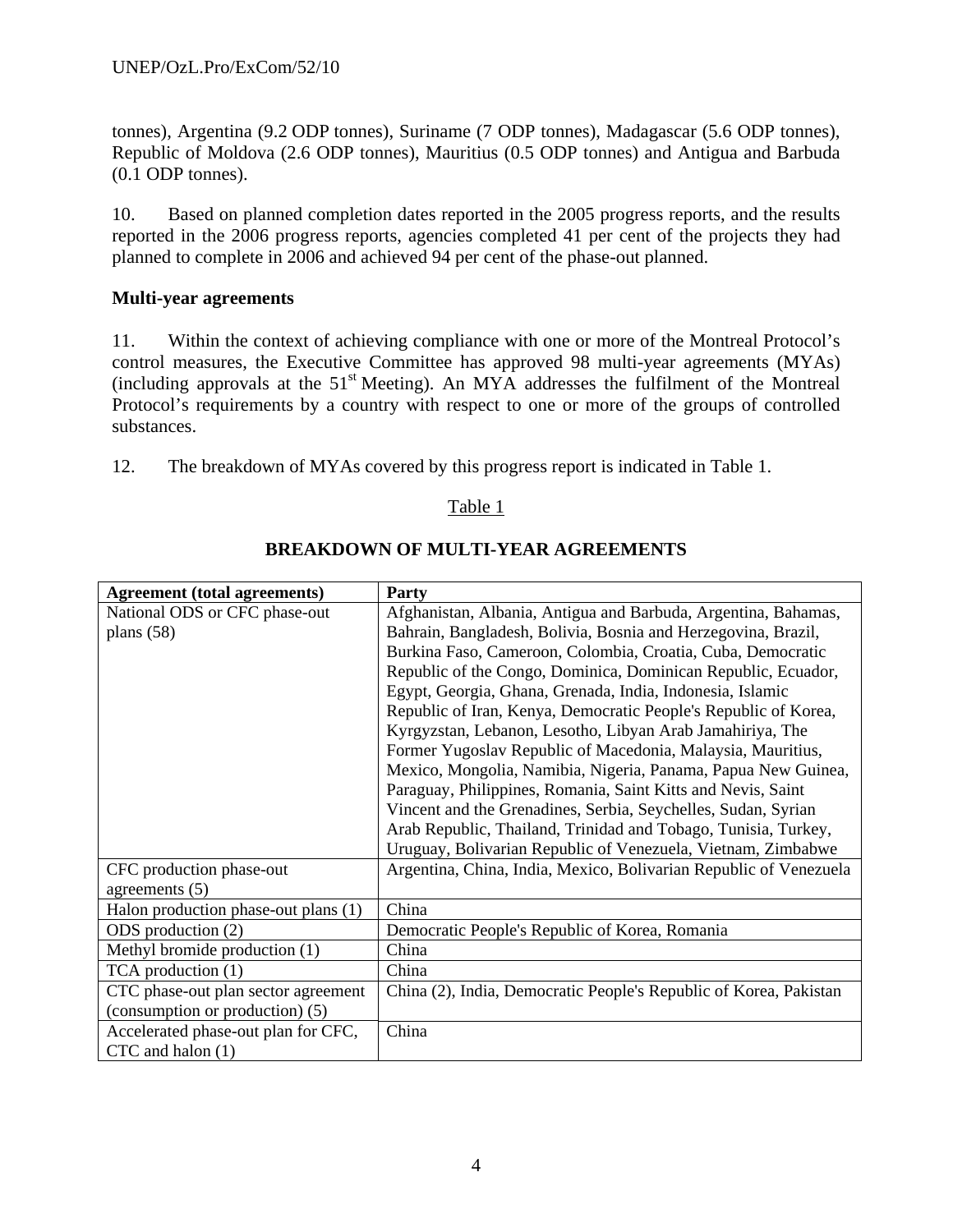13. The consumption sector phase-out agreements, which are indicated in Table 2, represent a total cost to the Fund (agreed in principle) of US \$273 million, including agency fees. Of this, US \$245.7 million has been transferred to the agencies.

## Table 2

## **CONSUMPTION SECTOR PHASE-OUT AGREEMENTS**

| Sector (total agreements)                               | <b>Agreements</b>                                              |  |  |  |  |  |  |  |  |
|---------------------------------------------------------|----------------------------------------------------------------|--|--|--|--|--|--|--|--|
| Foam $(1)$                                              | China                                                          |  |  |  |  |  |  |  |  |
| Halon $(1)$                                             | China (consumption portion of China's halon sector plan)       |  |  |  |  |  |  |  |  |
| Methyl bromide (14)                                     | Argentina, China, Costa Rica, Honduras, Kenya, Lebanon, Libyan |  |  |  |  |  |  |  |  |
| Arab Jamahiriya, Malawi, Morocco, Syrian Arab Republic, |                                                                |  |  |  |  |  |  |  |  |
| Thailand, Turkey, Vietnam, Zimbabwe                     |                                                                |  |  |  |  |  |  |  |  |
| Solvent $(2)$                                           | China, Nigeria                                                 |  |  |  |  |  |  |  |  |
| RMP(3)                                                  | Algeria, Bolivia, Pakistan                                     |  |  |  |  |  |  |  |  |
| Refrigeration manufacturing (1)                         | China                                                          |  |  |  |  |  |  |  |  |
| Refrigeration servicing (1)                             | China                                                          |  |  |  |  |  |  |  |  |
| Refrigeration domestic (1)                              | Democratic People's Republic of Korea                          |  |  |  |  |  |  |  |  |
| Tobacco $(1)$                                           | China                                                          |  |  |  |  |  |  |  |  |

14. Progress reporting on most sectoral phase-out programmes is provided by the implementing agencies in their requests for funding of annual work programmes.

15. The Executive Committee has cancelled one MYA, which was for the phase-out of all remaining uses of methyl bromide in soil application pest control in Chile. The cancellation was at the request of the Government of Chile.

16. Table 3 presents the number of ongoing MYAs and individual projects.

#### Table 3

## **NUMBER OF ONGOING MULTI-YEAR AGREEMENTS AND INDIVIDUAL PROJECTS**

|                            |                       | <b>UNDP</b> | <b>UNEP</b> | <b>UNIDO</b> | World       | <b>Bilateral</b> | <b>Total</b> |
|----------------------------|-----------------------|-------------|-------------|--------------|-------------|------------------|--------------|
|                            |                       |             |             |              | <b>Bank</b> |                  |              |
| Multi-Year Projects        |                       | 50          | 21          | 61           | 32          | 46               | 210          |
| <b>Individual Projects</b> | With Phase-Out        | 78          | 4           | 42           | 12          | 34               | 170          |
| (investment/training/      | <b>Without Phase-</b> | 23          | 99          |              | O           | 60               | 197          |
| technical assistance/      | Out                   |             |             |              |             |                  |              |
| demonstration projects)    | Sub-Total             | 101         | 103         | 51           | 18          | 94               | 367          |
| <b>Total</b>               |                       | 151         | 124         | 112          | 50          | 140              | 577          |

17. The total number of ongoing MYAs is 210 (including multiple tranches for some projects). The total number of individual investment/training/technical assistance/demonstration projects is 367, of which 170 are projects that result in phase-out of some ODS. UNEP is implementing the highest number of individual projects (103) followed by UNDP (101), bilateral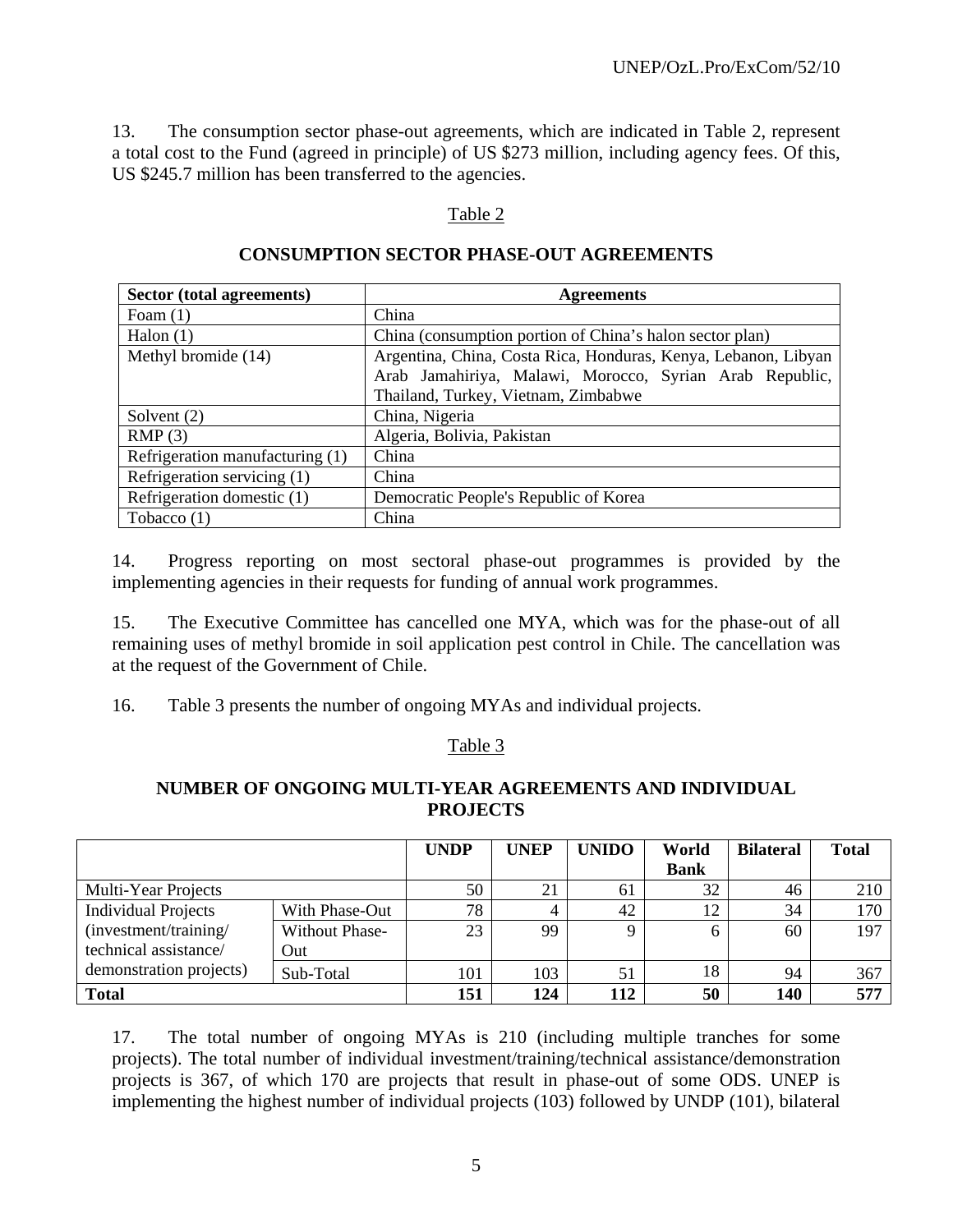agencies (94) and UNIDO (51). The World Bank is only implementing 18 individual projects. The largest number of MYAs is being implemented by UNIDO (61) followed by UNDP (50), bilateral agencies (46), the World Bank (32) and UNEP (21).

## **PART II: SUMMARY OF PROGRESS UP TO AND INCLUDING 2006**

18. Annex II provides a detailed analysis of the data contained in the progress reports. What follows is a summary of progress in the implementation of projects and activities supported by the Multilateral Fund, up to 31 December 2006:

- (a) **Phase-out:** 374,199 ODP tonnes have been phased out by 2006, of a total of 390,113 ODP tonnes expected to be phased out from projects approved up to the end of 2006 (excluding cancelled and transferred projects). In 2006 alone, 68,533 ODP tonnes (including production) were phased out and 28,816 ODP tonnes were approved for phase out. By the end of 2005, 305,648 ODP tonnes had been phased out, of a total of 361,133 ODP tonnes expected to be phased out from approved projects (excluding cancelled and transferred projects), which included 62,460 ODP tonnes actually phased out in 2005 (including production) and 91,252 ODP tonnes approved for phase out.
- (b) **Disbursements/Approvals:** US \$1.57 billion had been disbursed out of the total US \$1.9 billion approved for disbursement up to the end of 2006 (excluding agency fees). This represents a rate of disbursement of 83 per cent. In 2006, US \$152.72 million was disbursed and a further US \$124.41 million was approved.
- (c) **Cost-effectiveness:** The average cost-effectiveness of investment projects was US \$4.05/kg for completed projects and US \$4.54/kg for ongoing projects.
- (d) **Number of projects completed:** 4,373 projects of the 5,229 projects (excluding closed or transferred projects) financed by the Fund through to the end of 2006 have been completed. This represents a completion rate of 84 per cent.
- (e) **Speed of delivery—investment projects:** On average, investment projects have been completed 34 months after their approval by the Executive Committee. First disbursements under these projects were made, on average, 15 months after they had been approved. On an agency basis, first disbursement for completed projects has taken place 13 months after approval for UNDP, 9 months for UNIDO and 25 months for the World Bank.
- (f) **Speed of delivery—non-investment projects:** On average, non-investment projects have been completed 33 months after their approval by the Executive Committee. First disbursements under these projects were made, on average, 10 months after they had been approved. On an agency basis, first disbursement for completed non-investment projects has taken place 11 months after approval for UNDP, 8 months for UNEP, 8 months for UNIDO and 16 months for the World Bank.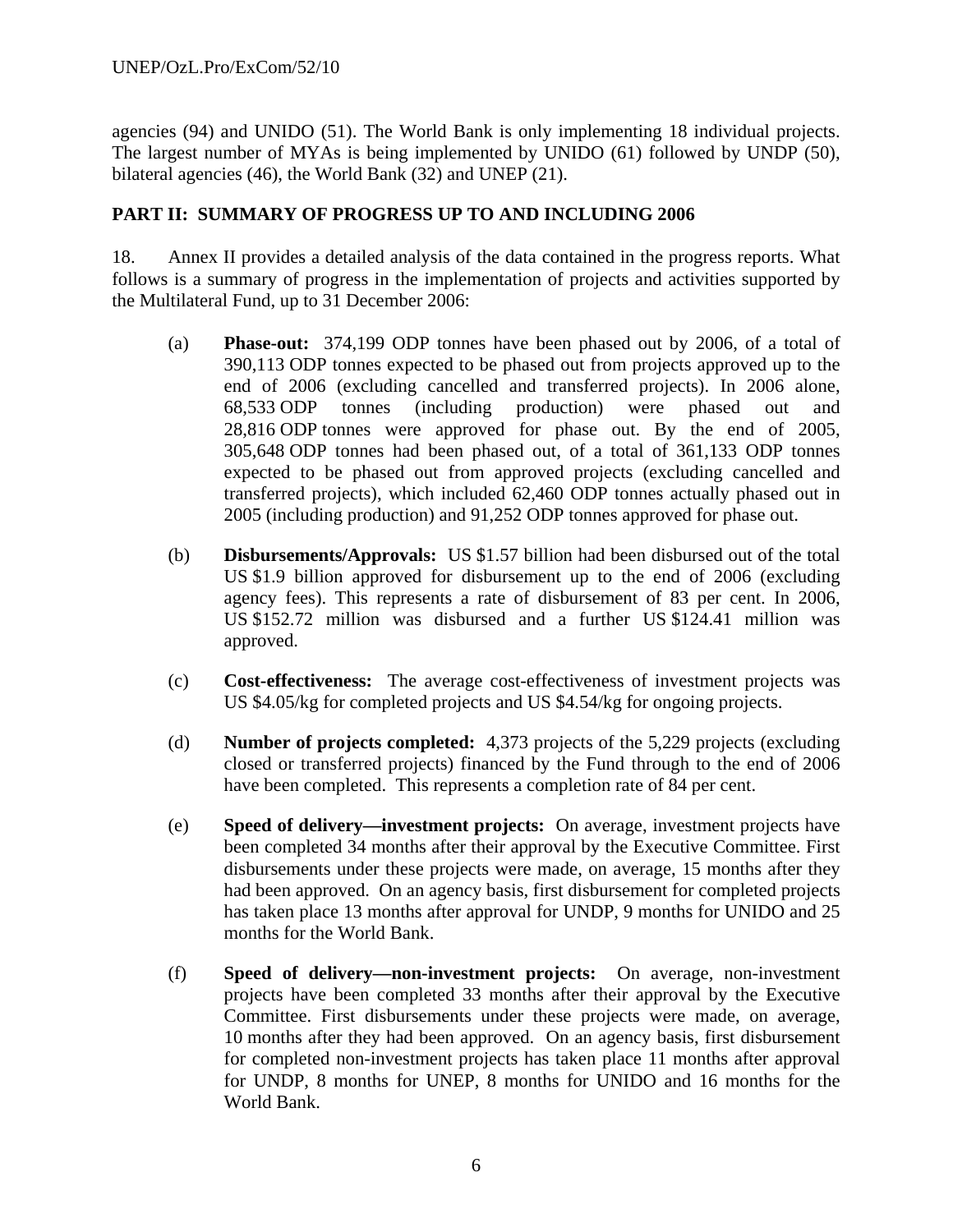- (g) **Project preparation:** Of the 1,134 project preparation activities approved to the end of 2006, 1,027 have been completed. Implementing agencies carried over balances of US \$2,490,157 from 2006 (including approximately US \$406,141 for completed project preparation), which are available for new project preparation activities. This is in addition to the US \$240,000 approved in 2007.
- (h) **Implementation delays:** Ongoing investment projects are experiencing an average delay of 21 months. A list of 62 projects with implementation delays is annexed to this report, and a report on these delays will be submitted to the 53<sup>rd</sup> Meeting. The total level of net emissions of ODS due to implementation delays is 22,652 ODP tonnes, which is above the level that was reported last year (19,188 ODP tonnes).

## **PART III: COMMENTS AND RECOMMENDATIONS OF THE FUND SECRETARIAT**

## **COMMENTS**

19. The Secretariat's comments address common issues that have been identified during the review of the agencies' progress reports.

20. Based on planned completion dates in the 2005 progress report, and the results in the 2006 progress report, the World Bank completed 48 per cent of the projects that it had planned to complete in 2006. UNIDO completed 51 per cent, UNDP 33 per cent and UNEP 47 per cent of the projects planned for completion. This is the fourth consecutive year where rates of project completion have been well below 70 per cent. Only UNEP has increased its rate of project completion (from 35 per cent to 47 per cent), while rates of completion for the other agencies fell by at least one point. The World Bank's rate of completion fell by 22 points.

21. The slow rate of completion could be related to the multi-year nature of activities, implementation difficulties, optimistic forecasts, and/or the misapplication of the Executive Committee's decisions defining completion. A mechanism is in place to address MYAs and implementation difficulties on a case-by-case basis. Forecasts and applications of the Committee's definitions are made at the discretion of the agencies themselves. The Executive Committee may wish to note, again, the slow completion rates and inform the heads of the implementing agencies about this ongoing concern with a view towards overall improvement in 2007.

22. It should be noted that the number of projects under implementation is significantly higher for UNDP, UNEP and UNIDO (each implementing at least 112 projects) than it is for the World Bank (implementing 50 projects). This is also the case with MYAs where UNIDO and UNDP are implementing almost twice as many tranches of agreements as the World Bank (noting that UNEP is generally in a supporting role for most of these MYAs). However in terms of each agency's capacity to deliver services through the balance of agency fees in their possession and their core unit costs, there is a difference in the level of ability of each agency to deliver. The World Bank has a balance of around US \$10.88 million, UNDP's balance is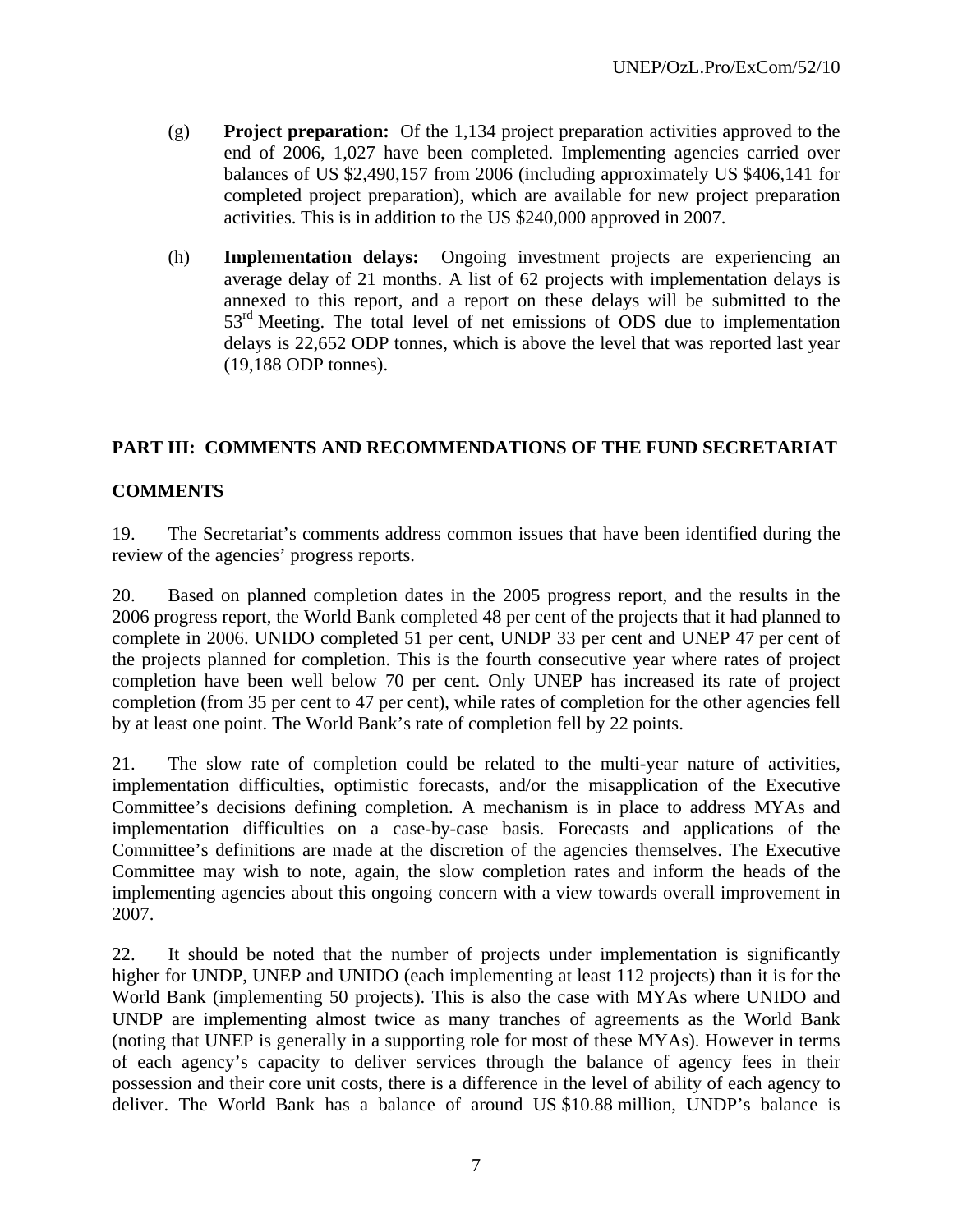US \$8.81 million and UNIDO's balance is US \$7.14 million. The Executive Committee may wish to note these amounts. Agency fees for UNEP go to headquarters for administration and are not available for project implementation. The study on administrative costs will address this issue.

#### **RECOMMENDATIONS**

- 23. The Executive Committee may wish to:
	- (a) Note the Consolidated Progress Report of the Multilateral Fund as contained in UNEP/OzL.Pro/ExCom/52/10;
	- (b) Note the slow rate of project completion for the fourth consecutive year and the rates of achievement of project completion as follows: UNDP (33 per cent), UNEP (47 per cent), UNIDO (51 per cent), and the World Bank (48 per cent);
	- (c) Inform the heads of the implementing agencies about the ongoing concern regarding the slow rate of project completion with a view towards achieving an overall improvement by each agency in 2007;
	- (d) Note the balances in agency fees held by agencies as at 31 December 2006, amounting to around US \$10.88 million for the World Bank, US \$8.81 million for UNDP, and US \$7.14 million for UNIDO.

-----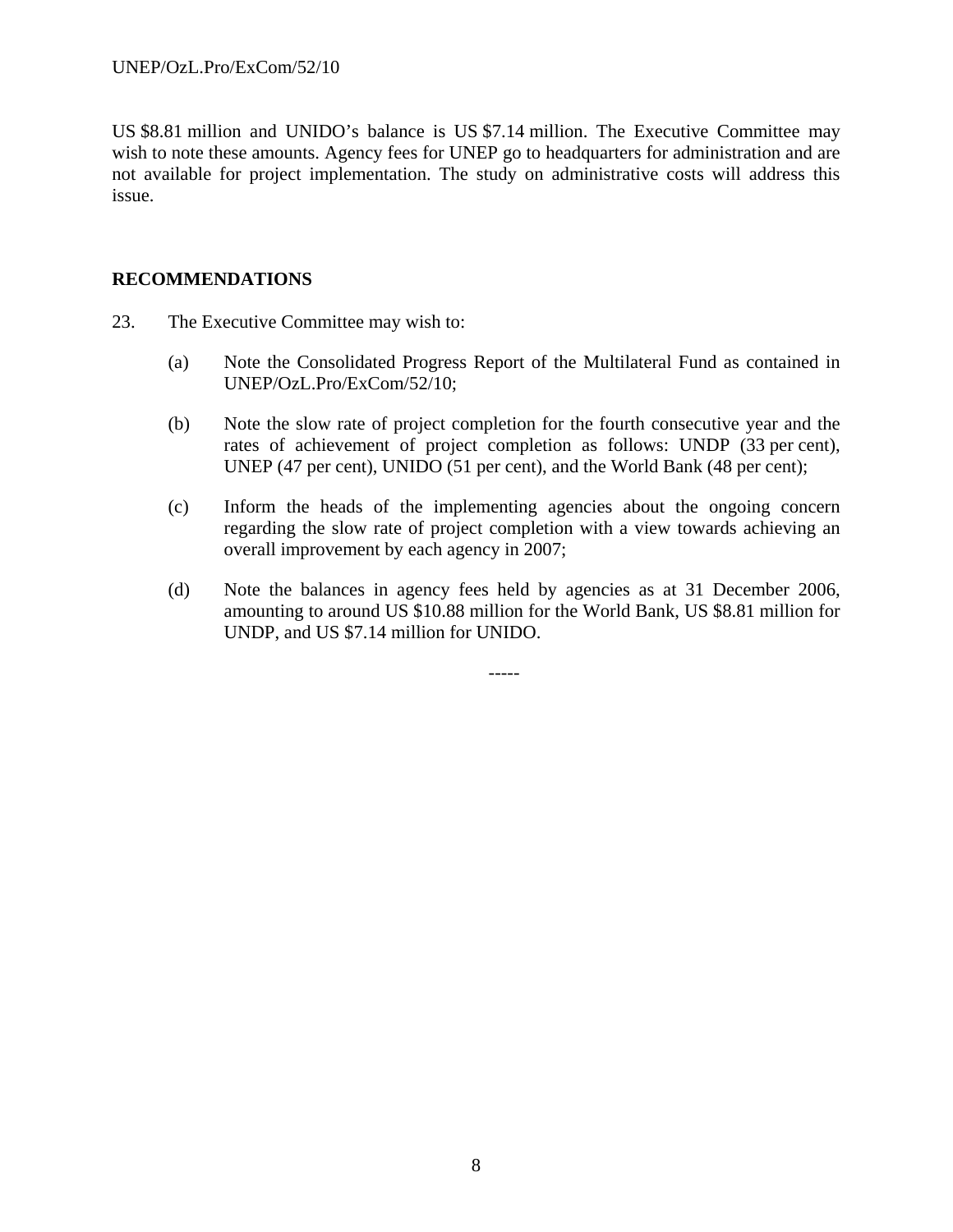#### **Annex I**

#### **PROJECT IMPLEMENTATION BY COUNTRY**

| Country                  | <b>Phased</b>    | Percentage               | <b>Estimated</b>            | <b>Funds</b> | Percentage                   |                       | Percentage Net emission due       | Net emission                   | <b>Changes in A7 or CP</b> |
|--------------------------|------------------|--------------------------|-----------------------------|--------------|------------------------------|-----------------------|-----------------------------------|--------------------------------|----------------------------|
|                          | out in           | of planned               | funds                       | disbursed in | of funds                     |                       | of planned to delay in 2006       | due to delay in                | data (2006 vs 2005)        |
|                          | 2006             | phase-out<br>achieved in | disbursed in<br>2006 (US\$) | 2006 (US\$)  | lisbursed over<br>estimation | projects<br>completed | (actual versus<br>revised planned | 2006 (actual<br>versus date of |                            |
|                          |                  | 2006                     |                             |              | in 2006                      | in 2006               | date of                           | completion per                 |                            |
|                          |                  |                          |                             |              |                              |                       | completion)                       | proposal)                      |                            |
| Afghanistan              | $\boldsymbol{0}$ |                          | 615,085                     | 623,148      | 101%                         |                       | 3                                 | $\mathcal{R}$                  | No 2006 A7 or CP Data      |
| Albania                  | $\theta$         |                          | 194,942                     | 34,048       | 17%                          | 50%                   | 43                                | 43                             | 0.9                        |
| Algeria                  | 66               | 20%                      | 558,693                     | 343,015      | 61%                          | 14%                   | 194                               | 194                            | $-556.4*$                  |
| Angola                   | $-51$            |                          | 210,360                     | 142,491      | 68%                          | 100%                  | $\overline{0}$                    | $\mathbf{0}$                   |                            |
| Antigua and Barbuda      | $\theta$         | $0\%$                    | 117,037                     | 36,500       | 31%                          | 0%                    | 6                                 | 6                              | $-0.1$                     |
| Argentina                | ,399             | 87%                      | 5,064,016                   | 3,918,299    | 77%                          | 15%                   | 667                               | 667                            | $-9.2$                     |
| <b>Bahamas</b>           | $\theta$         |                          | 259,164                     | 46,132       | 18%                          | 100%                  | $\Omega$                          | $\Omega$                       |                            |
| Bahrain                  | $\boldsymbol{0}$ | 0%                       | 130,951                     | 42,266       | 32%                          | 50%                   |                                   |                                | No 2006 A7 or CP Data      |
| Bangladesh               | $\theta$         | 0%                       | 212,744                     | 52,478       | 25%                          | 14%                   | 46                                | 46                             | No 2006 A7 or CP Data      |
| <b>Barbados</b>          | $\boldsymbol{0}$ | 0%                       | 208,185                     | 10,432       | 5%                           | 0%                    | 14                                | 14                             | 1.2                        |
| <b>Belize</b>            | $\overline{7}$   |                          | 173,846                     | 79,890       | 46%                          | 100%                  | $\overline{0}$                    | $\theta$                       |                            |
| Benin                    | $\boldsymbol{0}$ |                          | 15,849                      | $\Omega$     | 0%                           | 67%                   | $\overline{0}$                    | $\theta$                       |                            |
| Bhutan                   | $\boldsymbol{0}$ |                          | 18,683                      | 27,046       | 145%                         | 100%                  | $\boldsymbol{0}$                  | $\overline{0}$                 |                            |
| Bolivia                  | 5                | 0%                       | 248,585                     | 277,424      | 112%                         | 17%                   | 12                                | 12                             | No 2006 A7 or CP Data      |
| Bosnia and Herzegovina   | 40               | 103%                     | 428,597                     | 196,500      | 46%                          | 60%                   | $-35$                             | $-35$                          | $-26.3*$                   |
| Botswana                 | $\overline{2}$   |                          | 118,173                     | 12,539       | 11%                          | 0%                    | $\Omega$                          | $\theta$                       |                            |
| <b>Brazil</b>            | 77               | 53%                      | 6,491,740                   | 2,074,364    | 32%                          | 22%                   | $\overline{4}$                    | $\overline{4}$                 | $-637.4$                   |
| <b>Brunei Darussalam</b> | $\mathbf{0}$     |                          | 266,475                     | 16,300       | 6%                           | $0\%$                 | 84                                | 84                             | No 2006 A7 or CP Data      |
| Burkina Faso             | 31               | 100%                     | 52,496                      | 16,074       | 31%                          | 100%                  | $-3$                              | $-3$                           | $-2.2$                     |
| Burundi                  | 8                | 99%                      | 140,006                     | 64,105       | 46%                          | 71%                   | $\theta$                          | $\Omega$                       |                            |
| Cambodia                 | 17               |                          | 218,445                     | 238,840      | 109%                         | 100%                  | 19                                | 19                             | $-16.1$                    |
| Cameroon                 | 106              |                          | 191,085                     | 174,529      | 91%                          | 100%                  | $-10$                             | $-10$                          | No 2006 A7 or CP Data      |
| Cape Verde               | $\boldsymbol{0}$ |                          | 160,054                     | 14,346       | 9%                           | 0%                    |                                   |                                | No 2006 A7 or CP Data      |
| Central African Republic | $\Omega$         |                          | 142,140                     | 25,019       | 18%                          | 20%                   | $\overline{0}$                    | $\Omega$                       |                            |
| Chad                     | $\tau$           |                          | 71,013                      | 42,362       | 60%                          | 100%                  | $-2$                              | $-2$                           | No 2006 A7 or CP Data      |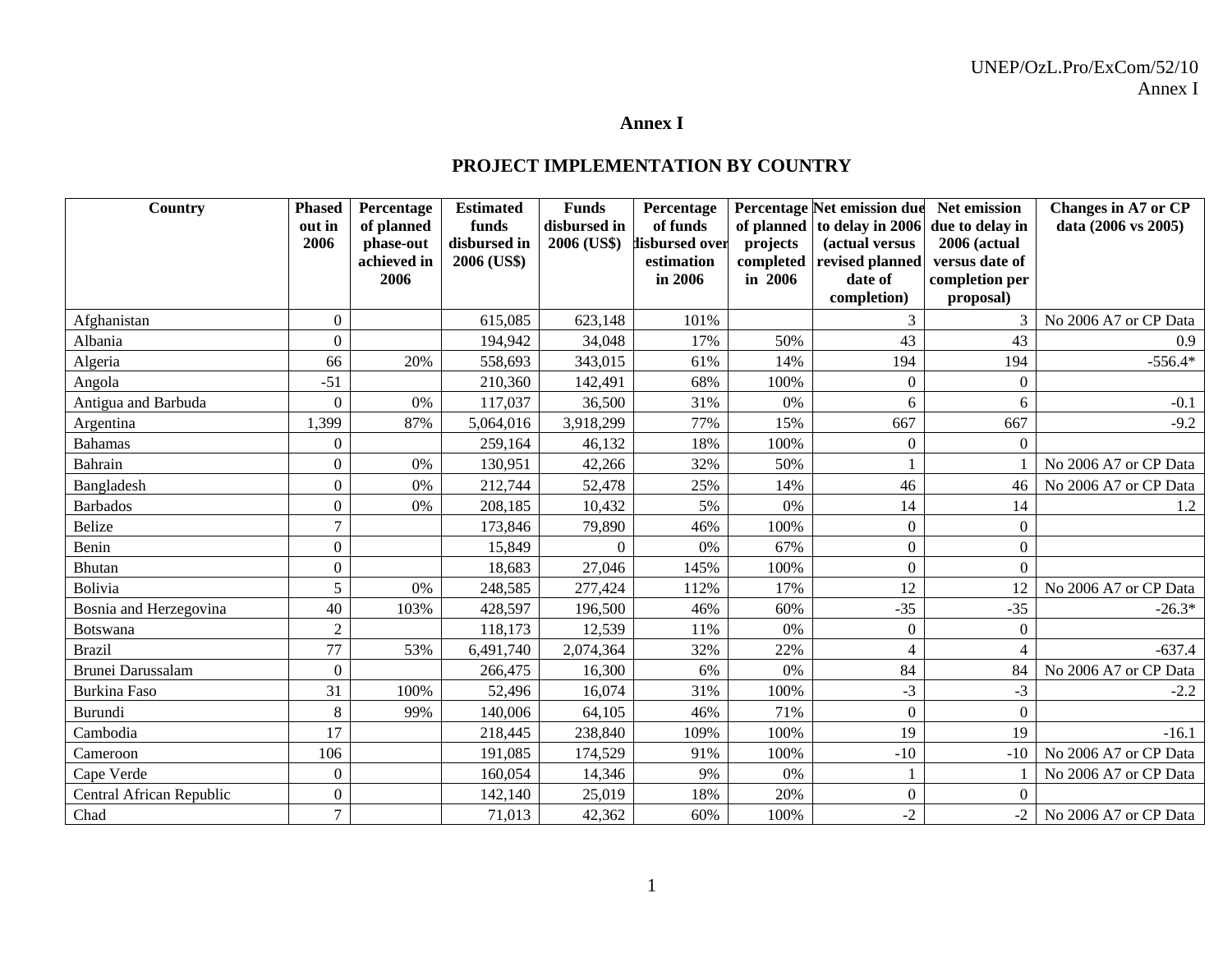#### UNEP/OzL.Pro/ExCom/52/10 Annex I

| Country                             | <b>Phased</b>    | Percentage  | <b>Estimated</b> | <b>Funds</b> | Percentage     |           | <b>Percentage Net emission due</b> | Net emission                | <b>Changes in A7 or CP</b> |
|-------------------------------------|------------------|-------------|------------------|--------------|----------------|-----------|------------------------------------|-----------------------------|----------------------------|
|                                     | out in           | of planned  | funds            | disbursed in | of funds       |           | of planned to delay in 2006        | due to delay in             | data (2006 vs 2005)        |
|                                     | 2006             | phase-out   | disbursed in     | 2006 (US\$)  | lisbursed over | projects  | (actual versus                     | 2006 (actual                |                            |
|                                     |                  | achieved in | 2006 (US\$)      |              | estimation     | completed | revised planned                    | versus date of              |                            |
|                                     |                  | 2006        |                  |              | in 2006        | in 2006   | date of<br>completion)             | completion per<br>proposal) |                            |
|                                     |                  |             |                  |              |                | 42%       |                                    |                             |                            |
| Chile                               | 56               | 81%         | 793,881          | 302,076      | 38%            |           | $\Omega$                           | $\Omega$                    |                            |
| China                               | 29,676           | 97%         | 52,456,671       | 54,647,790   | 104%           | 41%       | 707                                | 707                         | No 2006 A7 or CP Data      |
| Colombia                            | 395              | 51%         | 1,787,403        | 627,366      | 35%            | 25%       | 767                                | 767                         | 113.6                      |
| Comoros                             | $\mathbf{0}$     |             | 108,387          | 783          | 1%             | 50%       | $\mathbf{0}$                       | $\boldsymbol{0}$            |                            |
| Congo                               | $\boldsymbol{0}$ |             | 83,616           | 39,309       | 47%            |           | $\overline{4}$                     | $\overline{4}$              | No 2006 A7 or CP Data      |
| Cook Islands                        | $\overline{0}$   |             | 37,000           | $\Omega$     | $0\%$          | 0%        | $\boldsymbol{0}$                   | $\boldsymbol{0}$            |                            |
| Costa Rica                          | 198              | 77%         | 763,361          | 907,990      | 119%           | 20%       | 124                                | 124                         | $-47.2$                    |
| Cote D'Ivoire                       | $\boldsymbol{0}$ | 0%          | 410,051          | 26,884       | 7%             | 0%        | 64                                 | 64                          | No 2006 A7 or CP Data      |
| Croatia                             | 3                | 12%         | 377,012          | 228,482      | 61%            | 60%       | 28                                 | 28                          | No 2006 A7 or CP Data      |
| Cuba                                | 42               | 100%        | 1,778,292        | 405,999      | 23%            | 25%       | $-249$                             | $-83$                       | 25.2                       |
| Democratic People's Republic of     | 2,530            | 0%          | 2,423,138        | 3,615,015    | 149%           | 17%       | 1,536                              | 291                         | No 2006 A7 or CP Data      |
| Korea                               |                  |             |                  |              |                |           |                                    |                             |                            |
| Democratic Republic of the<br>Congo | 145              | 88%         | 693,880          | 626,598      | 90%            | 63%       | $-27$                              | $-27$                       | No 2006 A7 or CP Data      |
| Djibouti                            | 9                | 90%         | 110,561          | 37,579       | 34%            | 60%       | $-6$                               | -6                          | No 2006 A7 or CP Data      |
| Dominica                            | $\overline{0}$   |             | 43,250           | 15,475       | 36%            | 75%       | $\Omega$                           | $\Omega$                    |                            |
| Dominican Republic                  | 40               | 64%         | 365,296          | 463,456      | 127%           | 40%       | 156                                | 156                         | No 2006 A7 or CP Data      |
| Ecuador                             | 85               | 85%         | 942,413          | 160,884      | 17%            | 20%       | $-34$                              | $-34$                       | No 2006 A7 or CP Data      |
| Egypt                               | 222              | 20%         | 1,842,224        | 1,841,298    | 100%           | 0%        | 891                                | 891                         | $-257.0$                   |
| El Salvador                         | 43               |             | 154,365          | 50,055       | 32%            | 0%        | $\boldsymbol{0}$                   | $\boldsymbol{0}$            |                            |
| <b>Equatorial Guinea</b>            | $\overline{0}$   |             |                  | $\theta$     |                |           | $\overline{0}$                     | $\boldsymbol{0}$            |                            |
| Eritrea                             | $\boldsymbol{0}$ |             | 100,000          | 54,000       | 54%            | 33%       | $\boldsymbol{0}$                   | $\overline{0}$              |                            |
| Ethiopia                            | $\overline{0}$   | 0%          | 89,187           | 32,982       | 37%            | 33%       | 3                                  | $\overline{3}$              | No 2006 A7 or CP Data      |
| Fiji                                | $8\,$            |             | 292,963          | 185,020      | 63%            | 100%      | $\overline{0}$                     | $\mathbf{0}$                |                            |
| Gabon                               | 3                | 75%         | 40,316           | 54,392       | 135%           | 60%       | 1                                  | $\mathbf{1}$                | 0.9                        |
| Gambia                              | $\boldsymbol{0}$ |             | 51,186           | 93,695       | 183%           | 100%      | $\boldsymbol{0}$                   | $\mathbf{0}$                |                            |
| Georgia                             | 20               | 100%        | 194,703          | 93,967       | 48%            | 67%       | $-2$                               | $-2$                        | No 2006 A7 or CP Data      |
| Ghana                               | 24               | 94%         | 69,356           | 125,826      | 181%           | 83%       | $\overline{0}$                     | $\overline{0}$              |                            |
| Global                              | $\Omega$         |             | 9,850,872        | 7,757,668    | 79%            | 64%       | $\Omega$                           | $\overline{0}$              |                            |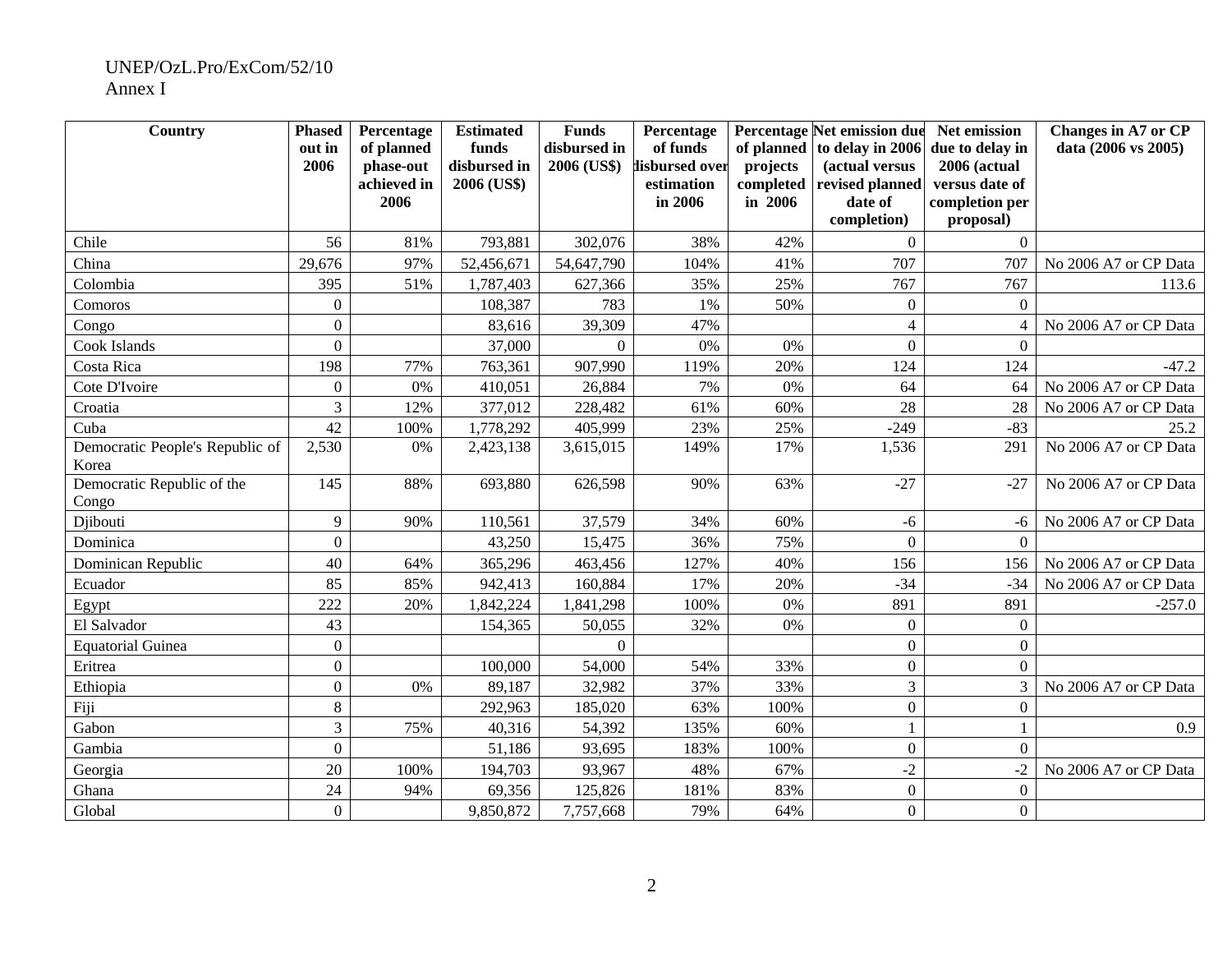| Country                    | <b>Phased</b>    | Percentage  | <b>Estimated</b> | <b>Funds</b> | Percentage     | Percentage Net emission due |                  | Net emission     | <b>Changes in A7 or CP</b> |
|----------------------------|------------------|-------------|------------------|--------------|----------------|-----------------------------|------------------|------------------|----------------------------|
|                            | out in           | of planned  | funds            | disbursed in | of funds       | of planned                  | to delay in 2006 | due to delay in  | data (2006 vs 2005)        |
|                            | 2006             | phase-out   | disbursed in     | 2006 (US\$)  | lisbursed over | projects                    | (actual versus   | 2006 (actual     |                            |
|                            |                  | achieved in | 2006 (US\$)      |              | estimation     | completed                   | revised planned  | versus date of   |                            |
|                            |                  | 2006        |                  |              | in 2006        | in 2006                     | date of          | completion per   |                            |
|                            |                  |             |                  |              |                |                             | completion)      | proposal)        |                            |
| Grenada                    | $\boldsymbol{0}$ |             | 97,979           | 38,018       | 39%            | 40%                         | $\overline{0}$   | $\boldsymbol{0}$ |                            |
| Guatemala                  | 25               |             | 414,305          | 331,874      | 80%            |                             | $-2$             | $-2$             | $-230.9$                   |
| Guinea                     | 6                |             | 90,948           | 60,953       | 67%            | 100%                        | $\mathbf{0}$     | $\Omega$         |                            |
| Guinea-Bissau              | $\overline{0}$   | 0%          | 327,818          | $\theta$     | 0%             | 0%                          | 18               | 18               | No 2006 A7 or CP Data      |
| Guyana                     | $\overline{0}$   |             | 70,335           | $\mathbf{0}$ | $0\%$          | 0%                          | $\boldsymbol{0}$ | $\boldsymbol{0}$ |                            |
| Haiti                      | $\Omega$         | $0\%$       | 168,173          | 37,041       | 22%            | 50%                         | 156              | 156              | $-30.7$                    |
| Honduras                   | $\Omega$         |             | 241,937          | 29,653       | 12%            |                             | 73               | 73               | $-45.3$                    |
| India                      | 24,413           | 116%        | 17,014,567       | 16,364,306   | 96%            | 64%                         | $-2,016$         | $-2,016$         | No 2006 A7 or CP Data      |
| Indonesia                  | 195              | 5%          | 5,478,400        | 4,299,076    | 78%            | 50%                         | 1,498            | 1,498            | No 2006 A7 or CP Data      |
| Iran (Islamic Republic of) | 180              | 80%         | 3,091,986        | 2,282,640    | 74%            | 29%                         | $-141$           | $-252$           | No 2006 A7 or CP Data      |
| Jamaica                    | 81               | 58%         | 144,691          | 105,055      | 73%            | 75%                         | $-11$            | $-11$            | $-2.5$                     |
| Jordan                     | 41               | 100%        | 532,805          | 520,066      | 98%            | 33%                         | $-388$           | $-388$           | $-83.7$                    |
| Kenya                      | 23               | 176%        | 645,792          | 390,381      | 60%            | 14%                         | $-45$            | 24               | No 2006 A7 or CP Data      |
| Kiribati                   | $\boldsymbol{0}$ |             | 20,761           | 9,200        | 44%            | 100%                        | $\overline{0}$   | $\boldsymbol{0}$ |                            |
| Kuwait                     | 64               | 100%        | 405,805          | 144,223      | 36%            | 50%                         | $-87$            | $-87$            | 19.2                       |
| Kyrgyzstan                 | 40               |             | 238,201          | 307,503      | 129%           | 50%                         | $\boldsymbol{0}$ | $\overline{0}$   |                            |
| Lao People's Democratic    | $\overline{0}$   | 0%          | 257,541          | 155,868      | 61%            | 43%                         | $\overline{7}$   | 7                | No 2006 A7 or CP Data      |
| Republic                   |                  |             |                  |              |                |                             |                  |                  |                            |
| Lebanon                    | 330              | 39%         | 1,212,947        | 1,145,505    | 94%            | 14%                         | 206              | 206              | No 2006 A7 or CP Data      |
| Lesotho                    | $\overline{0}$   | 0%          | 55,400           | 20,000       | 36%            | 0%                          |                  |                  | No 2006 A7 or CP Data      |
| Liberia                    | $\theta$         |             | 162,855          | 73,516       | 45%            | 50%                         | 16               | 16               | 0.4                        |
| Libyan Arab Jamahiriya     | 105              | 100%        | 1,386,347        | 578,819      | 42%            | 50%                         | $-184$           | $-184$           | No 2006 A7 or CP Data      |
| Madagascar                 | $\overline{0}$   |             | 129,504          | 101,622      | 78%            | 100%                        | $\tau$           | $\overline{7}$   | $-5.6$                     |
| Malawi                     | $\theta$         |             | 210,695          | 228,734      | 109%           | 100%                        | $\boldsymbol{0}$ | $\Omega$         |                            |
| Malaysia                   | 591              | 98%         | 4,031,547        | 2,046,731    | 51%            | 25%                         | 13               | 13               | No 2006 A7 or CP Data      |
| Maldives                   | $\Omega$         | 0%          | 50,416           | $-10,000$    | $-20%$         | 0%                          | $\boldsymbol{0}$ | $\overline{0}$   |                            |
| Mali                       | 23               |             | 143,729          | 12,290       | 9%             | 33%                         | 9                | 9                | No 2006 A7 or CP Data      |
| Marshall Islands           | $\boldsymbol{0}$ |             | 28,522           | $\theta$     | 0%             | 100%                        | $\boldsymbol{0}$ | $\Omega$         |                            |
| Mauritania                 | $\overline{2}$   | 0%          | 161,261          | 68,902       | 43%            | 0%                          | 5                | 5 <sup>1</sup>   | No 2006 A7 or CP Data      |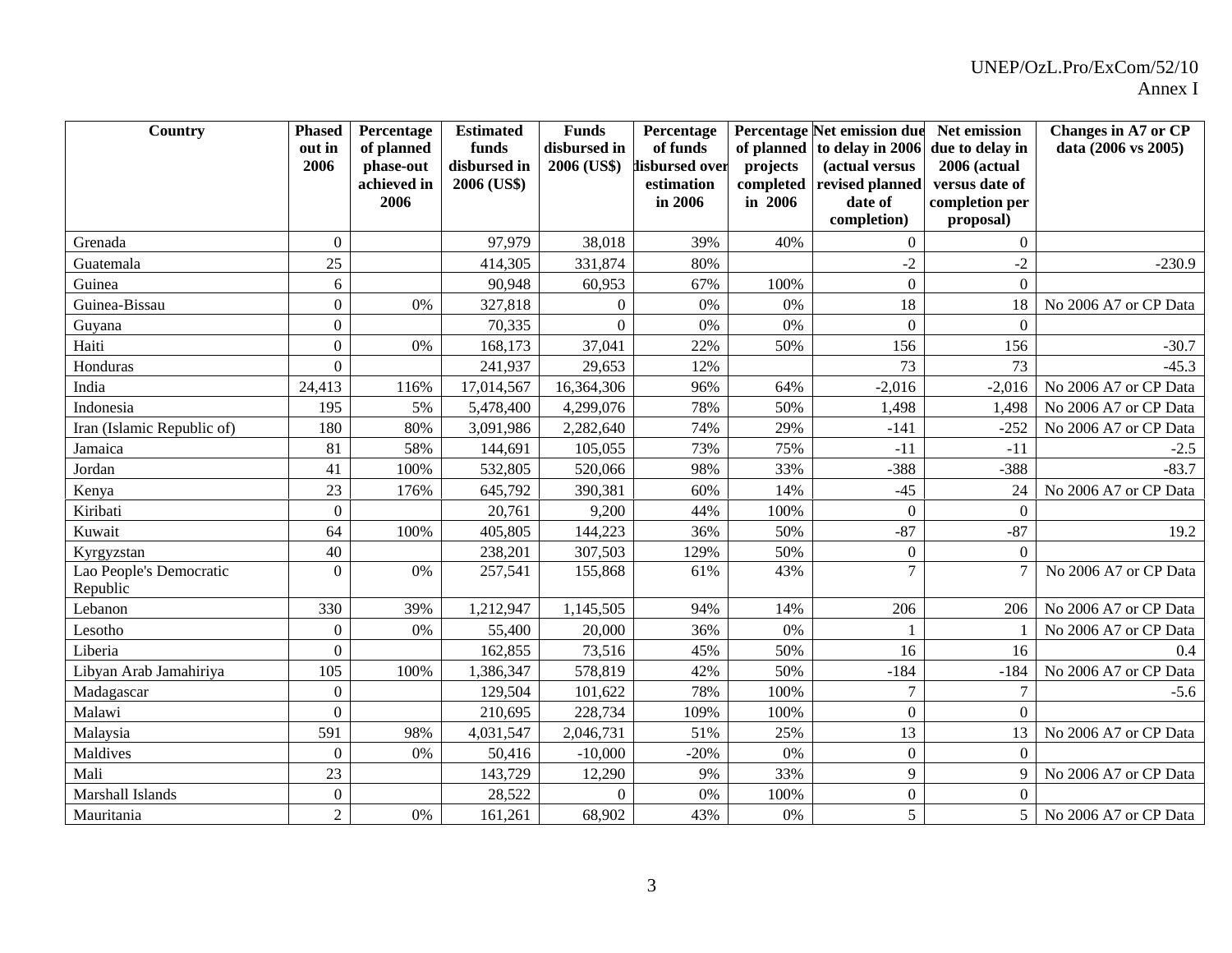#### UNEP/OzL.Pro/ExCom/52/10 Annex I

| Country                          | <b>Phased</b>    | Percentage               | <b>Estimated</b>            | <b>Funds</b> | Percentage                   |                       | Percentage Net emission due       | Net emission                   | Changes in A7 or CP   |
|----------------------------------|------------------|--------------------------|-----------------------------|--------------|------------------------------|-----------------------|-----------------------------------|--------------------------------|-----------------------|
|                                  | out in           | of planned               | funds                       | disbursed in | of funds                     |                       | of planned to delay in 2006       | due to delay in                | data (2006 vs 2005)   |
|                                  | 2006             | phase-out<br>achieved in | disbursed in<br>2006 (US\$) | 2006 (US\$)  | lisbursed over<br>estimation | projects<br>completed | (actual versus<br>revised planned | 2006 (actual<br>versus date of |                       |
|                                  |                  | 2006                     |                             |              | in 2006                      | in 2006               | date of                           | completion per                 |                       |
|                                  |                  |                          |                             |              |                              |                       | completion)                       | proposal)                      |                       |
| Mauritius                        | $\mathbf{0}$     | 0%                       | 120,495                     | 18,200       | 15%                          | 0%                    | 3                                 | 3                              | $-0.5$                |
| Mexico                           | 138              | 67%                      | 12,864,052                  | 16,284,480   | 127%                         | 40%                   | 940                               | 940                            | $-2,197.3$            |
| Micronesia (Federated States of) | $\Omega$         |                          | 25,534                      | $\Omega$     | 0%                           | 100%                  | $\Omega$                          | $\Omega$                       |                       |
| Mongolia                         | $-2$             |                          | 182,765                     | 136,358      | 75%                          | 100%                  | $\Omega$                          | $\boldsymbol{0}$               |                       |
| Morocco                          | $\overline{4}$   | 9%                       | 2,211,716                   | 1,254,081    | 57%                          | 50%                   | 71                                | 71                             | $-121.7$              |
| Mozambique                       | $\overline{0}$   |                          | 121,019                     | 42,159       | 35%                          | 0%                    | $\overline{0}$                    | $\mathbf{0}$                   |                       |
| Myanmar                          | $\overline{0}$   |                          | 135,867                     | 706          | 1%                           | 0%                    | 36                                | 36                             | No 2006 A7 or CP Data |
| Namibia                          | $\overline{0}$   | 0%                       | 156,331                     | 39,071       | 25%                          | 0%                    | $\mathbf{0}$                      | 11                             | 0.0                   |
| Nauru                            | $\overline{0}$   |                          | 37,000                      | 21,000       | 57%                          | 33%                   | $\overline{0}$                    | $\boldsymbol{0}$               |                       |
| Nepal                            | $\overline{0}$   |                          | 77,971                      | 37,046       | 48%                          | 100%                  | $\overline{0}$                    | $\mathbf{0}$                   |                       |
| Nicaragua                        | 15               |                          | 249,266                     | 67,587       | 27%                          | 33%                   | $\overline{0}$                    | $\mathbf{0}$                   |                       |
| Niger                            | $\boldsymbol{0}$ |                          | 174,779                     | 35,438       | 20%                          | 33%                   | $\overline{0}$                    | $\overline{0}$                 |                       |
| Nigeria                          | 659              | 11%                      | 3,054,848                   | 2,831,968    | 93%                          | 44%                   | $-612$                            | $-612$                         | No 2006 A7 or CP Data |
| Niue                             | $\boldsymbol{0}$ |                          | 37,000                      | 7,100        | 19%                          | 33%                   | $\Omega$                          | $\boldsymbol{0}$               |                       |
| Oman                             | 189              | 1%                       | 241,267                     | 171,299      | 71%                          | 40%                   | 29                                | 29                             | $-16.1$               |
| Pakistan                         | 529              | 53%                      | 3,195,454                   | 3,007,259    | 94%                          | 50%                   | $-568$                            | $-583$                         | No 2006 A7 or CP Data |
| Palau                            | $\boldsymbol{0}$ |                          | 31,133                      | $\Omega$     | 0%                           | 100%                  | $\overline{0}$                    | $\Omega$                       |                       |
| Panama                           | $\boldsymbol{0}$ | 0%                       | 628,396                     | 59,157       | 9%                           | 0%                    | 6                                 | 6                              | No 2006 A7 or CP Data |
| Papua New Guinea                 | $\overline{0}$   | 0%                       | 117,993                     | 147,373      | 125%                         | 100%                  | $-11$                             | $-11$                          | $-11.7$               |
| Paraguay                         | 73               | 0%                       | 256,035                     | 12,592       | 5%                           | 0%                    | $\overline{2}$                    | 2                              | No 2006 A7 or CP Data |
| Peru                             | $-161$           |                          | 369,621                     | 33,836       | 9%                           | 100%                  | 244                               | 244                            | No 2006 A7 or CP Data |
| Philippines                      | 149              | 100%                     | 1,497,320                   | 3,245,526    | 217%                         | 33%                   | $\Omega$                          | $\Omega$                       |                       |
| Qatar                            | 83               | 94%                      | 163,145                     | 116,459      | 71%                          | 50%                   | $-33$                             | $-33$                          | No 2006 A7 or CP Data |
| Region: AFR                      | 46               | 73%                      | 374,625                     | 195,213      | 52%                          | 0%                    | $-16$                             | $-16$                          |                       |
| Region: ASP                      | $\boldsymbol{0}$ |                          | 205,033                     | 66,390       | 32%                          | 33%                   | $\Omega$                          | $\overline{0}$                 |                       |
| Region: EUR                      | $\overline{0}$   |                          | 300,000                     | $-13,113$    | $-4%$                        |                       | $\mathbf{0}$                      | $\boldsymbol{0}$               |                       |
| Region: LAC                      | $\overline{0}$   |                          | 209,798                     | 83,798       | 40%                          |                       | $\overline{0}$                    | $\overline{0}$                 |                       |
| Republic of Moldova              | 50               | 89%                      | 149,437                     | 136,178      | 91%                          | 50%                   | $\overline{4}$                    | $\overline{4}$                 | $-2.6$                |
| Romania                          | 92               | 138%                     | 1,890,767                   | 3,066,973    | 162%                         | 80%                   | 67                                | 67                             | No 2006 A7 or CP Data |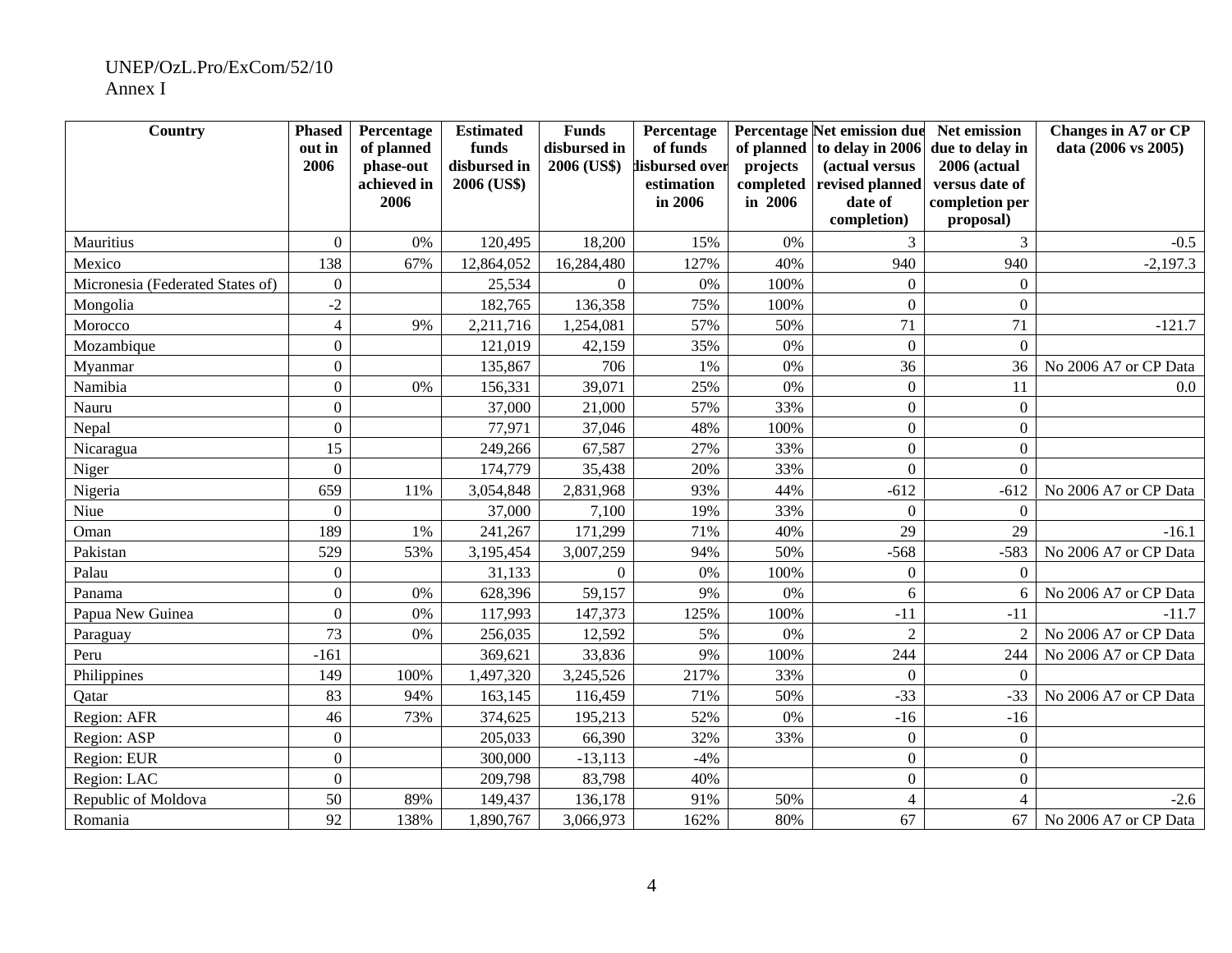| Country                                      | <b>Phased</b>                      | Percentage          | <b>Estimated</b>  | <b>Funds</b>     | Percentage            |            | Percentage Net emission due | Net emission                | <b>Changes in A7 or CP</b> |
|----------------------------------------------|------------------------------------|---------------------|-------------------|------------------|-----------------------|------------|-----------------------------|-----------------------------|----------------------------|
|                                              | out in                             | of planned          | funds             | disbursed in     | of funds              | of planned | to delay in 2006            | due to delay in             | data (2006 vs 2005)        |
|                                              | 2006                               | phase-out           | disbursed in      | 2006 (US\$)      | lisbursed over        | projects   | (actual versus              | 2006 (actual                |                            |
|                                              |                                    | achieved in<br>2006 | 2006 (US\$)       |                  | estimation<br>in 2006 | completed  | revised planned             | versus date of              |                            |
|                                              |                                    |                     |                   |                  |                       | in 2006    | date of<br>completion)      | completion per<br>proposal) |                            |
| Rwanda                                       | $\Omega$                           | 0%                  | 240,122           | 82,731           | 34%                   | 40%        | 14                          |                             | No 2006 A7 or CP Data      |
| Saint Kitts and Nevis                        | $\theta$                           | 0%                  | 107,840           | 36,579           | 34%                   | 100%       | $-11$                       | 14<br>$-11$                 |                            |
|                                              |                                    |                     |                   |                  |                       |            |                             |                             | $-0.7$                     |
| Saint Lucia<br>Saint Vincent and the         | $\boldsymbol{0}$<br>$\overline{0}$ | 0%                  | 40,275<br>140,436 | 50,752<br>5,606  | 126%<br>4%            | 0%<br>0%   | $\boldsymbol{0}$            | $\boldsymbol{0}$            | 0.1                        |
| Grenadines                                   |                                    |                     |                   |                  |                       |            |                             |                             |                            |
| Sao Tome and Principe                        | $\overline{0}$                     | 0%                  | 213,759           | 51,895           | 24%                   | 33%        | $\overline{2}$              | 2 <sup>1</sup>              | No 2006 A7 or CP Data      |
| Saudi Arabia                                 | $\overline{0}$                     |                     |                   | 18,803           |                       |            | $\mathbf{0}$                | $\overline{0}$              |                            |
| Senegal                                      | 51                                 |                     | 176,224           | 24,167           | 14%                   |            | $\boldsymbol{0}$            | $\overline{0}$              |                            |
| Serbia                                       | 77                                 | 40%                 | 1,110,002         | 182,231          | 16%                   | 33%        | $-86$                       | $-83$                       | 180.2                      |
| Seychelles                                   | $\overline{0}$                     |                     | 50,278            | 34,278           | 68%                   | 50%        | $\boldsymbol{0}$            | $\overline{0}$              |                            |
| Sierra Leone                                 | $\overline{0}$                     | 0%                  | 405,798           | 76,134           | 19%                   | 0%         | 37                          | 37                          | No 2006 A7 or CP Data      |
| Slovenia                                     | $\overline{0}$                     |                     |                   | $\theta$         |                       |            | $\boldsymbol{0}$            | $\overline{0}$              |                            |
| Solomon Islands                              | $\boldsymbol{0}$                   |                     | 23,766            | $\boldsymbol{0}$ | $0\%$                 | 100%       | $\boldsymbol{0}$            | $\overline{0}$              |                            |
| Somalia                                      | $\overline{0}$                     |                     | 76,902            | $\Omega$         | 0%                    | 0%         | $\boldsymbol{0}$            | $\boldsymbol{0}$            |                            |
| Sri Lanka                                    | 8                                  | 53%                 | 821,343           | 91,101           | 11%                   | 20%        | $-5$                        | 5                           | $-16.2$                    |
| Sudan                                        | 55                                 | 455%                | 369,365           | 241,673          | 65%                   | 50%        | 18                          | 18                          | $-65.8$                    |
| Suriname                                     | $\mathbf{0}$                       |                     | 169,436           | 40,075           | 24%                   | 0%         | 14                          | 14                          | $-7.0*$                    |
| Swaziland                                    | $\boldsymbol{0}$                   |                     | 80,387            | 2,600            | 3%                    | 0%         | $\overline{0}$              | $\boldsymbol{0}$            |                            |
| Syrian Arab Republic                         | 277                                | 44%                 | 1,157,628         | 318,574          | 28%                   | 43%        | $-266$                      | $-266$                      | $-389.4$                   |
| Thailand                                     | 1,265                              | 100%                | 4,707,883         | 3,395,102        | 72%                   | 0%         | $\overline{0}$              | $\boldsymbol{0}$            |                            |
| The Former Yugoslav Republic<br>of Macedonia | 10                                 | 100%                | 203,365           | 197,140          | 97%                   | 100%       | $-2$                        | $-2$                        | $-4.6$                     |
| Togo                                         | 9                                  | 45%                 | 131,089           | 19,428           | 15%                   | 33%        | 6                           | 6                           | No 2006 A7 or CP Data      |
| Tonga                                        | $\overline{0}$                     |                     | 22,817            | $\Omega$         | $0\%$                 | 100%       | $\boldsymbol{0}$            | $\boldsymbol{0}$            |                            |
| Trinidad and Tobago                          | $\overline{0}$                     |                     | 98,461            | 175,010          | 178%                  | 67%        | $\boldsymbol{0}$            | $\overline{0}$              |                            |
| Tunisia                                      | 20                                 | 96%                 | 65,668            | 45,867           | 70%                   | 50%        | $-20$                       | $-20$                       | $-183.9$                   |
| Turkey                                       | 180                                | 100%                | 3,203,195         | 1,567,111        | 49%                   | 25%        | $-127$                      | $-127$                      | 115.5                      |
| Turkmenistan                                 | $\Omega$                           |                     | 115,693           | $\boldsymbol{0}$ | $0\%$                 |            | $\Omega$                    | $\overline{0}$              |                            |
| Tuvalu                                       | $\overline{0}$                     |                     | 16,641            | $\overline{0}$   | 0%                    | 100%       | $\overline{0}$              | $\overline{0}$              |                            |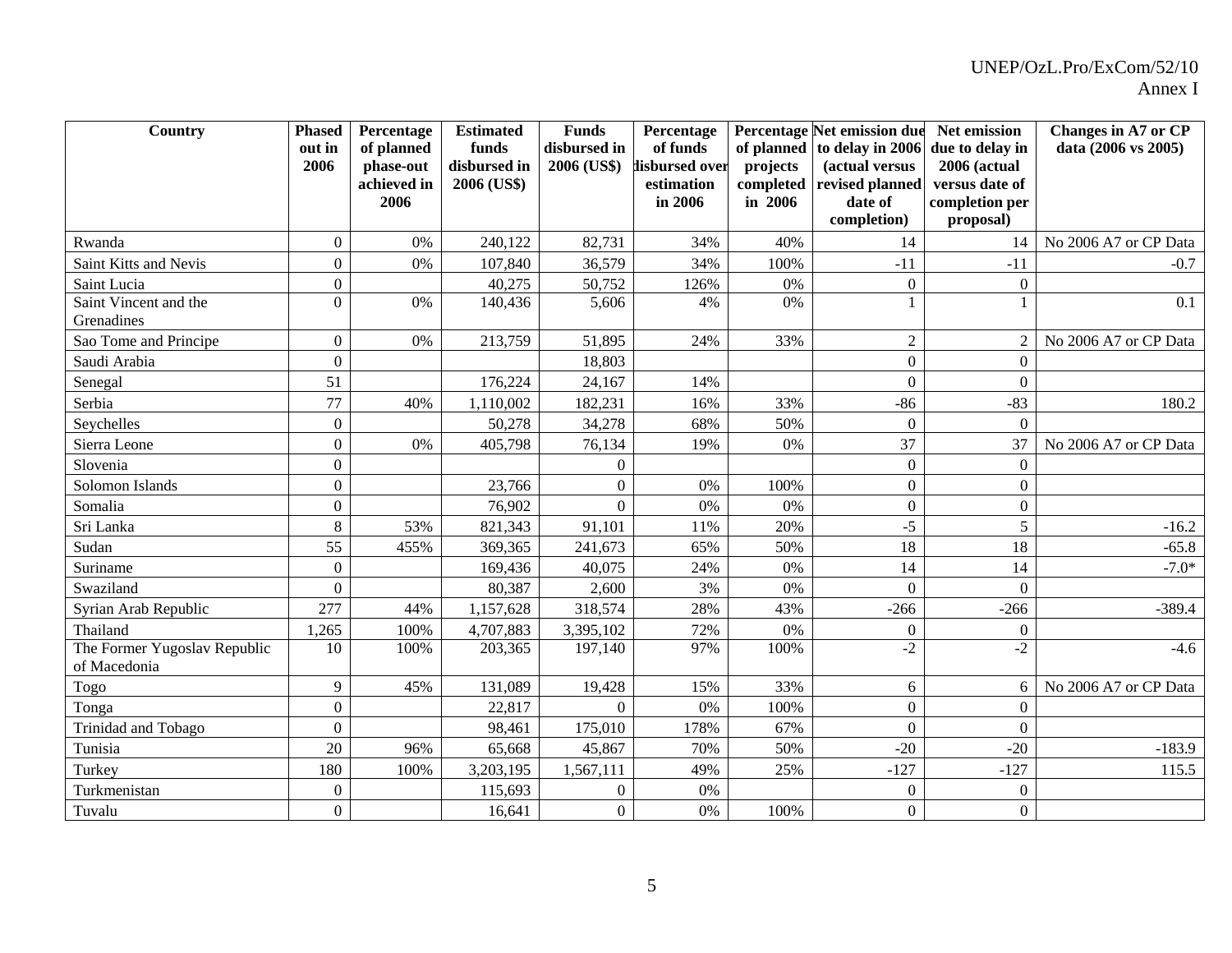#### UNEP/OzL.Pro/ExCom/52/10 Annex I

| Country                               | <b>Phased</b><br>out in<br>2006 | Percentage<br>of planned<br>phase-out<br>achieved in<br>2006 | <b>Estimated</b><br>funds<br>disbursed in<br>2006 (US\$) | <b>Funds</b><br>disbursed in<br>2006 (US\$) | Percentage<br>of funds<br>lisbursed over<br>estimation<br>in 2006 | projects<br>completed<br>in $2006$ | <b>Percentage Net emission due</b><br>of planned to delay in 2006<br>(actual versus<br>revised planned<br>date of<br>completion) | <b>Net emission</b><br>due to delay in<br>2006 (actual<br>versus date of<br>completion per<br>proposal) | Changes in A7 or CP<br>data (2006 vs 2005) |
|---------------------------------------|---------------------------------|--------------------------------------------------------------|----------------------------------------------------------|---------------------------------------------|-------------------------------------------------------------------|------------------------------------|----------------------------------------------------------------------------------------------------------------------------------|---------------------------------------------------------------------------------------------------------|--------------------------------------------|
| Uganda                                | 6                               | 100%                                                         | 110,828                                                  | 39,734                                      | 36%                                                               | 50%                                | $\Omega$                                                                                                                         |                                                                                                         |                                            |
| United Republic of Tanzania           | 36                              | 0%                                                           | 96,561                                                   | 13,527                                      | 14%                                                               | 50%                                | 24                                                                                                                               | 24                                                                                                      | No 2006 A7 or CP Data                      |
| Uruguay                               | 74                              |                                                              | 236,153                                                  | 161,960                                     | 69%                                                               | 20%                                | 19                                                                                                                               | 19                                                                                                      | $-13.0$                                    |
| Vanuatu                               |                                 |                                                              | 24,146                                                   | 100                                         | 0%                                                                | 0%                                 | $\Omega$                                                                                                                         |                                                                                                         |                                            |
| Venezuela<br>(Bolivarian Republic of) | 3,054                           | 100%                                                         | 301,431                                                  | 2,836,448                                   | 941%                                                              | 50%                                | $-85$                                                                                                                            | $-85$                                                                                                   | No 2006 A7 or CP Data                      |
| Vietnam                               |                                 |                                                              | 493,511                                                  | 156,048                                     | 32%                                                               | 100%                               | $\Omega$                                                                                                                         |                                                                                                         |                                            |
| Western Samoa                         |                                 |                                                              | 68,029                                                   | 60,000                                      | 88%                                                               | 100%                               | $\Omega$                                                                                                                         |                                                                                                         |                                            |
| Yemen                                 | 202                             | 180%                                                         | 735,433                                                  | 282,708                                     | 38%                                                               | 50%                                | $-373$                                                                                                                           | $-373$                                                                                                  | No 2006 A7 or CP Data                      |
| Zambia                                |                                 |                                                              | 146,935                                                  | 47,832                                      | 33%                                                               | 50%                                | $\Omega$                                                                                                                         |                                                                                                         |                                            |
| Zimbabwe                              | 12                              | 100%                                                         | 706,780                                                  | 1,112,560                                   | 157%                                                              | 100%                               | $\Omega$                                                                                                                         |                                                                                                         |                                            |
| <b>Total</b>                          | 68,533                          | 94%                                                          | 174,729,861                                              | 152,716,622                                 | 87%                                                               | 41%                                | 3,464                                                                                                                            | 2,350                                                                                                   |                                            |

\*2006 Data submitted after completion of "Status/Prospects of Article 5 Countries in Achieving Compliance with the Initial and Intermediate Control Measures of the Montreal Protocol" document (UNEP/OzL.Pro/ExCom/52/7).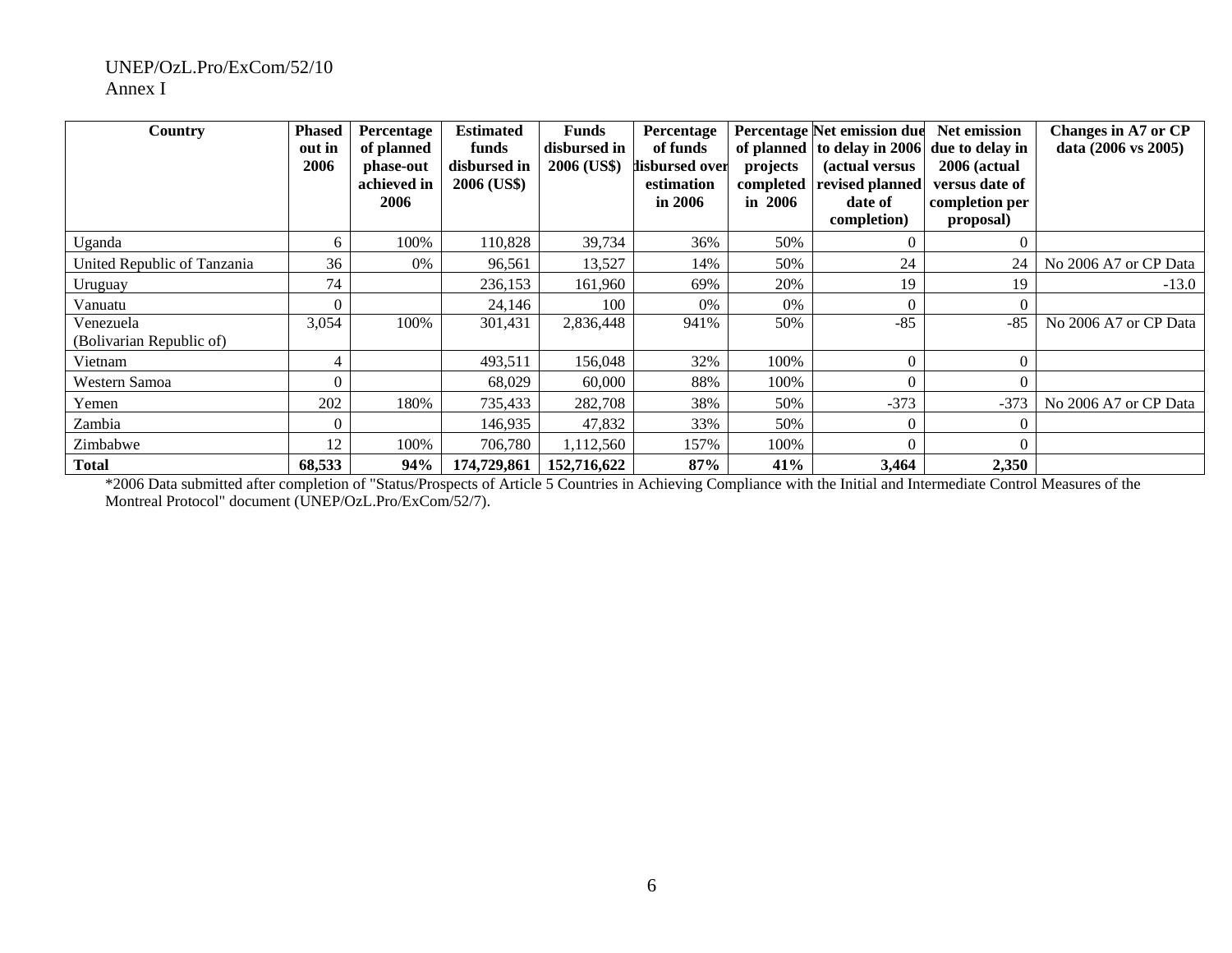#### **Annex II**

#### **ANALYSIS OF PROGRESS REPORT DATA**

1. In the databases submitted to the Fund Secretariat implementing and bilateral agencies provided detailed information about their respective shares of the 5,472 projects (including closed and transferred projects) approved by the Executive Committee through to 31 December 2006. In 2006, 267 new projects and activities were approved. The Executive Committee requested that detailed information on a project-by-project basis be made available to Committee members, with a printout available upon request (decision 19/23). The database for the Consolidated Progress Report is provided on the Executive Committee's intranet in the spreadsheet programme, Microsoft Excel 2002.

### **OVERVIEW OF APPROVED FUNDING**

2. The Executive Committee approved around US \$1.9 billion for the implementation of investment and non-investment projects through to the end of 2006. In addition, about US \$208.17 million has been approved for agency fees and administrative support. This level of funding is expected to result in the phase-out of 390,113 ODP tonnes of ODS consumption and production. Table 1 summarises the level of approved funding, by sector and by agency, and indicates that most approvals of the Executive Committee have been in the refrigeration (US \$522.15 million) and foam (US \$355.81 million) sectors.

#### Table 1

| <b>Item</b>                      | <b>UNDP</b><br>(US\$) | <b>UNEP</b> (US\$) | <b>UNIDO</b><br>(US\$) | <b>World Bank</b><br>$(US$)*$ | <b>Bilaterals</b><br>(US\$) | Total (US\$)  |
|----------------------------------|-----------------------|--------------------|------------------------|-------------------------------|-----------------------------|---------------|
| <b>Sector</b>                    |                       |                    |                        |                               |                             |               |
| Aerosol                          | 15,023,952            | 402,000            | 14,496,545             | 13,997,045                    | 111,400                     | 44,030,942    |
| Foam                             | 156,887,175           | $\theta$           | 64,969,835             | 127,114,504                   | 6,834,868                   | 355,806,382   |
| Halon                            | 5,062,875             | 743,000            | 1,763,093              | 70,444,920                    | 6,568,961                   | 84,582,849    |
| Fumigants                        | 19,947,858            | 2,585,401          | 51,602,584             | 5,370,004                     | 13,295,145                  | 92,800,992    |
| Multiple sectors                 | 0                     | $\Omega$           | 39,915                 | 2,659,787                     | $\theta$                    | 2,699,702     |
| Other                            | $\Omega$              | $\theta$           | 11,316,865             | 5,059,360                     | $\Omega$                    | 16,376,225    |
| Phase-out plan                   | 44,381,291            | 3,181,728          | 45,808,861             | 75,171,049                    | 23,706,683                  | 192,249,612   |
| Process agent                    | 114,480               | $\Omega$           | 5,203,235              | 83, 842, 497                  |                             | 89,160,212    |
| Production                       | 0                     | $\Omega$           | 41,579,454             | 196,972,120                   | 10,000,000                  | 248,551,574   |
| Refrigeration                    | 129,629,018           | 13,846,391         | 151,496,582            | 185,702,572                   | 41,477,698                  | 522,152,262   |
| Several                          | 32,206,271            | 91,141,221         | 5,975,094              | 24,663,834                    | 4,107,409                   | 158,093,829   |
| Solvents                         | 58,757,021            | 198,860            | 23,016,491             | 10,147,394                    | 1,860,758                   | 93,980,524    |
| Sterilant                        | 417,741               |                    |                        | 683,795                       |                             | 1,101,536     |
| Sub-total                        | 462, 427, 682         | 112,098,601        | 417,268,554            | 801,828,882                   | 107,962,922                 | 1,901,586,641 |
| Agency fees/administrative costs | 60,719,129            | 10,889,126         | 53,135,864             | 74,578,043                    | 8,847,658                   | 208,169,820   |
| <b>TOTAL</b>                     | 523,146,811           | 122,987,727        | 470,404,418            | 876,406,924                   | 116,810,580                 | 2,109,756,461 |

#### **APPROVED FUNDING BY SECTOR AND AGENCY AS AT 31 DECEMBER 2006**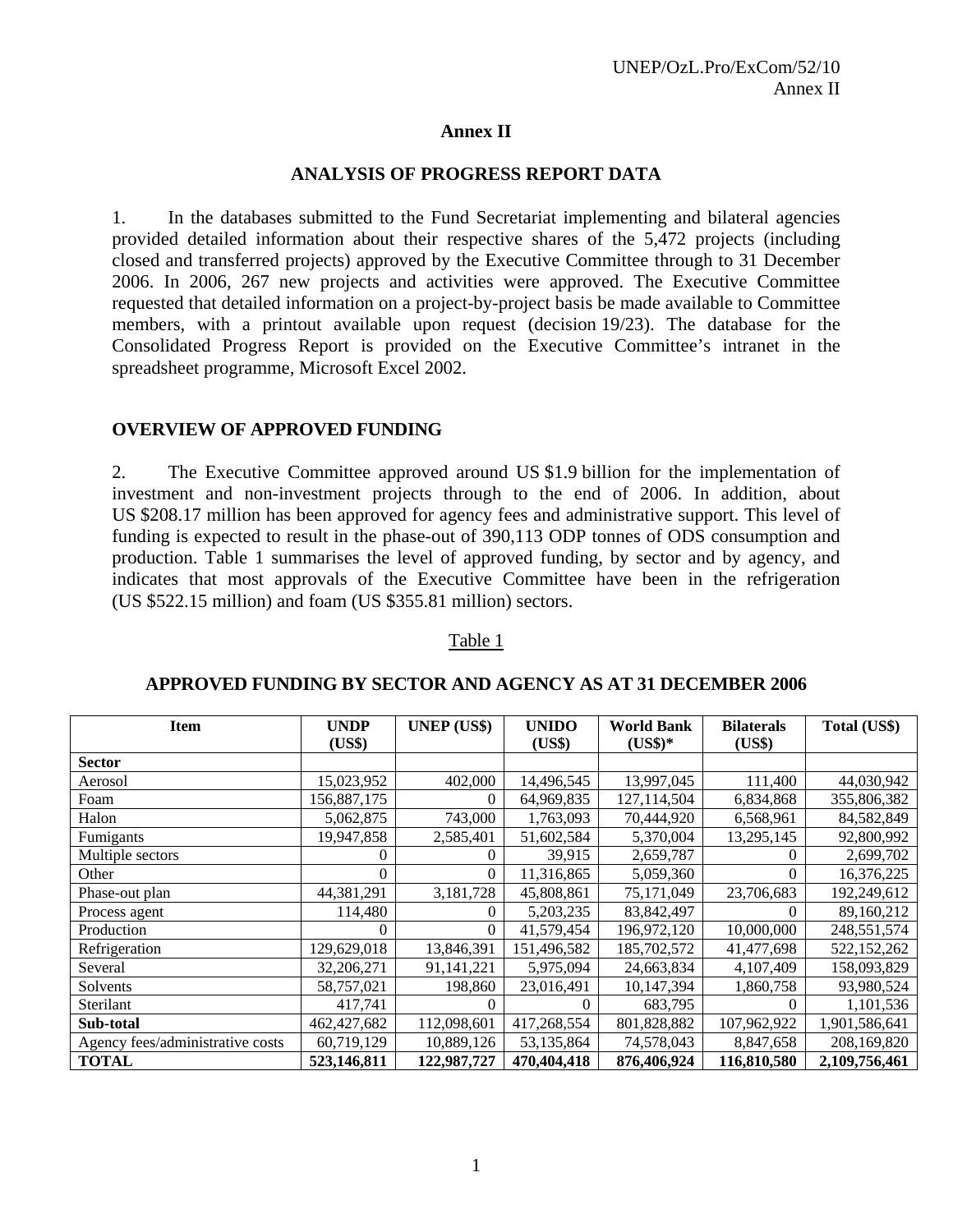#### **ANNUAL SUMMARIES**

3. Table 2 presents an overview of status, by year. The data is presented according to the year when a project was approved by the Executive Committee. It treats all approvals (investment and non-investment projects) equally (i.e., an investment project or annual funding tranche of a multi-year agreement of US \$1 million is considered one project as is a country programme preparation of US \$30,000).

4. Key indicators from the annual summary in Table 2 are: the percentage of projects completed, ODP phased out, and percentage of funds disbursed. In reviewing the data on funds disbursed, it should be noted that there are four types of disbursements: during implementation, after implementation, for retroactively-financed projects, and for time-sensitive projects.

#### Table 2

| Year<br>ap-<br>proved | <b>Number</b><br>of ap-<br>prov-<br>$als*$ | <b>Number</b><br>com-<br>pleted | Per<br>cent<br>com-<br>pleted | Consump-<br>tion ODP<br>to be<br>phased<br>out* | Consump-<br>tion ODP<br>phased<br>$out*$ | Per<br>cent of<br>consump-<br>tion ODP<br>phased<br>out | Produc-<br>tion ODP<br>to be<br>phased<br>out* | Produc-<br>tion ODP<br>phased<br>$\omega$ ut* | Per<br>cent of<br>produc-<br>tion ODP<br>phased<br>out | Approved<br>funding plus<br>adjustment<br>(US\$) | <b>Funds</b><br>disbursed<br>(US\$) | Per<br>cent of<br>funds<br>dis-<br>bursed | <b>Balance</b><br>(US\$) | <b>Estimated</b><br>disburse-<br>ment in<br>current vear<br>(US\$) |
|-----------------------|--------------------------------------------|---------------------------------|-------------------------------|-------------------------------------------------|------------------------------------------|---------------------------------------------------------|------------------------------------------------|-----------------------------------------------|--------------------------------------------------------|--------------------------------------------------|-------------------------------------|-------------------------------------------|--------------------------|--------------------------------------------------------------------|
| 1991                  | 68                                         | 68                              | 100%                          | 536                                             | 600                                      | 112%                                                    | $\Omega$                                       | $\Omega$                                      | 0%                                                     | 7,950,771                                        | 7,950,771                           | 100%                                      | $\Omega$                 | $\Omega$                                                           |
| 1992                  | 176                                        | 176                             | 100%                          | 18,861                                          | 18.696                                   | 99%                                                     | $\Omega$                                       | $\Omega$                                      | 0%                                                     | 41,261,376                                       | 41,261,376                          | 100%                                      | $-1$                     | $\overline{0}$                                                     |
| 1993                  | 217                                        | 217                             | 100%                          | 4,483                                           | 5,056                                    | 113%                                                    | $\mathbf{0}$                                   | $\mathbf{0}$                                  | 0%                                                     | 73,182,058                                       | 73,158,593                          | 100%                                      | 23,465                   | 23,465                                                             |
| 1994                  | 379                                        | 378                             | 100%                          | 18,479                                          | 19,193                                   | 104%                                                    | 1,200                                          | 1,200                                         | 100%                                                   | 128,626,113                                      | 128,575,636                         | 100%                                      | 50,477                   | 48,828                                                             |
| 1995                  | 355                                        | 354                             | 100%                          | 13,499                                          | 13,451                                   | 100%                                                    | $\Omega$                                       | $\mathbf{0}$                                  | 0%                                                     | 111,206,415                                      | 110,874,416                         | 100%                                      | 331,998                  | 288,052                                                            |
| 1996                  | 257                                        | 257                             | 100%                          | 10,476                                          | 10,159                                   | 97%                                                     | $\Omega$                                       | $\Omega$                                      | 0%                                                     | 83,971,237                                       | 83,691,933                          | 100%                                      | 279,303                  | 180,395                                                            |
| 1997                  | 532                                        | 529                             | 99%                           | 29,877                                          | 29,701                                   | 99%                                                     | 11,739                                         | 11,739                                        | 100%                                                   | 155,069,747                                      | 153,313,790                         | 99%                                       | 1,755,957                | 442,711                                                            |
| 1998                  | 423                                        | 417                             | 99%                           | 15,986                                          | 15,674                                   | 98%                                                     | 5,826                                          | 5,826                                         | 100%                                                   | 102,196,422                                      | 100,955,028                         | 99%                                       | 1,241,394                | 344,111                                                            |
| 1999                  | 549                                        | 527                             | 96%                           | 17,187                                          | 15,856                                   | 92%                                                     | 11,468                                         | 11,468                                        | 100%                                                   | 154,080,758                                      | 150, 312, 765                       | 98%                                       | 3,767,992                | 2,054,969                                                          |
| 2000                  | 428                                        | 402                             | 94%                           | 11,749                                          | 10,441                                   | 89%                                                     | 8,793                                          | 8,793                                         | 100%                                                   | 110,289,385                                      | 107,259,410                         | 97%                                       | 3,029,975                | 864,886                                                            |
| 2001                  | 427                                        | 393                             | 92%                           | 15,111                                          | 14,059                                   | 93%                                                     | 7,864                                          | 7,868                                         | 100%                                                   | 131,006,730                                      | 125,865,289                         | 96%                                       | 5,141,442                | 4,108,700                                                          |
| 2002                  | 363                                        | 294                             | 81%                           | 15,469                                          | 14,894                                   | 96%                                                     | 7,673                                          | 7,675                                         | 100%                                                   | 164,252,748                                      | 147,458,778                         | 90%                                       | 16,793,969               | 9,477,435                                                          |
| 2003                  | 247                                        | 167                             | 68%                           | 10,026                                          | 10,182                                   | 102%                                                    | 7,421                                          | 7,421                                         | 100%                                                   | 157,675,722                                      | 120,737,306                         | 77%                                       | 36,938,417               | 16,484,572                                                         |
| 2004                  | 277                                        | 124                             | 45%                           | 10,485                                          | 7,871                                    | 75%                                                     | 17,333                                         | 17,333                                        | 100%                                                   | 164,408,578                                      | 108,501,334                         | 66%                                       | 55,907,242               | 25,475,075                                                         |
| 2005                  | 264                                        | 64                              | 24%                           | 30,942                                          | 28,867                                   | 93%                                                     | 58,814                                         | 58,673                                        | 100%                                                   | 192,001,450                                      | 87,146,961                          | 45%                                       | 104,854,491              | 37,216,820                                                         |
| 2006                  | 267                                        | 6                               | 2%                            | 7,495                                           | 763                                      | 10%                                                     | 21,321                                         | 20,742                                        | 97%                                                    | 124,407,132                                      | 24,149,833                          | 19%                                       | 100,257,299              | 49,699,127                                                         |
| <b>Total</b>          | 5,229                                      | 4,373                           | 84%                           | 230,662                                         | 215,462                                  | 93%                                                     | 159,451                                        | 158,737                                       | 100%                                                   | 1,901,586,641                                    | 1,571,213,221                       | 83%                                       | 330, 373, 421            | 146,709,146                                                        |

#### **ANNUAL SUMMARY**

\*Excludes Closed and Transferred Projects

5. Of the US \$1.9 billion in approved funding (including adjustments), the agencies (including bilateral agencies) have disbursed around US \$1.57 billion. Projects approved by the Executive Committee have thus far resulted in the permanent annual phase-out of 374,199 ODP tonnes of consumption and production of which 310,964 ODP tonnes is from completed projects and 63,235 ODP tonnes is from ongoing projects. Table 2 indicates that the percentage phased out in 1991, 1993, 1994 and 2003 exceeds 100 per cent. This is due to the phase-out of larger amounts of consumption than those originally indicated in some of the project proposals.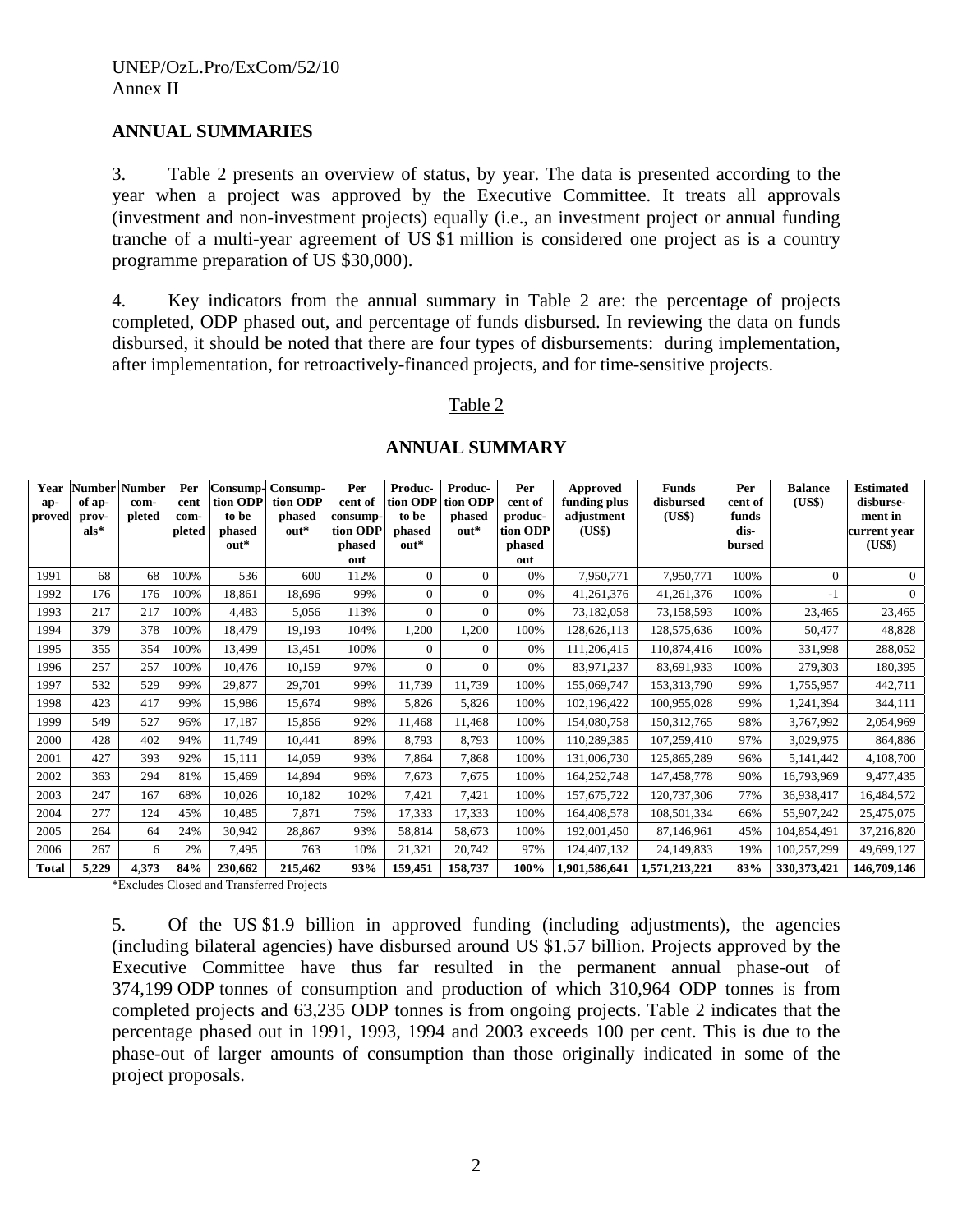6. All projects and activities approved between 1991 and the end of 1996 have now been completed, with the exception of an institutional strengthening project in Uganda (UNEP implementation) and a refrigeration project in Argentina (World Bank implementation).

#### **SUMMARY DATA BY PROJECT TYPE**

7. The Executive Committee approves several different types of projects including: country programme preparation, demonstration projects, institutional strengthening, project preparation, investment projects (including annual tranches of MYAs), training projects and technical assistance. Technical assistance includes UNEP's clearing house and networking activities as well as publications, refrigerant management plans, and recovery and recycling projects. A summary of the status of projects, by category, is presented in Table 3.

#### Table 3

| <b>Type</b>                                    | Number of | <b>Number</b> | Per cent<br>approvals completed completed | <b>Approved</b><br>funding<br>(US\$) | Adjustment<br>(US \$) | <b>Funds</b><br>disbursed<br>(US \$) | Per cent of<br>funds<br>disbursed | <b>Balance</b><br>(US\$) | <b>Estimated</b><br>disbursement<br>in currrent<br>$vear$ (US \$) |
|------------------------------------------------|-----------|---------------|-------------------------------------------|--------------------------------------|-----------------------|--------------------------------------|-----------------------------------|--------------------------|-------------------------------------------------------------------|
| <b>Country Programme</b><br>Preparation        | 165       | 161           | 98%                                       | 8,489,659                            | $-1,208,796$          | 7,075,925                            | 97%                               | 204,939                  | 148,073                                                           |
| Demonstration<br>Projects                      | 85        | 69            | 81%                                       | 33,503,044                           | $-1,016,114$          | 17,478,606                           | 54%                               | 15,008,323               | 2,054,385                                                         |
| Institutional<br><b>Strengthening Projects</b> | 519       | 351           | 68%                                       | 56,423,555                           | 205,025               | 43,506,248                           | 77%                               | 13,122,332               | 9,561,257                                                         |
| <b>Investment Projects</b>                     | 2.147     | 1.919         | 89%                                       | 1,621,459,513                        | $-34,452,685$         | 1,321,284,070                        | 83%                               | 265,722,759              | 109,264,013                                                       |
| <b>Project Preparation</b>                     | 1,134     | 1,027         | 91%                                       | 60,227,525                           | $-11,966,273$         | 45,771,097                           | 95%                               | 2,490,157                | 2,202,629                                                         |
| <b>Technical Assistance</b><br>Projects        | 858       | 577           | 67%                                       | 151,589,285                          | $-7,569,944$          | 113,149,642                          | 79%                               | 30,869,699               | 20,726,385                                                        |
| <b>Training Projects</b>                       | 321       | 269           | 84%                                       | 26,000,654                           | $-97.808$             | 22,947,632                           | 89%                               | 2,955,214                | 2,752,403                                                         |
| <b>TOTAL</b>                                   | 5,229     | 4,373         | 84%                                       | 1,957,693,235                        | $-56,106,594$         | 1,571,213,221                        | 83%                               | 330, 373, 421            | 146,709,146                                                       |

#### **SUMMARY DATA BY PROJECT TYPE**

\*Excludes Closed and Transferred Projects.

8. Of the 5,229 projects approved by the Executive Committee, 2,147 (about 41 per cent) are classified as investment projects. Investment projects represent around US \$1.59 billion of the US \$1.9 billion approved for activities under the Multilateral Fund (83 per cent of the total funds approved). The second largest number of projects are classified as technical assistance, for which the Committee has approved a total of over US \$144.02 million.

9. By the end of 2006, 98 per cent of country programme preparation projects had been completed and 95 per cent of the funds allocated for project preparation activities had been disbursed.

10. By the end of 2006, 89 per cent of investment projects had been completed, 81 per cent of demonstration projects had been completed, and 77 per cent of approved funds had been disbursed for institutional strengthening projects.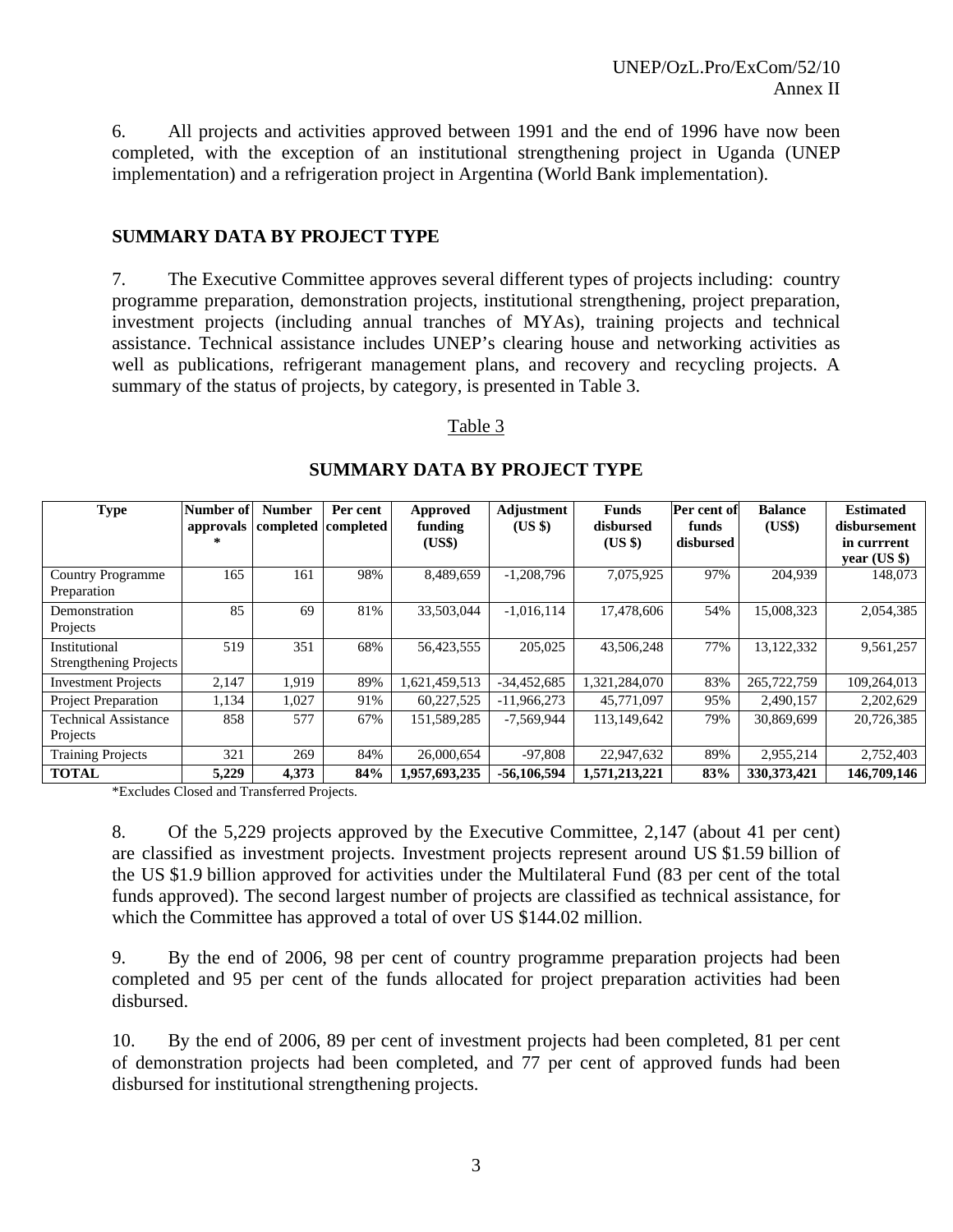## **COMPLETED PROJECTS**

11. Completed projects/activities are defined in decisions 17/22 and 19/23 as projects that have been commissioned and where the ODS addressed has been phased out. A further decision (decision 28/2) extends the definition to cover situations where no further use of CFCs in the sectors covered is in evidence, where an alternative product is being produced (and/or production has begun), and where the equipment using CFCs has been destroyed/dismantled/rendered unusable with respect to ODSs. Work programme activities without an ODS phase-out are considered completed when the activity is finished (e.g., for a workshop, when it has been conducted).

12. Overall, 96 per cent of the funds approved for completed investment projects have been disbursed. The reason that 100 per cent of funds have not been disbursed for completed projects is that it may take from six months to one year to finalise accounting records.

## **Completed Investment Projects**

13. Table 4 presents information on investment projects that have been completed since 1991. The table presents the data in total, followed by data according to region, sector, implementation characteristics, and disbursement method.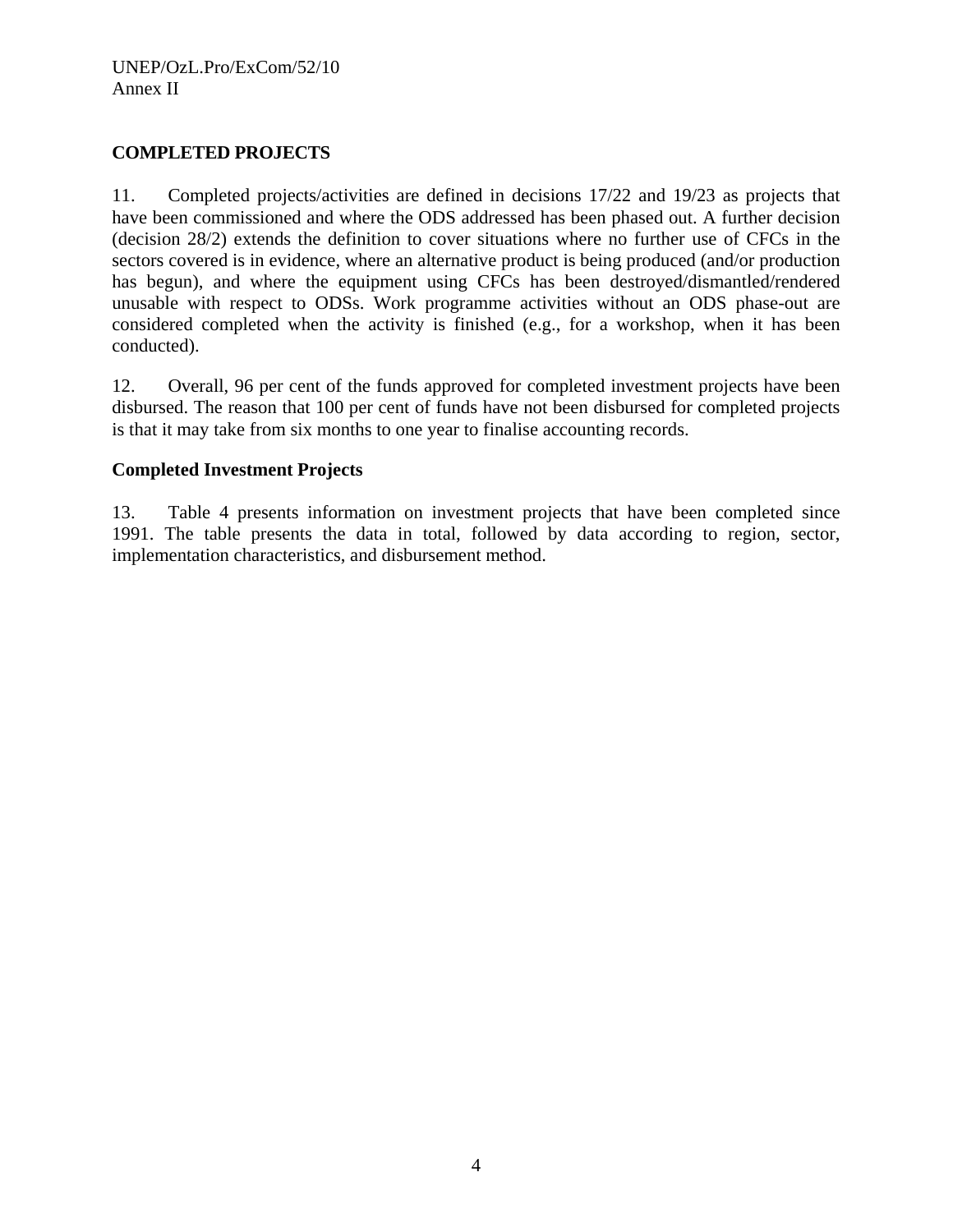#### Table 4

### **CUMULATIVE COMPLETED INVESTMENT PROJECTS**

| <b>Item</b>                                 | <b>Number</b><br>of | Approved<br>funds plus | Per cent<br>of funds | <b>Consumption</b> Production<br><b>ODP</b> phased | <b>ODP</b>     | Average<br>number of | Average<br>number of | Overall cost-<br>effectiveness to |
|---------------------------------------------|---------------------|------------------------|----------------------|----------------------------------------------------|----------------|----------------------|----------------------|-----------------------------------|
|                                             | projects            | adjustment             | disbursed            | out**                                              | phased         | months from          | months from          | the fund                          |
|                                             |                     | (US \$)                |                      |                                                    | out**          | approval to first    | approval to          | (US\$/kg.)                        |
|                                             |                     |                        |                      |                                                    |                | disbursement         | completion           |                                   |
| <b>TOTAL</b>                                | 1,919               | 1,238,293,163          | 96%                  | 182,677                                            | 123,262        | 15                   | 34                   | \$4.05                            |
| <b>Region</b><br>Africa                     | 243                 | 85,825,514             | 98%                  | 9,931                                              | $\Omega$       | 13                   | 36                   | \$8.64                            |
| Asia and Pacific                            | 1.164               | 910,555,686            | 95%                  | 148,193                                            | 113,408        | 16                   | 35                   | \$3.48                            |
|                                             | 75                  | 45,990,714             | 95%                  | 6,372                                              | $\overline{5}$ | 10                   | 26                   | \$7.21                            |
| Europe<br>Latin America and Caribbean       | 437                 | 195,921,249            | 99%                  | 18,181                                             | 9,849          | 15                   | 33                   | \$6.99                            |
| Global                                      | n/a                 | $\Omega$               | 0%                   | $\overline{0}$                                     | $\Omega$       | n/a                  | n/a                  | n/a                               |
| <b>Sector</b>                               |                     |                        |                      |                                                    |                |                      |                      |                                   |
| Aerosol                                     | 111                 | 27,777,083             | 99%                  | 24,965                                             | $\mathbf{0}$   | 16                   | 38                   | \$1.11                            |
| Foam                                        | 964                 | 327,200,162            | 93%                  | 60,024                                             | $\overline{0}$ | 15                   | 33                   | \$5.45                            |
| Fumigants                                   | 33                  | 23,385,862             | 98%                  | 1,260                                              | $\theta$       | 10                   | 41                   | \$18.56                           |
| Halon                                       | 33                  | 58,409,298             | 99%                  | 33,803                                             | 29,988         | 16                   | 27                   | \$0.92                            |
| Multiple sectors*                           | $\overline{4}$      | 2,605,995              | 100%                 | 419                                                | $\Omega$       | 28                   | 78                   | \$6.23                            |
| Other                                       | $\overline{7}$      | 14,559,360             | 100%                 | 1,274                                              | $\Omega$       | 12                   | 20                   | \$11.43                           |
| Phase-out plan                              | 39                  | 76,598,041             | 80%                  | 15,056                                             | 9,896          | 13                   | 21                   | \$3.07                            |
| Process agent                               | 16                  | 44,591,548             | 100%                 | 5,690                                              | 25,466         | 11                   | 25                   | \$1.43                            |
| Production                                  | 27                  | 197,423,920            | 99%                  | $\overline{0}$                                     | 57,912         | 8                    | 11                   | \$3.41                            |
| Refrigeration                               | 569                 | 395,467,462            | 99%                  | 34,229                                             | $\theta$       | 16                   | 38                   | \$11.55                           |
| Solvents                                    | 113                 | 69,177,896             | 94%                  | 5,896                                              | $\mathbf{0}$   | 20                   | 31                   | \$11.73                           |
| Sterilant                                   | 3                   | 1,096,536              | 98%                  | 61                                                 | $\Omega$       | 15                   | 34                   | \$18.09                           |
| <b>Implementation Characteristics</b>       |                     |                        |                      |                                                    |                |                      |                      |                                   |
| Agency implementation                       | 1,283               | 473,467,998            | 99%                  | 64,132                                             | 9,901          | 11                   | 31                   | \$6.40                            |
| National implementation                     | 636                 | 764,825,165            | 94%                  | 118,545                                            | 113,361        | 24                   | 40                   | \$3.30                            |
| <b>Time or Objective-sensitive Accounts</b> |                     |                        |                      |                                                    |                |                      |                      |                                   |
| Time-sensitive                              | $\Omega$            | $\Omega$               | 0%                   | $\overline{0}$                                     | $\Omega$       | n/a                  | n/a                  | n/a                               |
| Objective-sensitive                         | 1,919               | 1,238,293,163          | 96%                  | 182,677                                            | 123,262        | 15                   | 34                   | \$4.05                            |
| <b>Disbursement Method</b>                  |                     |                        |                      |                                                    |                |                      |                      |                                   |
| During implementation                       | 1,836               | 1,208,083,561          | 96%                  | 178,259                                            | 122,762        | 15                   | 35                   | \$4.01                            |
| After implementation                        | 47                  | 16,073,499             | 100%                 | 2,318                                              | $\Omega$       | 21                   | 24                   | \$6.93                            |
| Retroactive funding                         | 36                  | 14,136,103             | 100%                 | 2,100                                              | 500            | 15                   | 8                    | \$5.44                            |

\* No funds are listed for the multiple sector investment projects, but are recorded in the appropriate sector.

\*\* Total phased out for the Fund is 374,199 including 5,025 from completed non-investment projects and 63,235 from ongoing projects. Note: The sum of each section (Region, Sector, etc.) equals the Total.

14. Up to 31 December 2006, investment projects representing around US \$1.24 billion have been completed, resulting in the permanent phase-out of  $305,939$  ODP tonnes<sup>2</sup> with an overall cost-effectiveness of US \$4.05/kg ODP phased out.

<sup>&</sup>lt;sup>2</sup> Total phased out for the Fund includes 305,939 ODP tonnes from completed investment projects 5,025 ODP tonnes from completed non-investment projects and 63,235 from ongoing projects.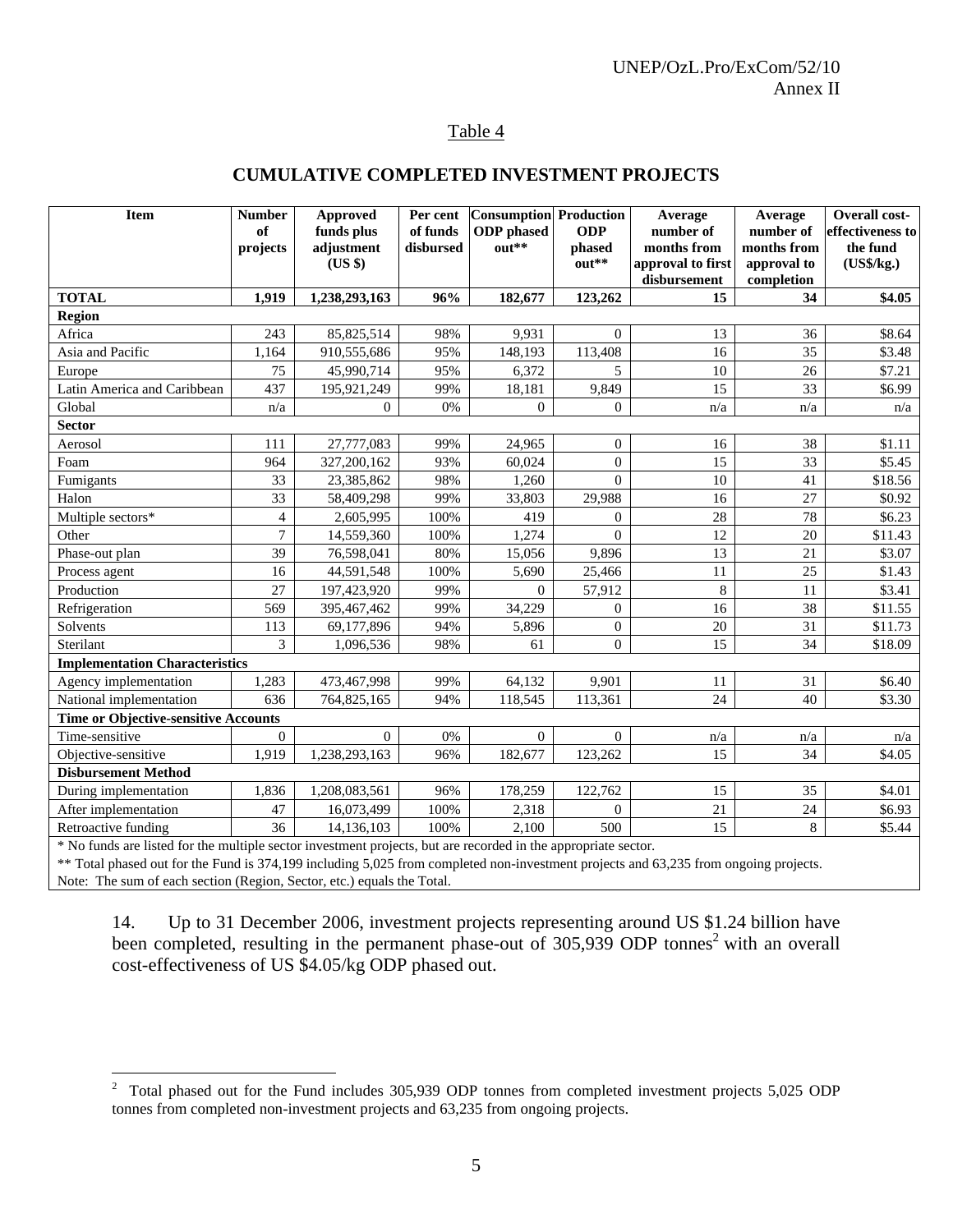15. The average time from approval to first disbursement was 15 months and the average project duration was 34 months. Project duration is only slightly impacted by retroactive projects (i.e., projects funded after phase-out) since they represent only around two per cent of the total number of completed investment projects.

16. On a regional basis, 1,164 investment projects were completed in the Asia and Pacific region, 437 investment projects in Latin America and the Caribbean, 243 in Africa, and 75 in Europe.

## **Completed Non-Investment Projects**

17. Table 5 presents data on cumulative completed non-investment projects. Since 1991, 1,427 non-investment projects have been completed, representing funding support from the Multilateral Fund of around US \$184.16 million. Ninety-eight (98) per cent of the funds for completed non-investment projects have been disbursed. Fifty-five (55) per cent of completed non-investment funding is in the sector identified as "several", which means those projects that have an impact on more than one sector (such as UNEP's clearinghouse and networking activities).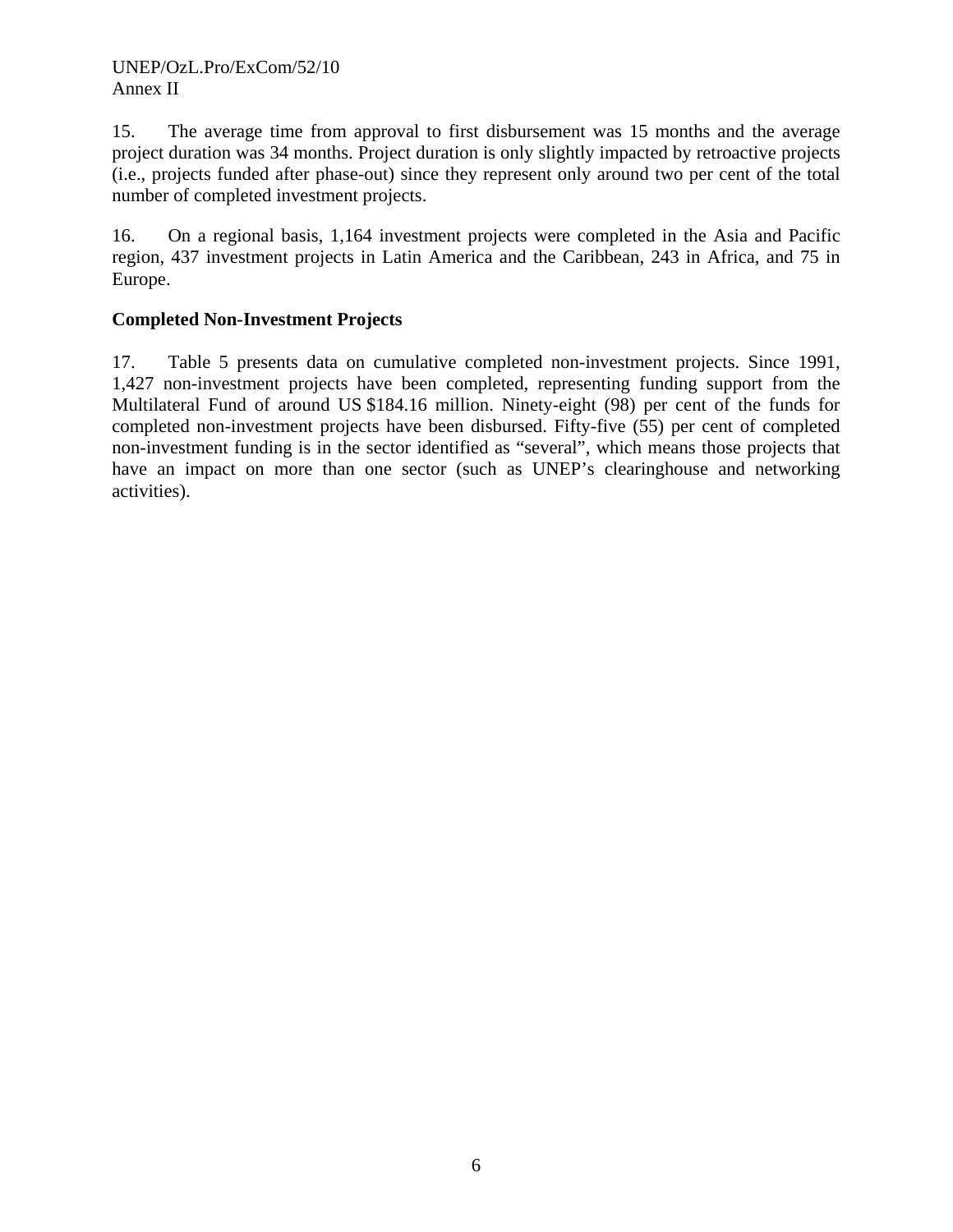#### Table 5

#### **CUMULATIVE COMPLETED NON-INVESTMENT PROJECTS**

| Item                                        | Number of<br>projects | <b>Approved</b><br>funds plus<br>adjustment<br>(US \$) | Per cent of<br>funds<br>disbursed | Average number of<br>months from<br>approval to first<br>disbursement | Average number<br>of months from<br>approval to<br>completion |
|---------------------------------------------|-----------------------|--------------------------------------------------------|-----------------------------------|-----------------------------------------------------------------------|---------------------------------------------------------------|
| <b>TOTAL</b>                                | 1,427                 | 184,160,761                                            | 98%                               | 10                                                                    | 33 <sup>3</sup>                                               |
| <b>Region</b>                               |                       |                                                        |                                   |                                                                       |                                                               |
| Africa                                      | 376                   | 31,687,931                                             | 96%                               | 10                                                                    | 35                                                            |
| Asia and Pacific                            | 397                   | 49,497,908                                             | 97%                               | 12                                                                    | 34                                                            |
| Europe                                      | 82                    | 7,356,292                                              | 96%                               | 10                                                                    | 35                                                            |
| Latin America and Caribbean                 | 341                   | 41,670,072                                             | 99%                               | 10                                                                    | 35                                                            |
| Global                                      | 231                   | 53,948,558                                             | 98%                               | 5                                                                     | 22                                                            |
| <b>Sector</b>                               |                       |                                                        |                                   |                                                                       |                                                               |
| Aerosol                                     | 17                    | 1,536,170                                              | 99%                               | 11                                                                    | 33                                                            |
| Foam                                        | 19                    | 3,186,359                                              | 100%                              | 18                                                                    | 31                                                            |
| Fumigants                                   | 100                   | 15,151,949                                             | 98%                               | $\overline{7}$                                                        | 30                                                            |
| Halon                                       | 56                    | 6,230,479                                              | 100%                              | 13                                                                    | 30                                                            |
| Multiple sectors                            | 1                     | 53,792                                                 | 100%                              | 56                                                                    | 58                                                            |
| Other                                       | $\mathbf{1}$          | 76,499                                                 | 100%                              | 7                                                                     | 38                                                            |
| Phase-out plan                              | 9                     | 2,147,975                                              | 97%                               | 6                                                                     | 31                                                            |
| Process agent                               | $\overline{0}$        | $\theta$                                               | 0%                                | n/a                                                                   | n/a                                                           |
| Production                                  | $\mathbf{0}$          | $\theta$                                               | 0%                                | n/a                                                                   | n/a                                                           |
| Refrigeration                               | 411                   | 45,296,604                                             | 97%                               | 13                                                                    | 40                                                            |
| Several                                     | 791                   | 108,208,564                                            | 98%                               | 8                                                                     | 30                                                            |
| Solvents                                    | 22                    | 2,272,370                                              | 95%                               | 10                                                                    | 21                                                            |
| Sterilant                                   | $\overline{0}$        | $\mathbf{0}$                                           | 0%                                | n/a                                                                   | n/a                                                           |
| <b>Implementation Characteristics</b>       |                       |                                                        |                                   |                                                                       |                                                               |
| Agency implementation                       | 1,014                 | 130,533,305                                            | 98%                               | 9                                                                     | 30                                                            |
| National implementation                     | 413                   | 53,627,457                                             | 98%                               | 12                                                                    | 40                                                            |
| <b>Time or Objective-sensitive Accounts</b> |                       |                                                        |                                   |                                                                       |                                                               |
| Time-sensitive                              | 369                   | 38,490,411                                             | 97%                               | 9                                                                     | 37                                                            |
| Objective-sensitive                         | 1,058                 | 145,670,350                                            | 98%                               | 10                                                                    | 31                                                            |
| <b>Disbursement Method</b>                  |                       |                                                        |                                   |                                                                       |                                                               |
| During implementation                       | 1,402                 | 181,865,997                                            | 98%                               | 10                                                                    | 33                                                            |
| After implementation                        | 25                    | 2,294,764                                              | 100%                              | 14                                                                    | 21                                                            |
| Retroactive funding                         | $\overline{0}$        | $\overline{0}$                                         | 0%                                | n/a                                                                   | n/a                                                           |

18. The average time from approval to first disbursement for non-investment projects is much shorter than for investment projects (10 months versus 15 months). Non-investment projects have been completed, on average, 33 months after they were approved by the Executive Committee. This figure is influenced by the large number of projects (791 of 1,427) classified in the sector called "several", which had an average time from approval to completion of 30 months. Non-investment projects in the other sectors (e.g., *inter alia*, halon and solvents) were completed between 21 and 58 months after they had been approved.

19. Almost all projects (1,014 of 1,427) were implemented by the agency concerned rather than through national implementation. Agency implementation of non-investment projects normally does not require legal agreements, which may explain the shorter period of time (30 months) compared with nationally-implemented non-investment projects (40 months).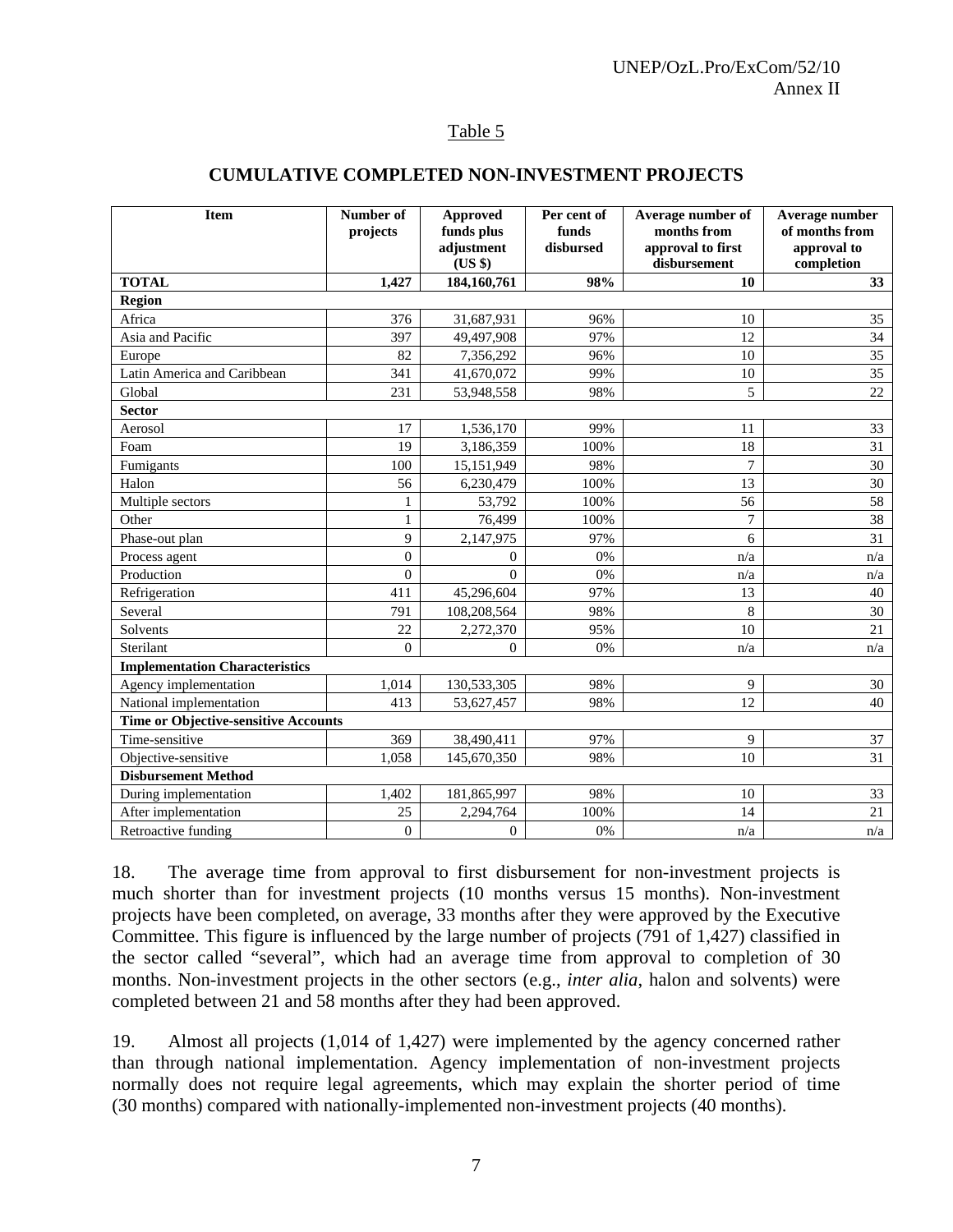20. Non-investment projects include work programme activities, excluding project preparation.

## **ONGOING PROJECTS**

21. Ongoing projects are all projects that have been approved by the Executive Committee and were under implementation as of 31 December 2006. Key indicators in the database of progress towards implementing ongoing projects include:

- (a) Percentage of funds disbursed and percentage of projects that have begun disbursing funds;
- (b) The level of funding expected to be disbursed by the end of the year (funds disbursed plus estimated disbursements in 2006) as a percentage of the approved funding;
- (c) The average length of projected delay in implementation (project completion per proposal and currently planned date of completion); and
- (d) Information provided by the implementing agencies in the remarks column of the project-by-project listing in the database.

## **Ongoing Investment Projects**

22. Table 6 presents information on the status of investment projects under implementation by region, sector, and implementation characteristics.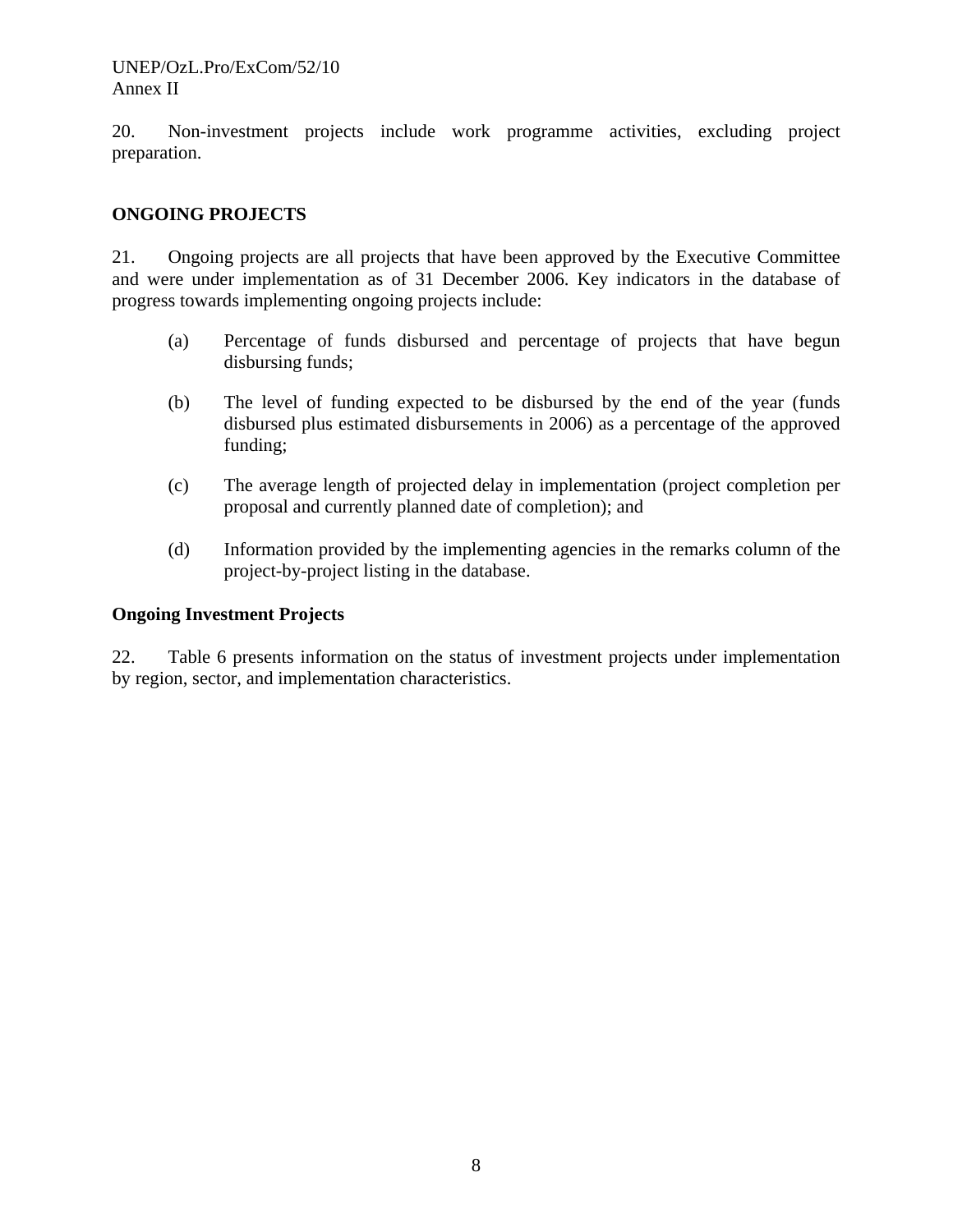# Table 6

## **CUMULATIVE ONGOING INVESTMENT PROJECTS**

| <b>Item</b>                                                   | <b>Number</b><br>of<br>projects | <b>Approved</b><br>funds plus<br>adjustment<br>(US\$) | Per cent<br>of funds<br>disbursed | Number of<br>projects<br>disbursing | Per cent<br>of projects<br>disbursing | Average<br>number of<br>months from<br>approval to<br>first<br>disbursement | Average<br>number of<br>months from<br>approval to<br>planned<br>completion | Average<br>length of<br>delay in<br>project<br>planned<br>completion | Overall<br>cost-<br>effectiveness<br>to the Fund<br>$(US\$/kg.)*$ |
|---------------------------------------------------------------|---------------------------------|-------------------------------------------------------|-----------------------------------|-------------------------------------|---------------------------------------|-----------------------------------------------------------------------------|-----------------------------------------------------------------------------|----------------------------------------------------------------------|-------------------------------------------------------------------|
| <b>TOTAL</b>                                                  | 228                             | 338,475,052                                           | 36%                               | 138                                 | 61%                                   | 10                                                                          | 40                                                                          | 21                                                                   | \$4.54                                                            |
| <b>Region</b>                                                 |                                 |                                                       |                                   |                                     |                                       |                                                                             |                                                                             |                                                                      |                                                                   |
| Africa                                                        | 42                              | 33,106,912                                            | 24%                               | 27                                  | 64%                                   | $\,$ 8 $\,$                                                                 | 39                                                                          | 17                                                                   | \$8.84                                                            |
| Asia and Pacific                                              | 110                             | 211,479,529                                           | 37%                               | 68                                  | 62%                                   | 11                                                                          | 39                                                                          | 22                                                                   | \$4.06                                                            |
| Europe                                                        | 18                              | 10,991,978                                            | 24%                               | 12                                  | 67%                                   | 11                                                                          | 28                                                                          | 14                                                                   | \$12.92                                                           |
| Latin America and Caribbean                                   | 58                              | 82,896,633                                            | 40%                               | 31                                  | 53%                                   | 9                                                                           | 45                                                                          | 25                                                                   | \$4.65                                                            |
| Global                                                        | $\mathbf{0}$                    | $\overline{0}$                                        | 0%                                | $\boldsymbol{0}$                    | 0%                                    | $\theta$                                                                    | n/a                                                                         | n/a                                                                  | n/a                                                               |
| <b>Sector</b>                                                 |                                 |                                                       |                                   |                                     |                                       |                                                                             |                                                                             |                                                                      |                                                                   |
| Aerosol                                                       | $\tau$                          | 13,461,361                                            | 10%                               | $\overline{7}$                      | 100%                                  | 10                                                                          | 42                                                                          | 14                                                                   | \$24.52                                                           |
| Foam                                                          | 14                              | 15,868,201                                            | 55%                               | 10                                  | 71%                                   | 16                                                                          | $\overline{59}$                                                             | 35                                                                   | \$5.54                                                            |
| Fumigants                                                     | 44                              | 46,491,973                                            | 48%                               | 33                                  | 75%                                   | 9                                                                           | $\overline{53}$                                                             | 17                                                                   | \$11.94                                                           |
| Halon                                                         | $\overline{4}$                  | 12,931,000                                            | 9%                                | 3                                   | 75%                                   | 22                                                                          | $\overline{52}$                                                             | 35                                                                   | \$0.74                                                            |
| Multiple sectors                                              | $\mathbf{0}$                    | $\Omega$                                              | 0%                                | $\boldsymbol{0}$                    | 0%                                    | n/a                                                                         | n/a                                                                         | n/a                                                                  | n/a                                                               |
| Other                                                         | $\mathbf{1}$                    | 1,500,000                                             | 0%                                | $\boldsymbol{0}$                    | 0%                                    | n/a                                                                         | 20                                                                          | n/a                                                                  | \$10.00                                                           |
| Phase-out plan                                                | 102                             | 104,285,809                                           | 24%                               | 53                                  | 52%                                   | 9                                                                           | 32                                                                          | 20                                                                   | \$5.93                                                            |
| Process agent                                                 | $\overline{7}$                  | 43,874,380                                            | 49%                               | $\overline{4}$                      | 57%                                   | 6                                                                           | 31                                                                          | 15                                                                   | \$6.20                                                            |
| Production                                                    | 11                              | 50.050.000                                            | 52%                               | $\tau$                              | 64%                                   | $\overline{7}$                                                              | 23                                                                          | (5)                                                                  | \$2.69                                                            |
| Refrigeration                                                 | 30                              | 29,975,867                                            | 50%                               | 17                                  | 57%                                   | 14                                                                          | 46                                                                          | 25                                                                   | \$5.70                                                            |
| Solvents                                                      | 8                               | 20,036,461                                            | 7%                                | $\overline{4}$                      | 50%                                   | 3                                                                           | 36                                                                          | 18                                                                   | \$19.21                                                           |
| Sterilant                                                     | $\overline{0}$                  | $\mathbf{0}$                                          | 0%                                | $\boldsymbol{0}$                    | 0%                                    | n/a                                                                         | n/a                                                                         | n/a                                                                  | n/a                                                               |
| <b>Implementation Characteristics</b>                         |                                 |                                                       |                                   |                                     |                                       |                                                                             |                                                                             |                                                                      |                                                                   |
| Agency implementation                                         | 132                             | 150,220,787                                           | 43%                               | 101                                 | 77%                                   | $\,8$                                                                       | 43                                                                          | 20                                                                   | \$6.90                                                            |
| National implementation                                       | 96                              | 188,254,265                                           | 31%                               | 37                                  | 39%                                   | 15                                                                          | 35                                                                          | 22                                                                   | \$3.57                                                            |
| <b>Time or Objective-sensitive Accounts</b>                   |                                 |                                                       |                                   |                                     |                                       |                                                                             |                                                                             |                                                                      |                                                                   |
| Time-sensitive                                                | $\Omega$                        | $\overline{0}$                                        | 0%                                | $\overline{0}$                      | 0%                                    | n/a                                                                         | n/a                                                                         | n/a                                                                  | n/a                                                               |
| Objective-sensitive                                           | 228                             | 338,475,052                                           | 36%                               | 138                                 | 61%                                   | 10                                                                          | 40                                                                          | 21                                                                   | \$4.54                                                            |
| <b>Disbursement Method</b>                                    |                                 |                                                       |                                   |                                     |                                       |                                                                             |                                                                             |                                                                      |                                                                   |
| During implementation                                         | 227                             | 337, 365, 932                                         | 36%                               | 137                                 | 60%                                   | 10                                                                          | 40                                                                          | 21                                                                   | \$4.54                                                            |
| After implementation                                          | 1                               | 1,109,120                                             | 83%                               | 1                                   | 100%                                  | 10                                                                          | 44                                                                          | 20                                                                   | \$5.78                                                            |
| Retroactive funding                                           | $\overline{0}$                  | $\Omega$                                              | 0%                                | $\boldsymbol{0}$                    | 0%                                    | n/a                                                                         | n/a                                                                         | n/a                                                                  | n/a                                                               |
| *Based on the ODS to be phased out according to the proposal. |                                 |                                                       |                                   |                                     |                                       |                                                                             |                                                                             |                                                                      |                                                                   |

23. There are currently 228 investment projects under implementation. These projects represent approved funding (plus adjustments) of over US \$338.48 million. Around 36 per cent of the funds have already been disbursed. The overall average cost-effectiveness of ongoing investment projects is US \$4.54/kg ODP to be phased out, as approved.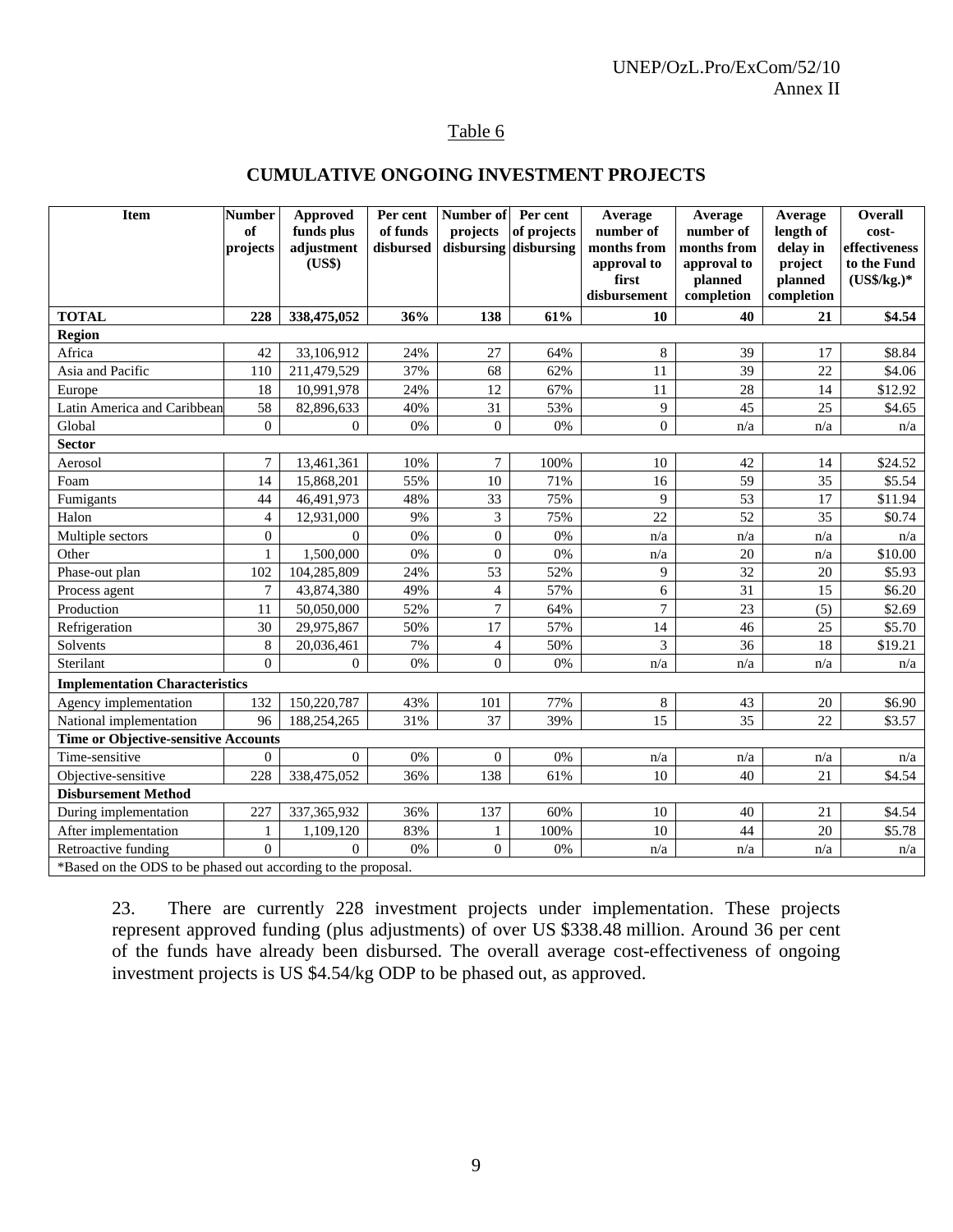24. Of the ongoing investment projects 48 per cent (110 out of 228) are for countries in the Asia and Pacific region, representing almost 62 per cent (US \$211.48 million) of the funds approved for ongoing investment projects. The Latin American and the Caribbean region has 58 investment projects under implementation, valued at US \$82.9 million, Africa has 42 projects (US \$33.11 million) and Europe has 18 projects (US \$10.99 million).

25. About 31 per cent of the funds approved for ongoing investment projects, representing around US \$104.29 million, are in the phase-out plan sector. The second largest funding allocation for ongoing investment projects is for the production sector (US \$50.05 million) followed by the fumigants sector (US \$46.49 million). The remaining sectors have the following number of investment projects under implementation: aerosol (7), foam (14), solvents (8), halon (4), other sectors (1), process agent (7) and refrigeration (30).

26. Of the 228 ongoing investment projects, 61 per cent (138) have begun disbursing funds.

27. Most ongoing investment projects are under agency implementation (132 projects) but there are 96 projects under national implementation. Of agency-implemented ongoing investment projects, 77 per cent have begun disbursement compared with 39 per cent of nationally-implemented ongoing investment projects.

28. The average number of months from approval to first disbursement is 10 months. The average duration of an ongoing investment project is 40 months. Typically, ongoing investment projects are completed 21 months later than originally planned, which could be considered the average delay.

## **Ongoing Non-Investment Projects**

29. Table 7 presents information on the status of non-investment projects under implementation by region, sector, and implementation characteristic.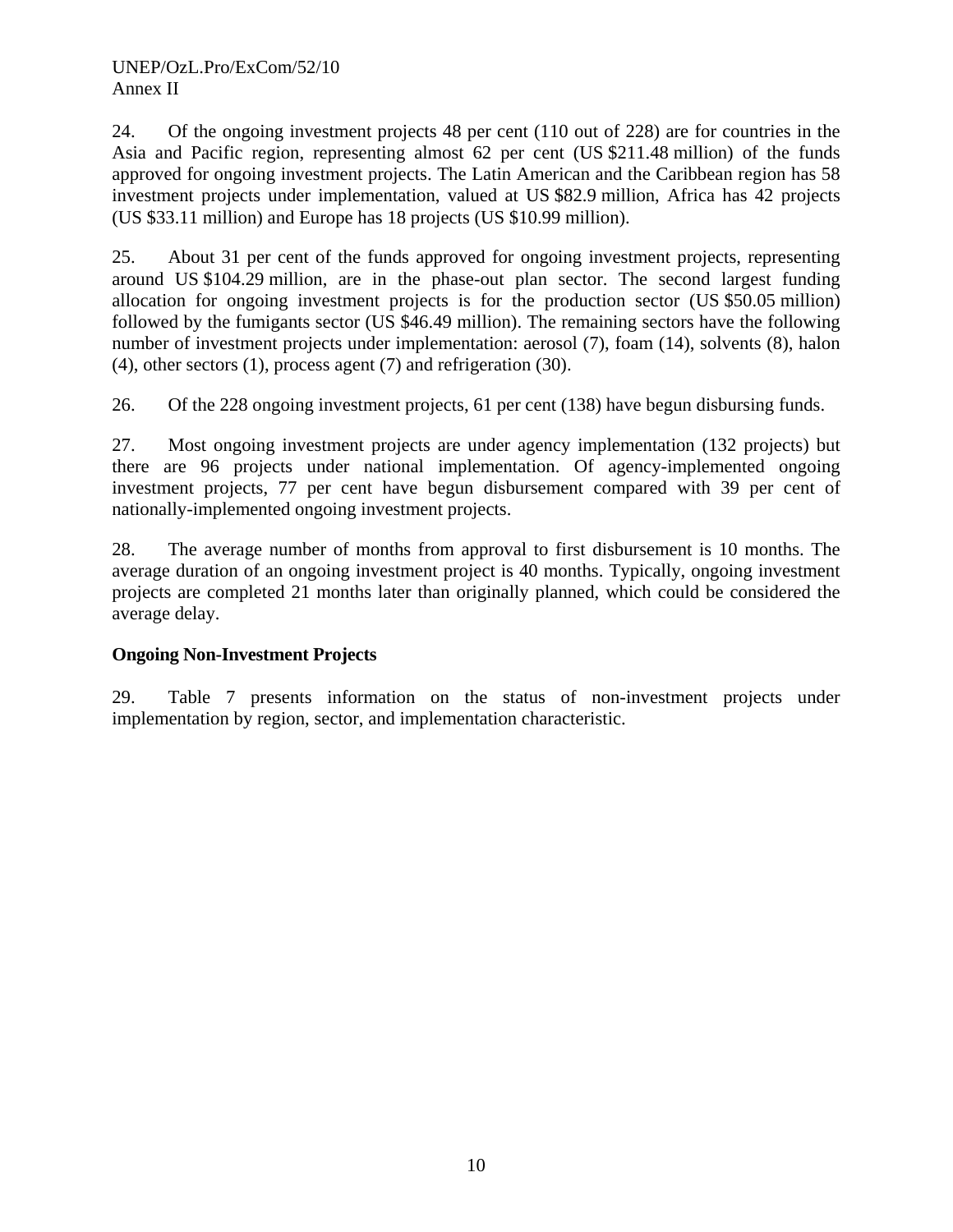## Table 7

#### **CUMULATIVE ONGOING NON-INVESTMENT PROJECTS**

| <b>Item</b>                                 | <b>Number</b><br>of<br>projects | Approved<br>funds plus<br>adjustment<br>(US\$) | Per cent<br>of funds<br>disbursed | Number of<br>projects<br>disbursing | Per cent<br>of projects<br>disbursing | Average<br>number of<br>months from<br>approval to first<br>disbursement | Average number<br>of months from<br>approval to<br>planned<br>completion | Average<br>length of<br>delay in project<br>planned<br>completion |
|---------------------------------------------|---------------------------------|------------------------------------------------|-----------------------------------|-------------------------------------|---------------------------------------|--------------------------------------------------------------------------|--------------------------------------------------------------------------|-------------------------------------------------------------------|
| <b>TOTAL</b>                                | 521                             | 81,730,664                                     | 29%                               | 323                                 | 62%                                   | 13                                                                       | 44                                                                       | 16                                                                |
| Region                                      |                                 |                                                |                                   |                                     |                                       |                                                                          |                                                                          |                                                                   |
| Africa                                      | 160                             | 18,945,065                                     | 36%                               | 86                                  | 54%                                   | 11                                                                       | 43                                                                       | 15                                                                |
| Asia and Pacific                            | 162                             | 22,203,697                                     | 44%                               | 108                                 | 67%                                   | 14                                                                       | 46                                                                       | 17                                                                |
| Europe                                      | 33                              | 4,896,947                                      | 19%                               | 20                                  | 61%                                   | 9                                                                        | 37                                                                       | 10                                                                |
| Latin America and Caribbean                 | 153                             | 19,986,469                                     | 32%                               | 104                                 | 68%                                   | 15                                                                       | 46                                                                       | 16                                                                |
| Global                                      | 13                              | 15,698,486                                     | 1%                                | 5                                   | 38%                                   | 12                                                                       | 33                                                                       | 9                                                                 |
| <b>Sector</b>                               |                                 |                                                |                                   |                                     |                                       |                                                                          |                                                                          |                                                                   |
| Aerosol                                     | $\overline{4}$                  | 182,000                                        | 39%                               | $\overline{2}$                      | 50%                                   | 15                                                                       | 48                                                                       | 19                                                                |
| Foam                                        | $\mathbf{0}$                    | $\theta$                                       | $0\%$                             | $\mathbf{0}$                        | 0%                                    | n/a                                                                      | n/a                                                                      | n/a                                                               |
| Fumigants                                   | 25                              | 4,947,239                                      | 53%                               | 20                                  | 80%                                   | 16                                                                       | 50                                                                       | 19                                                                |
| Halon                                       | 25                              | 6,140,275                                      | 56%                               | 20                                  | 80%                                   | 21                                                                       | 66                                                                       | 30                                                                |
| Multiple sectors                            | $\mathbf{0}$                    | $\mathbf{0}$                                   | $0\%$                             | $\overline{0}$                      | 0%                                    | n/a                                                                      | n/a                                                                      | n/a                                                               |
| Other                                       | $\overline{0}$                  | $\Omega$                                       | 0%                                | $\overline{0}$                      | 0%                                    | n/a                                                                      | n/a                                                                      | n/a                                                               |
| Phase-out plan                              | 49                              | 5,890,805                                      | 32%                               | 23                                  | 47%                                   | 8                                                                        | 40                                                                       | 13                                                                |
| Process agent                               | $\mathbf{0}$                    | $\Omega$                                       | 0%                                | $\boldsymbol{0}$                    | 0%                                    | n/a                                                                      | n/a                                                                      | n/a                                                               |
| Production                                  | $\theta$                        | $\Omega$                                       | 0%                                | $\theta$                            | 0%                                    | n/a                                                                      | n/a                                                                      | n/a                                                               |
| Refrigeration                               | 207                             | 36,151,672                                     | 28%                               | 145                                 | 70%                                   | 15                                                                       | 55                                                                       | 21                                                                |
| Several                                     | 202                             | 27,827,983                                     | 21%                               | 105                                 | 52%                                   | 10                                                                       | 31                                                                       | 9                                                                 |
| Solvents                                    | 9                               | 590,690                                        | 32%                               | 8                                   | 89%                                   | 10                                                                       | 30                                                                       | 13                                                                |
| Sterilant                                   | $\Omega$                        | $\theta$                                       | 0%                                | $\theta$                            | 0%                                    | n/a                                                                      | n/a                                                                      | n/a                                                               |
| <b>Implementation Characteristics</b>       |                                 |                                                |                                   |                                     |                                       |                                                                          |                                                                          |                                                                   |
| Agency implementation                       | 276                             | 44,152,473                                     | 36%                               | 199                                 | 72%                                   | 13                                                                       | 49                                                                       | $20\,$                                                            |
| National implementation                     | 245                             | 37,578,191                                     | 22%                               | 124                                 | 51%                                   | 14                                                                       | 39                                                                       | 11                                                                |
| <b>Time or Objective-sensitive Accounts</b> |                                 |                                                |                                   |                                     |                                       |                                                                          |                                                                          |                                                                   |
| Time-sensitive                              | 167                             | 16,217,562                                     | 28%                               | 77                                  | 46%                                   | 9                                                                        | 31                                                                       | 8                                                                 |
| Objective-sensitive                         | 354                             | 65,513,102                                     | 30%                               | 246                                 | 69%                                   | 15                                                                       | 50                                                                       | 19                                                                |
| <b>Disbursement Method</b>                  |                                 |                                                |                                   |                                     |                                       |                                                                          |                                                                          |                                                                   |
| During implementation                       | 521                             | 81,730,664                                     | 29%                               | 323                                 | 62%                                   | 13                                                                       | 44                                                                       | 16                                                                |
| After implementation                        | $\mathbf{0}$                    | $\mathbf{0}$                                   | $0\%$                             | $\theta$                            | 0%                                    | n/a                                                                      | n/a                                                                      | n/a                                                               |
| Retroactive funding                         | $\mathbf{0}$                    | $\boldsymbol{0}$                               | $0\%$                             | $\overline{0}$                      | 0%                                    | n/a                                                                      | n/a                                                                      | n/a                                                               |

30. There are currently 521 non-investment projects under implementation, representing approved funding (plus adjustments) of around US \$81.73 million. Roughly 29 per cent of the funds for ongoing non-investment projects have been disbursed.

31. The largest amount of funding for non-investment projects, by region, is US \$22.2 million for the Asia and the Pacific region. Funding for ongoing non-investment projects in other regions is as follows: Latin America and the Caribbean, US \$19.99 million; Africa, US \$18.95 million; and, Europe, US \$4.9 million. Ongoing global activities are valued at a total of US \$15.7 million.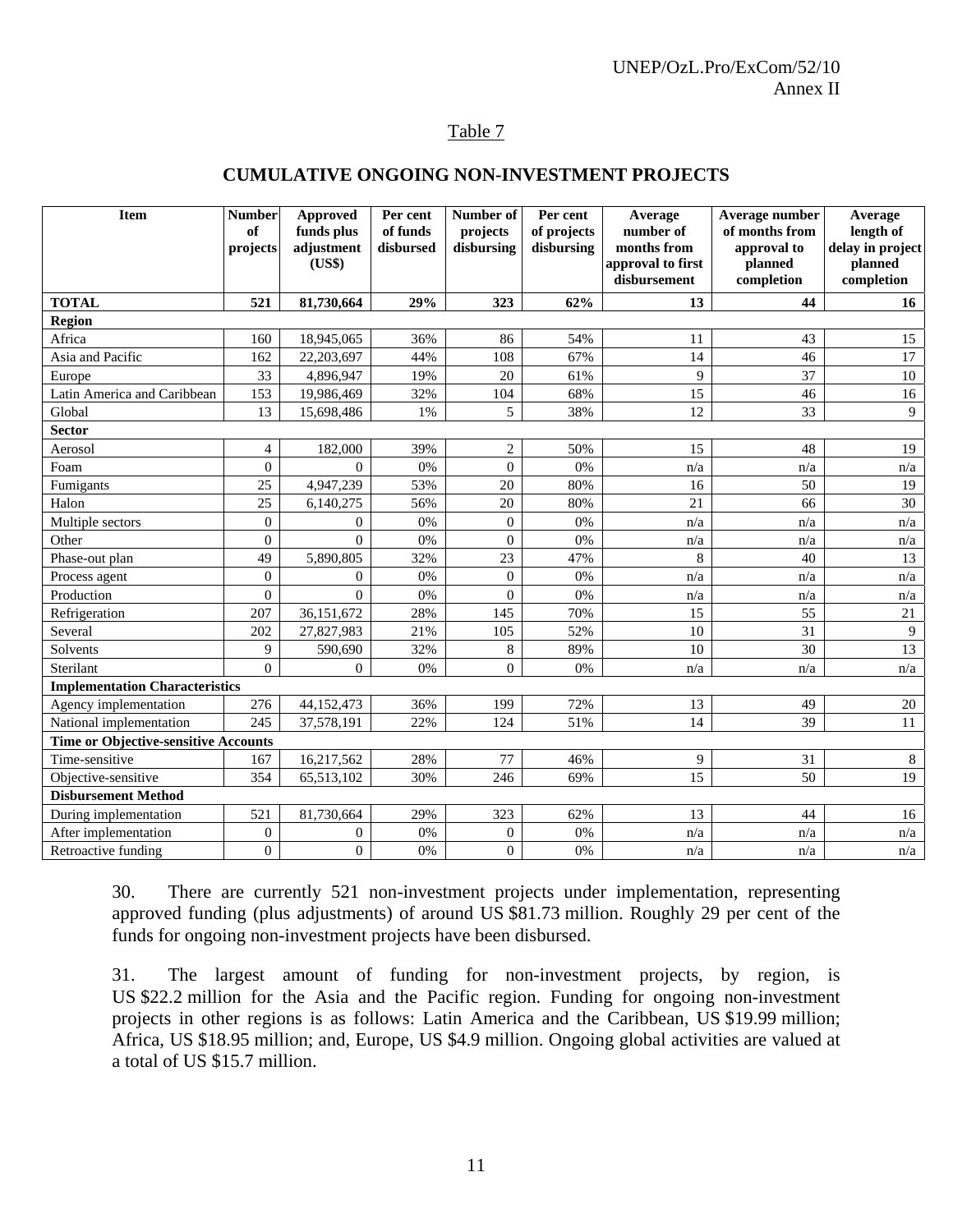32. On a sectoral basis, most non-investment funding is applied to the refrigeration sector (US \$36.15 million for 207 projects). There are 202 ongoing non-investment projects in the "several" sector category (US \$27.83 million), 49 in the phase-out plan sector (US \$5.89 million), 25 in the halon sector (US \$6.14 million), 25 in the fumigant sector (US \$4.95 million) and 13 projects for all other sectors (US \$772,690).

33. Of the 521 ongoing non-investment projects, 62 per cent (323 projects) have begun disbursing funds.

34. The average number of months from approval to first disbursement is 13 months. On average, ongoing non-investment projects are completed 44 months from the date of approval, which represents a delay of 16 months.

# **PROJECT PREPARATION**

35. Project preparation requests are included in annual work programmes and amendments to work programmes. Project preparation leads to investment projects in general and, in some cases, demonstration projects (in particular for methyl bromide) and the implementation of projects included in refrigerant management plans.

36. Table 8 presents data on both completed and ongoing project preparation activities. The implementing agencies have completed 1,027 project preparation activities for which there remains a balance of US \$406,141 that has not yet been disbursed. This figure is around US \$10,131 higher than it had been in 2005. On average, it has taken 17 months to complete project preparation.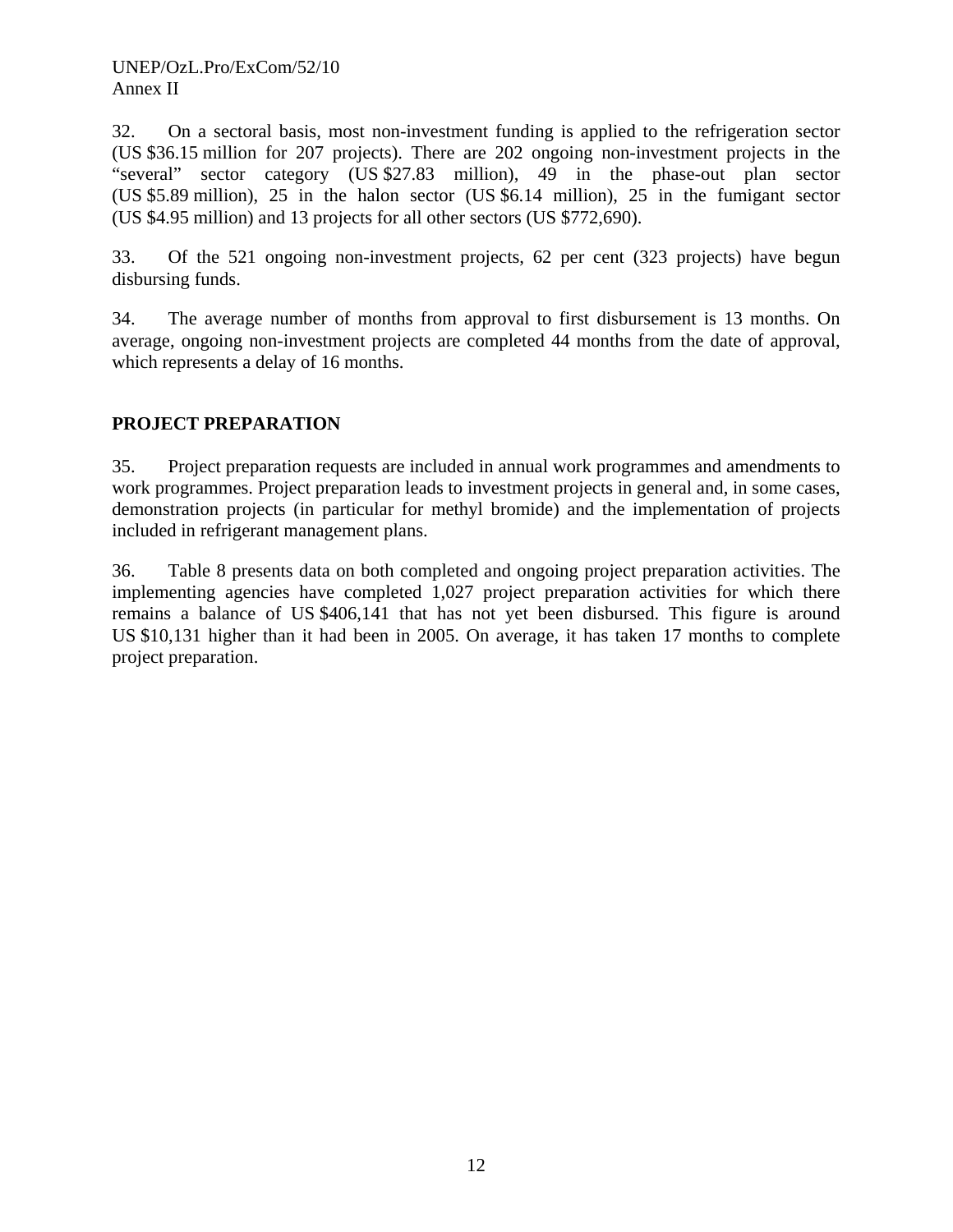## UNEP/OzL.Pro/ExCom/52/10 Annex II

# Table 8

## **PROJECT PREPARATION**

|                                |                          | <b>COMPLETED PROJECT PREPARATION</b>           |                                 |                                           |                                        |                                 | ONGOING PROJECT PREPARATION                    |                                     |                                        |                                           |                                        |                          |                                                          |
|--------------------------------|--------------------------|------------------------------------------------|---------------------------------|-------------------------------------------|----------------------------------------|---------------------------------|------------------------------------------------|-------------------------------------|----------------------------------------|-------------------------------------------|----------------------------------------|--------------------------|----------------------------------------------------------|
| <b>Item</b>                    | Number<br>of<br>projects | Approved<br>funds plus<br>adjustment<br>(US\$) | Per<br>cent of<br>funds<br>dis- | Aver-age<br>number of<br>months<br>from   | Average<br>number<br>of months<br>from | <b>Number</b><br>of<br>projects | Approved<br>funds plus<br>adjustment<br>(US\$) | <b>Funds</b><br>disbursed<br>(US\$) | Per cent<br>of funds<br>dis-<br>bursed | Average<br>number<br>of months<br>from    | Average<br>number of<br>months<br>from | <b>Balance</b><br>(US\$) | <b>Estimated</b><br>disburse-<br>ment in<br>current year |
|                                |                          |                                                | bursed                          | approval<br>to first<br>disburse-<br>ment | approval<br>to<br>completion           |                                 |                                                |                                     |                                        | approval<br>to first<br>disburse-<br>ment | approval to<br>planned<br>completion   |                          | (US\$)                                                   |
| <b>TOTAL</b>                   | 1,027                    | 45,529,177                                     | 99%                             | 5                                         | 17                                     | 107                             | 2,591,500                                      | 507,485                             | 20%                                    | 8                                         | 20                                     | 2,084,015                | 1,882,935                                                |
| <b>Agency</b>                  |                          |                                                |                                 |                                           |                                        |                                 |                                                |                                     |                                        |                                           |                                        |                          |                                                          |
| <b>UNDP</b>                    | 340                      | 10,706,616                                     | 99%                             | 3                                         | 15                                     | 35                              | 648,000                                        | 80,700                              | 12%                                    | 6                                         | 18                                     | 567,300                  | 529,301                                                  |
| <b>UNEP</b>                    | 48                       | 1,233,626                                      | 85%                             | 8                                         | 22                                     | 41                              | 884,000                                        | 74,318                              | 8%                                     | 5                                         | 16                                     | 809,682                  | 809,682                                                  |
| <b>UNIDO</b>                   | 309                      | 8,871,949                                      | 99%                             | 6                                         | 22                                     | 18                              | 550,000                                        | 121,417                             | 22%                                    | $\overline{9}$                            | 29                                     | 428,583                  | 276,502                                                  |
| World Bank                     | 250                      | 21,685,315                                     | 100%                            | 5                                         | 13                                     | $\overline{4}$                  | 255,500                                        | 133,050                             | 52%                                    | 17                                        | 31                                     | 122,450                  | 122,450                                                  |
| <b>Bilaterals</b>              | 80                       | 3,031,671                                      | n/a                             | n/a                                       | n/a                                    | 9                               | 254,000                                        | 98,000                              | 39%                                    | n/a                                       | n/a                                    | 156,000                  | 145,000                                                  |
| <b>Region</b>                  |                          |                                                |                                 |                                           |                                        |                                 |                                                |                                     |                                        |                                           |                                        |                          |                                                          |
| Africa                         | 224                      | 5,491,352                                      | 97%                             | 5                                         | 17                                     | 55                              | 1,106,000                                      | 197,422                             | 18%                                    | 5                                         | 22                                     | 908,578                  | 822,809                                                  |
| Asia and Pacific               | 399                      | 23,357,049                                     | 99%                             | $\overline{4}$                            | 17                                     | 22                              | 770,500                                        | 202,548                             | 26%                                    | 11                                        | 18                                     | 567,952                  | 481,790                                                  |
| Europe                         | 75                       | 2,774,424                                      | 100%                            | 5                                         | 18                                     | $5\,$                           | 100,000                                        | 5,899                               | 6%                                     | 14                                        | 20                                     | 94,101                   | 79,881                                                   |
| Latin Amer./Car.               | 313                      | 12,530,397                                     | 100%                            | 5                                         | 16                                     | 24                              | 575,000                                        | 96,314                              | 17%                                    | $\overline{7}$<br>$\overline{4}$          | 18                                     | 478,686                  | 463,757                                                  |
| Global                         | 16                       | 1,375,955                                      | 98%                             | 6                                         | 16                                     | $\mathbf{1}$                    | 40,000                                         | 5,302                               | 13%                                    |                                           | 19                                     | 34,698                   | 34,698                                                   |
| <b>Sector</b>                  | 33                       |                                                |                                 | 3                                         | 15                                     | $\tau$                          |                                                |                                     |                                        |                                           |                                        |                          |                                                          |
| Aerosol                        |                          | 570,128                                        | 98%<br>99%                      |                                           |                                        | $\overline{0}$                  | 450,500                                        | 151,192                             | 34%                                    | 16                                        | 29                                     | 299,308                  | 221,394                                                  |
| Foam                           | 173                      | 5,100,487                                      |                                 | 3                                         | 16                                     |                                 | $\overline{0}$                                 | $\mathbf{0}$                        | 0%                                     | n/a                                       | n/a                                    | $\overline{0}$           | $\mathbf{0}$                                             |
| Fumigants                      | 102                      | 2,527,287                                      | 100%                            | 5                                         | 14                                     | 5                               | 130,000                                        | 23,881                              | 18%                                    | 11                                        | 47                                     | 106,119                  | 57,002                                                   |
| Halon                          | 27                       | 846,797                                        | 97%                             | 5                                         | 19                                     | $\mathbf{1}$                    | 25,000                                         | 55                                  | 0%                                     | n/a                                       | 27                                     | 24,945                   | 20,000                                                   |
| Multiple sectors               | $\mathbf{1}$             | 39,915                                         | 100%                            | $1\,$                                     | 12                                     | $\mathbf{0}$                    | $\boldsymbol{0}$                               | $\boldsymbol{0}$                    | 0%                                     | n/a                                       | n/a                                    | $\boldsymbol{0}$         | $\mathbf{0}$                                             |
| Other                          | $\overline{c}$           | 240,366                                        | 100%                            | 11                                        | 35                                     | $\theta$                        | $\theta$                                       | $\Omega$                            | 0%                                     | n/a                                       | n/a                                    | $\Omega$                 | $\Omega$                                                 |
| Phase-out plan                 | 32                       | 1,479,060                                      | 95%                             | $\overline{4}$                            | 15                                     | 85                              | 1,721,000                                      | 248,380                             | 14%                                    | 6                                         | 16                                     | 1,472,620                | 1,441,857                                                |
| Process agent                  | 8                        | 664,284                                        | 97%                             | 8                                         | 19                                     | $\mathbf{1}$                    | 30,000                                         | 16,070                              | 54%                                    | 6                                         | 15                                     | 13,930                   | 10,000                                                   |
| Production                     | 9                        | 1,077,654                                      | 100%                            | 8                                         | 13                                     | $\overline{0}$                  | $\overline{0}$                                 | $\mathbf{0}$                        | 0%                                     | n/a                                       | n/a                                    | $\overline{0}$           | $\overline{0}$                                           |
| Refrigeration                  | 309                      | 9,219,494                                      | 98%                             | 6                                         | 19                                     | $\overline{4}$                  | 120,000                                        | 49,451                              | 41%                                    | 6                                         | 43                                     | 70,549                   | 49,682                                                   |
| Several                        | 283                      | 21,984,799                                     | 100%                            | $\mathfrak{Z}$                            | 15                                     | $\Omega$                        | $\boldsymbol{0}$                               | $\boldsymbol{0}$                    | 0%                                     | n/a                                       | n/a                                    | $\Omega$                 | $\Omega$                                                 |
| Solvents                       | 47                       | 1,773,906                                      | 98%                             | $\epsilon$                                | 24                                     | $\overline{4}$                  | 115,000                                        | 18,456                              | 16%                                    | $\,8\,$                                   | 28                                     | 96.544                   | 83,000                                                   |
| Sterilant                      | $\mathbf{1}$             | 5,000                                          | 100%                            | $\mathbf{1}$                              | 9                                      | $\theta$                        | $\Omega$                                       | $\Omega$                            | 0%                                     | n/a                                       | n/a                                    | $\Omega$                 | $\Omega$                                                 |
| <b>Implementation Type</b>     |                          |                                                |                                 |                                           |                                        |                                 |                                                |                                     |                                        |                                           |                                        |                          |                                                          |
| Agency                         | 980                      | 42,128,267                                     | 99%                             | $\overline{4}$                            | 17                                     | 99                              | 2,406,500                                      | 472,742                             | 20%                                    | 8                                         | 20                                     | 1,933,758                | 1,752,678                                                |
| National                       | 47                       | 3,400,910                                      | 99%                             | $\boldsymbol{7}$                          | 19                                     | $\,8\,$                         | 185,000                                        | 34,743                              | 19%                                    | 9                                         | 21                                     | 150,257                  | 130,257                                                  |
| <b>Time/Objective Accounts</b> |                          |                                                |                                 |                                           |                                        |                                 |                                                |                                     |                                        |                                           |                                        |                          |                                                          |
| Time                           | 115                      | 10,501,101                                     | 100%                            | $\overline{c}$                            | 9                                      | $\Omega$                        | $\Omega$                                       | $\overline{0}$                      | 0%                                     | n/a                                       | n/a                                    | $\Omega$                 | $\Omega$                                                 |
| Objective                      | 912                      | 35,028,076                                     | 99%                             | 5                                         | 18                                     | 107                             | 2,591,500                                      | 507,485                             | 20%                                    | 8                                         | 20                                     | 2,084,015                | 1,882,935                                                |
| <b>Disbursement</b>            |                          |                                                |                                 |                                           |                                        |                                 |                                                |                                     |                                        |                                           |                                        |                          |                                                          |
| During imp.                    | 1,021                    | 44,629,425                                     | 99%                             | 5                                         | 17                                     | 107                             | 2,591,500                                      | 507,485                             | 20%                                    | 8                                         | 20                                     | 2,084,015                | 1,882,935                                                |
| After imp.                     | 6                        | 899,752                                        | 100%                            | $\tau$                                    | 21                                     | $\theta$                        | $\boldsymbol{0}$                               | $\mathbf{0}$                        | 0%                                     | n/a                                       | n/a                                    | $\overline{0}$           | $\mathbf{0}$                                             |
| Retroactive                    | $\overline{0}$           | $\boldsymbol{0}$                               | 0%                              | n/a                                       | n/a                                    | $\Omega$                        | $\boldsymbol{0}$                               | $\Omega$                            | 0%                                     | n/a                                       | n/a                                    | $\boldsymbol{0}$         | $\overline{0}$                                           |

37. Implementing agencies have a balance of US \$2.49 million carried over for project preparation activities in 2006. Ongoing project preparation activities are expected to take 20 months to complete. This is three months longer than for completed project preparation.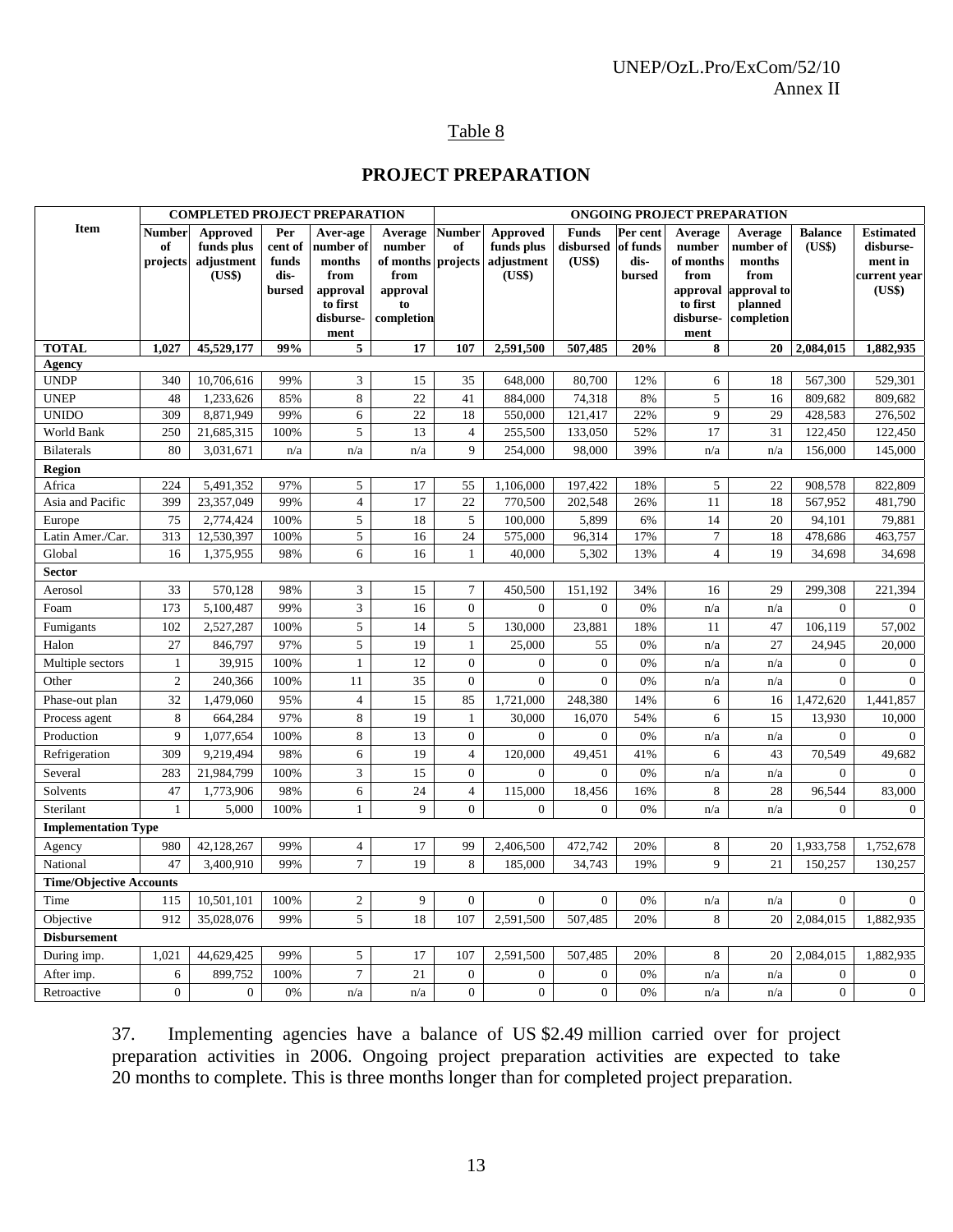38. On a regional basis, most of the ongoing project development activities (51 per cent) are in Africa. Most of the ongoing project preparation is occurring in the phase-out plan sector (US \$1.72 million).

# **PROJECT IMPLEMENTATION DELAYS**

39. The Executive Committee has defined projects with implementation delays as projects where no disbursement had occurred 18 months after approval, or projects that are expected to be completed 12 months later than forecast in the last progress report (decision 22/61).

40. In 2006 the Secretariat identified 62 projects with implementation delays, 31 of which had been classified with implementation delays in 2005. The total number of projects classified with implementation delays decreased in 2006 compared to 2005 (110 projects). However, it should be noted that pursuant to decision 36/14, the following types of projects are no longer so classified: institutional strengthening, halon banking, customs training, recovery and recycling, and demonstration projects. Decision 36/14 does, however, request that the Secretariat continue to monitor these types of projects, as appropriate. A list of the projects with implementation delays is attached as an appendix to this Annex. The Executive Committee maintains a "watching brief" on these projects as per decision 23/4, and the implementing agencies will be requested to report on these projects to the 53rd Meeting of the Executive Committee.

41. A separate document entitled "Project Implementation Delays" (UNEP/OzL.Pro/ExCom/52/17) addresses follow-up information on project implementation delays that had been identified in the 2005 Progress Report.

## **CLOSED AND TRANSFERRED PROJECTS**

42. Table 9 presents a summary of closed and transferred projects. Closed projects are cancelled projects. Of the 216 cancelled projects, 85 were project preparation activities. The World Bank has the highest number of closed projects (92). Remaining balances for closed projects are the result of possible unpaid commitments against these projects; however, projects should be classified as closed only after the balances have been returned. Implementing agencies provide a report on any balances from cancelled projects in the context of the Report on Balances and Availability of Resources (UNEP/OzL.Pro/ExCom/52/4). Two projects were cancelled and closed in 2006.

43. Transferred projects are projects that have been transferred from one agency to another. There are 27 such transferred projects.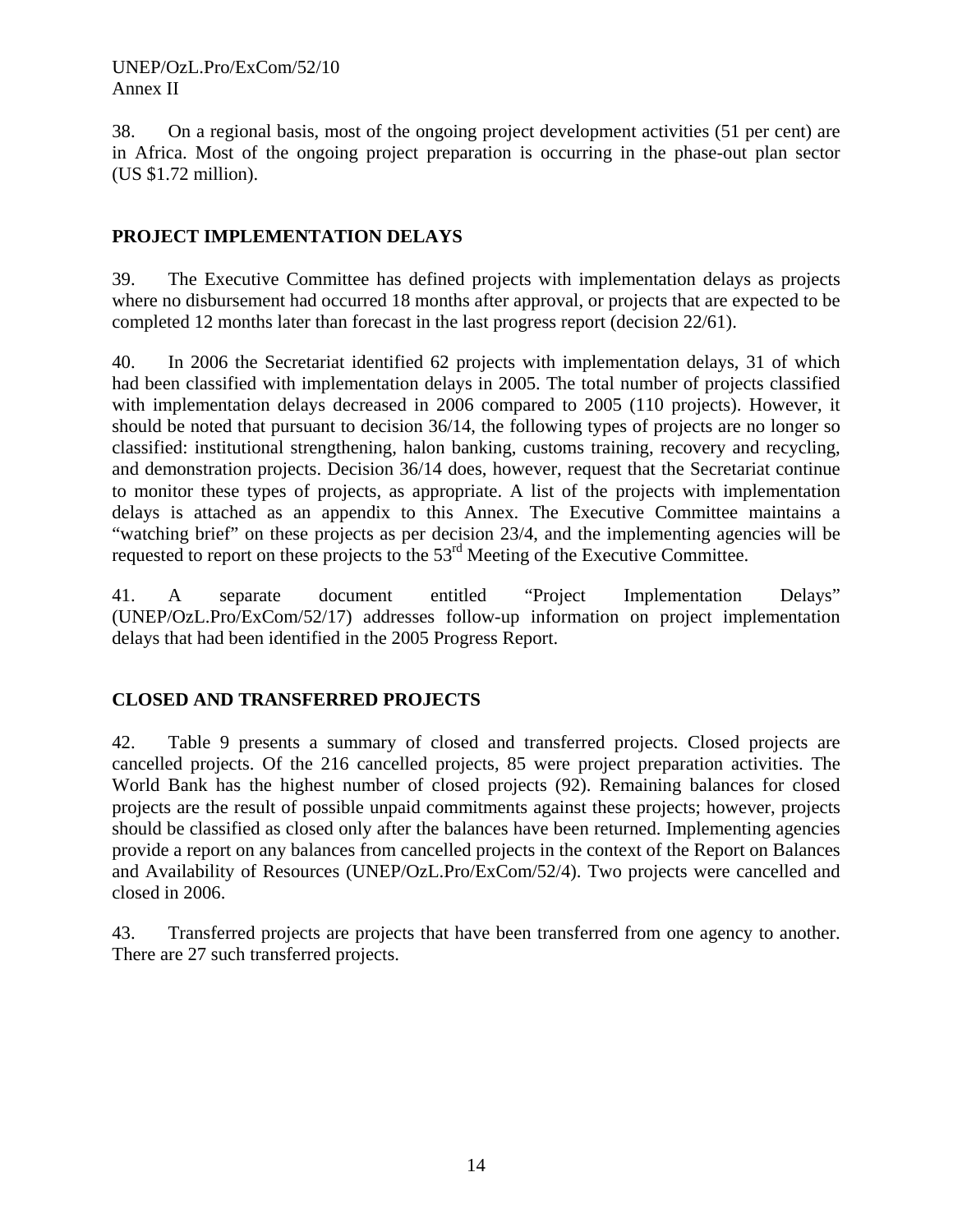# Table 9

# **CLOSED AND TRANSFERRED PROJECTS SUMMARY**

| Agency                      | <b>Number</b><br>of | <b>Approved</b><br>funding | <b>Adjustments</b><br>(USS) | Approved<br>funding plus | <b>Funds</b><br>disbursed | <b>Balances</b><br>(US\$) | funds     | <b>Percent of Consumption</b><br>ODP to be | <b>Consumption</b><br><b>ODP</b> phased |
|-----------------------------|---------------------|----------------------------|-----------------------------|--------------------------|---------------------------|---------------------------|-----------|--------------------------------------------|-----------------------------------------|
|                             | projects            | (US\$)                     |                             | adjustment               | (US\$)                    |                           | disbursed | phased out                                 | out                                     |
|                             |                     |                            |                             | (US\$)                   |                           |                           |           |                                            |                                         |
| <b>Closed Projects</b>      |                     |                            |                             |                          |                           |                           |           |                                            |                                         |
| <b>UNDP</b>                 | 67                  | 15,410,469                 | $-9,270,149$                | 6,140,320                | 6,140,320                 | $\theta$                  | 100%      | 574                                        | 528                                     |
| <b>UNEP</b>                 | 3                   | 254,000                    | $-214,000$                  | 40,000                   | 21,000                    | 19,000                    | 53%       | $\Omega$                                   | $\Omega$                                |
| <b>UNIDO</b>                | 48                  | 7,597,104                  | $-4,735,518$                | 2,861,586                | 2,861,586                 | $\Omega$                  | 100%      | 181                                        | 109                                     |
| World Bank                  | 92                  | 30,714,304                 | -29,352,224                 | 1,362,080                | 1,362,080                 | $\Omega$                  | 100%      | 657                                        | 581                                     |
| <b>Bilaterals</b>           | 6                   | 666,314                    | $-416,869$                  | 249,445                  | 140,965                   | 108,480                   | 13%       | 5                                          | $\Omega$                                |
| <b>Total</b>                | 216                 | 54,642,191                 | -43,988,760                 | 10,653,431               | 10,525,951                | 127,480                   | 100%      | 1,416                                      | 1,218                                   |
| <b>Transferred Projects</b> |                     |                            |                             |                          |                           |                           |           |                                            |                                         |
| <b>UNDP</b>                 | 9                   | 610,450                    | $-581,329$                  | 29,121                   | 29,121                    | $\theta$                  | 100%      | $\Omega$                                   | $\Omega$                                |
| <b>UNEP</b>                 | 3                   | 90,000                     | $-90,000$                   | $\Omega$                 | $\Omega$                  | $\Omega$                  | 0%        | $\Omega$                                   | $\Omega$                                |
| <b>UNIDO</b>                | $\Omega$            | $\theta$                   | $\Omega$                    | $\Omega$                 | $\theta$                  | $\theta$                  | 0%        | $\Omega$                                   | $\theta$                                |
| World Bank                  | 7                   | 1,363,130                  | $-1,363,130$                | 0 <sub>0</sub>           | $\theta$                  | $\theta$                  | 0%        | $\Omega$                                   | $\Omega$                                |
| <b>Bilaterals</b>           | 8                   | 1,386,403                  | $-1,262,631$                | 123,772                  | 123,772                   | $\theta$                  | 5%        | $\Omega$                                   | $\Omega$                                |
| <b>Total</b>                | 27                  | 3,449,983                  | $-3,297,090$                | 152,893                  | 152,893                   | $\boldsymbol{0}$          | 100%      | $\mathbf{0}$                               | $\bf{0}$                                |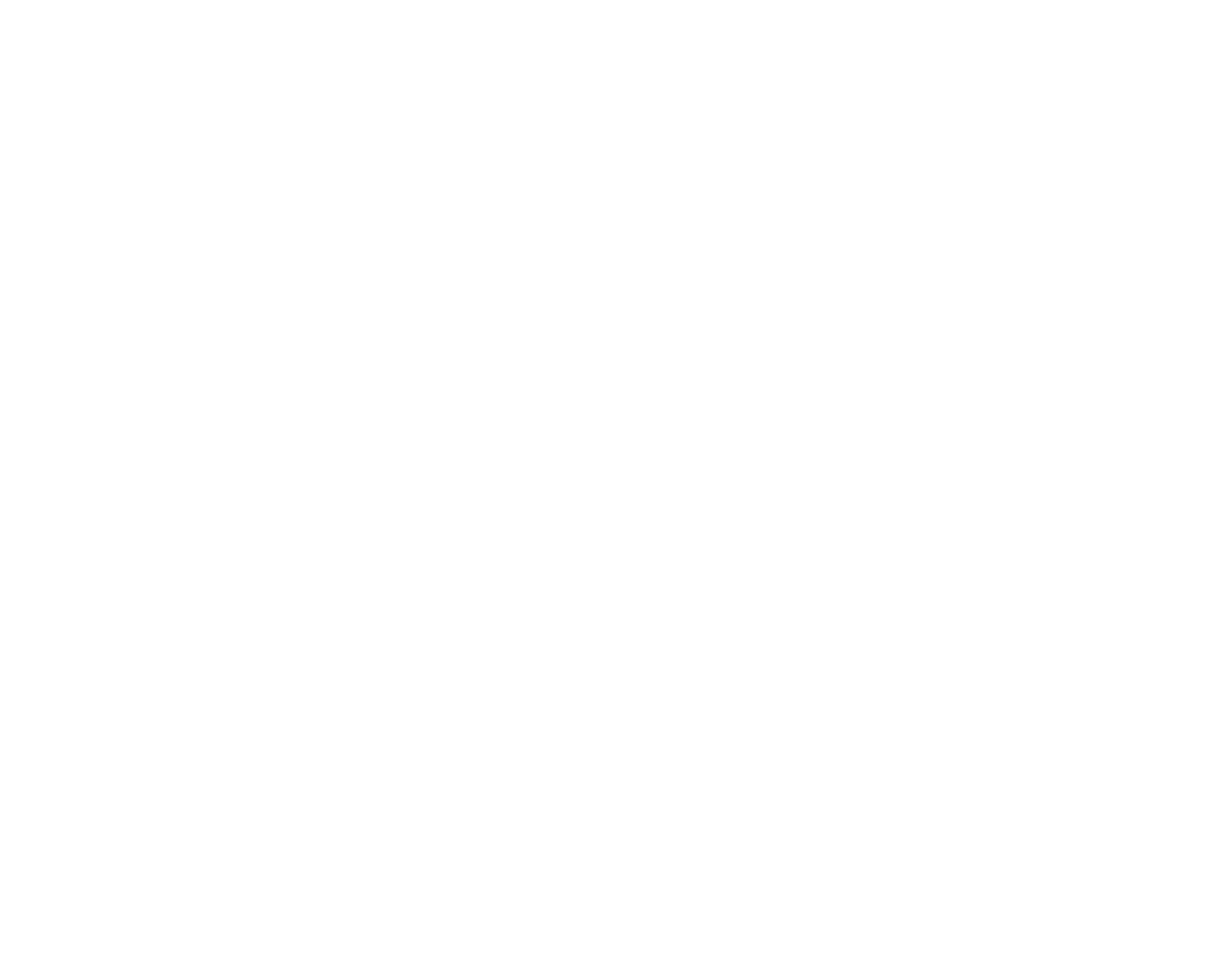# **Appendix**

## **PROJECTS WITH IMPLEMENTATION DELAYS**

| Code               | <b>Agency</b> | <b>Project Title</b>                                                                                                                                                                                             | <b>Category of Delays</b> |
|--------------------|---------------|------------------------------------------------------------------------------------------------------------------------------------------------------------------------------------------------------------------|---------------------------|
| MEX/FUM/42/TAS/122 | Canada        | Technical assistance to comply with 2005 phase-out of 20% of methyl bromide                                                                                                                                      | 12 and 18 months delays   |
| MOR/FUM/29/INV/37  | France        | Phase-out of methyl bromide use in the cut flower and banana production                                                                                                                                          | 12 and 18 months delays   |
| SYR/REF/29/INV/48  | France        | Conversion from CFC-11 to HCFC-141b and from CFC-12 to HFC-134a technology in the manufacture of<br>commercial refrigeration equipment at Sarkisian Refrigerators                                                | 12 months delays          |
| SYR/REF/29/INV/53  | France        | Conversion from CFC-12 to HFC-134a technology in the manufacture of commercial refrigeration equipment at<br>Shoukairi and Co.                                                                                   | 12 months delays          |
| ALG/SEV/43/CPG/60  | Germany       | Development of a country programme update                                                                                                                                                                        | 12 months delays          |
| CPR/REF/43/TAS/414 | Germany       | Development of a suitable strategy for the long term management of HCFCs, in particular HCFC-22                                                                                                                  | 12 months delays          |
| IRA/FOA/37/INV/152 | Germany       | Conversion from CFC-11 to fully water-based technology in the manufacture of flexible molded PU foam at<br>Sanayeh Dashboard Iran                                                                                | 12 months delays          |
| KEN/SOL/39/INV/32  | Germany       | Conversion of TCA based cleaning process to non-ODS alternatives at the Kenya Power and Lighting Company                                                                                                         | 12 months delays          |
| YEM/FUM/41/TAS/21  | Germany       | Technical assistance programme for the phase-out of methyl bromide in agriculture                                                                                                                                | 12 months delays          |
| ARG/REF/18/INV/39  | <b>IBRD</b>   | Elimination of CFC in the manufacturing plant of domestic refrigerators of Neba, S.A.                                                                                                                            | 12 and 18 months delays   |
| CPR/REF/36/INV/389 | <b>IBRD</b>   | Replacement of CFC-12 refrigerant with HCFC-22 in the manufacture of small and medium open compressors<br>at 5 enterprises (Dalian No.2, Shanghai Minhang, Zhejiang Beifeng, Zhejiang Chunlian, Zhejiang Yuhuan) | 12 months delays          |
| ECU/FUM/26/TAS/23  | <b>IBRD</b>   | Demonstration project for testing methyl bromide alternatives in soil treatment for the flower growing industry                                                                                                  | 12 and 18 months delays   |
| IDS/FOA/23/INV/77  | <b>IBRD</b>   | Flexible boxfoam. Technical assistance programme for SMEs at Indonesian Foam Association (AFI)                                                                                                                   | 12 and 18 months delays   |
| JOR/HAL/32/INV/69  | <b>IBRD</b>   | Terminal halon-1211 and halon-1301 phaseout umbrella project for fire equipment manufacturers and suppliers<br>in Jordan converting to ABC powder, CO2, HFC-227ea and inert gases as substitutes                 | 12 and 18 months delays   |
| JOR/PHA/38/INV/77  | <b>IBRD</b>   | National ODS phase out plan: aerosol, foam, MAC service and solvent sectors                                                                                                                                      | 18 months delays          |
| THA/HAL/32/INV/134 | <b>IBRD</b>   | Terminal halon-1211 and halon-1301 phaseout project for fire equipment manufacturers and suppliers<br>converting to ABC powder, CO2, HFC-227ea and inert gases                                                   | 12 and 18 months delays   |
| YUG/REF/34/INV/13  | Italy         | Replacement of CFC-11 with cyclopentane foam blowing agent and CFC-12 with HFC-134a refrigerant in the<br>manufacture of domestic refrigerators and freezers at Obod Elektroindustria                            | 12 months delays          |
| NIR/SEV/38/TAS/104 | Japan         | Assistance for a national information, education and communication campaign for compliance with the Montreal<br>Protocol                                                                                         | 12 and 18 months delays   |
| SRL/PHA/43/TAS/27  | Japan         | National compliance action plan: MAC recovery/recycling and retrofit                                                                                                                                             | 12 months delays          |
| SRL/PHA/43/TAS/28  | Japan         | National compliance action plan: recovery and recycling programme                                                                                                                                                | 12 months delays          |
| MEX/FUM/42/TAS/118 | Spain         | Technical assistance to comply with 2005 phase-out of 20% of methyl bromide                                                                                                                                      | 12 months Delays          |
| ASP/SEV/34/TAS/42  | Sweden        | Regional cooperation for monitoring and control of ODS consumption                                                                                                                                               | 12 months delays          |
| GLO/SEV/41/TAS/253 | Sweden        | Development of handbook on industry operated systems for recovery and reuse of ozone depleting substances                                                                                                        | 12 months delays          |
| AFR/FUM/38/TAS/32  | <b>UNDP</b>   | Technical assistance for methyl bromide reductions and formulation of regional phase-out strategies for low-                                                                                                     | 12 months delays          |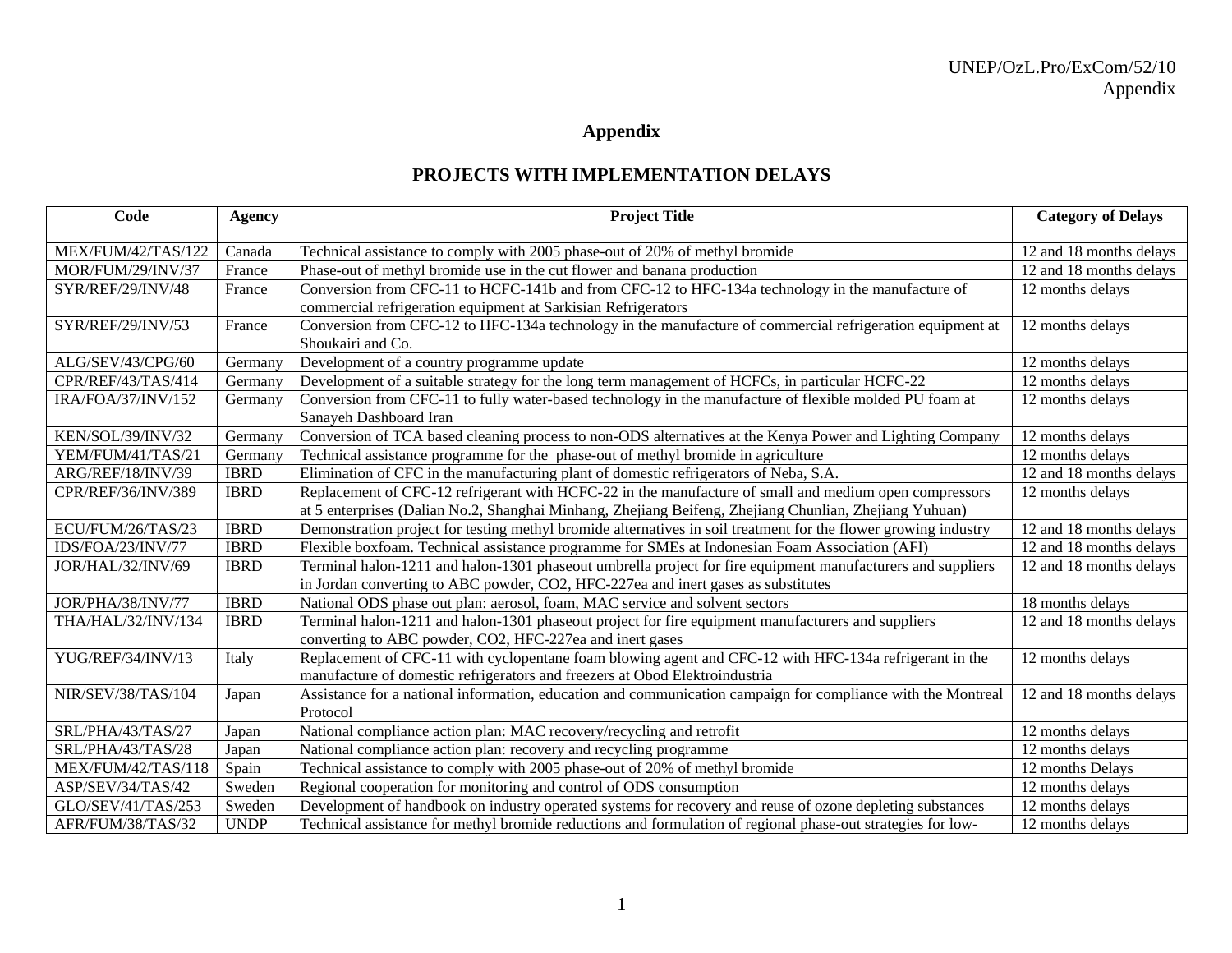# UNEP/OzL.Pro/ExCom/52/10 Appendix

| Code               | <b>Agency</b> | <b>Project Title</b>                                                                                                                                                       | <b>Category of Delays</b>            |
|--------------------|---------------|----------------------------------------------------------------------------------------------------------------------------------------------------------------------------|--------------------------------------|
|                    |               | volume consuming countries                                                                                                                                                 |                                      |
| ARG/FOA/38/INV/132 | <b>UNDP</b>   | Terminal umbrella project for phaseout of the use of CFC-11 in the manufacture of polyurethane foam                                                                        | 12 months delays                     |
| BOL/FUM/35/INV/16  | <b>UNDP</b>   | Terminal methyl bromide phase-out, excluding QPS applications                                                                                                              | 12 months delays                     |
| CHI/FUM/32/INV/143 | <b>UNDP</b>   | Demonstration and phase-out project for methyl bromide soil fumigation for fruit tree production and replant                                                               | 12 months delays                     |
| CHI/SOL/41/TAS/154 | <b>UNDP</b>   | Technical assistance to phase-out ozone depleting solvents                                                                                                                 | 12 months delays                     |
| IND/ARS/38/INV/358 | <b>UNDP</b>   | Terminal umbrella project in the aerosol sector                                                                                                                            | 12 months delays                     |
| IND/ARS/41/TAS/368 | <b>UNDP</b>   | <b>MDI</b> Transitional Strategy                                                                                                                                           | 12 months delays                     |
| JAM/PHA/37/TAS/17  | <b>UNDP</b>   | Terminal phase-out management plan for CFCs: retrofitting/replacement programme                                                                                            | 12 months delays                     |
| LIB/FOA/32/INV/05  | <b>UNDP</b>   | Phaseout of CFC-11 by conversion to methylene chloride in the manufacture of flexible polyurethane foam at<br>Sebha Unit                                                   | 12 and 18 months delays              |
| LIB/FOA/32/INV/08  | <b>UNDP</b>   | Phaseout of CFC-11 by conversion to methylene chloride in the manufacture of flexible polyurethane foam at<br>Ben Ghazi Unit                                               | 12 and 18 months delays              |
| MEX/FOA/42/INV/117 | <b>UNDP</b>   | Foam sector ODS phase-out plan (second tranche)                                                                                                                            | 12 months delays                     |
| NIR/SEV/36/CPG/102 | <b>UNDP</b>   | Country programme update                                                                                                                                                   | 12 months delays                     |
| PAR/SOL/45/TAS/14  | <b>UNDP</b>   | Technical assistance for the phase-out of ODSs in the solvent sector                                                                                                       | $\overline{12}$ months delays        |
| SRL/FUM/38/TAS/21  | <b>UNDP</b>   | Methyl bromide phase-out for all remaining uses excluding QPS applications                                                                                                 | 12 and 18 months delays              |
| SYR/REF/38/INV/86  | <b>UNDP</b>   | Sector phase out plan for CFCs in the refrigeration manufacturing sector (except domestic refrigeration)                                                                   | 12 months delays                     |
| URU/ARS/38/TAS/40  | <b>UNDP</b>   | Transition strategy for the phase-out of CFCs use in MDIs                                                                                                                  | 18 months delays                     |
| URU/ARS/43/INV/42  | <b>UNDP</b>   | Phase-out of CFC consumption in the manufacture of aerosol metered dose inhalers (MDIs)                                                                                    | 18 months delays                     |
| ARG/REF/32/TRA/115 | <b>UNEP</b>   | Training programme for the refrigeration servicing sector (Phase III)                                                                                                      | 12 months delays                     |
| ARG/SEV/30/TAS/104 | <b>UNEP</b>   | Policy assistance for the design and implementation of an ODS import/export licensing system for Argentina                                                                 | $\overline{12}$ and 18 months delays |
| GLO/ARS/39/TAS/246 | <b>UNEP</b>   | Development of guidelines to promote safety an aerosol conversions                                                                                                         | 12 months delays                     |
| GLO/SEV/34/TAS/230 | <b>UNEP</b>   | Study on development of ODS phase-out strategy for SMEs                                                                                                                    | 18 months delays                     |
| GLO/SEV/39/TAS/248 | <b>UNEP</b>   | Production of OzonAction Newsletter in Russian, translation of 4 refrigeration/customs training modules into<br>Russian, and reprinting and updating existing publications | 12 months delays                     |
| GLO/SEV/45/TAS/262 | <b>UNEP</b>   | Assistance for regional awareness raising (2005)                                                                                                                           | 12 months delays                     |
| SOM/SEV/35/TAS/01  | <b>UNEP</b>   | Formulation of national phase out strategy                                                                                                                                 | 12 months delays                     |
| BAH/SOL/45/TAS/14  | <b>UNIDO</b>  | Training and awareness workshop in the solvents and process agents (CTC and TCA) sector                                                                                    | 12 months delays                     |
| BDI/SOL/45/TAS/19  | <b>UNIDO</b>  | Training and awareness workshop in the process agents (TCA) sector                                                                                                         | 12 months delays                     |
| CPR/FOA/35/INV/379 | <b>UNIDO</b>  | Phase out of CFC-12 in the manufacturing of extruded polystyrene foams through the use of butane as a blowing                                                              | 12 months delays                     |
|                    |               | agent at 7 enterprises (terminal umbrella project)                                                                                                                         |                                      |
| EGY/SOL/44/INV/89  | <b>UNIDO</b>  | Terminal solvent sector umbrella project                                                                                                                                   | 12 months delays                     |
| ELS/FUM/45/TAS/18  | <b>UNIDO</b>  | Training and awareness workshop in the fumigants sector (methyl bromide)                                                                                                   | 12 months delays                     |
| ETH/SOL/45/TAS/15  | <b>UNIDO</b>  | Training and awareness workshop in the solvents and process agents (CTC and TCA) sector                                                                                    | 12 months delays                     |
| IDS/SOL/44/INV/162 | <b>UNIDO</b>  | Plan for terminal phase-out of ODS in the solvent sector                                                                                                                   | 12 months delays                     |
| IRA/FOA/28/INV/50  | <b>UNIDO</b>  | Phasing out ODS in manufacturing of flexible PU slabstock foam through the use of liquid CO2 blowing                                                                       | 12 months delays                     |